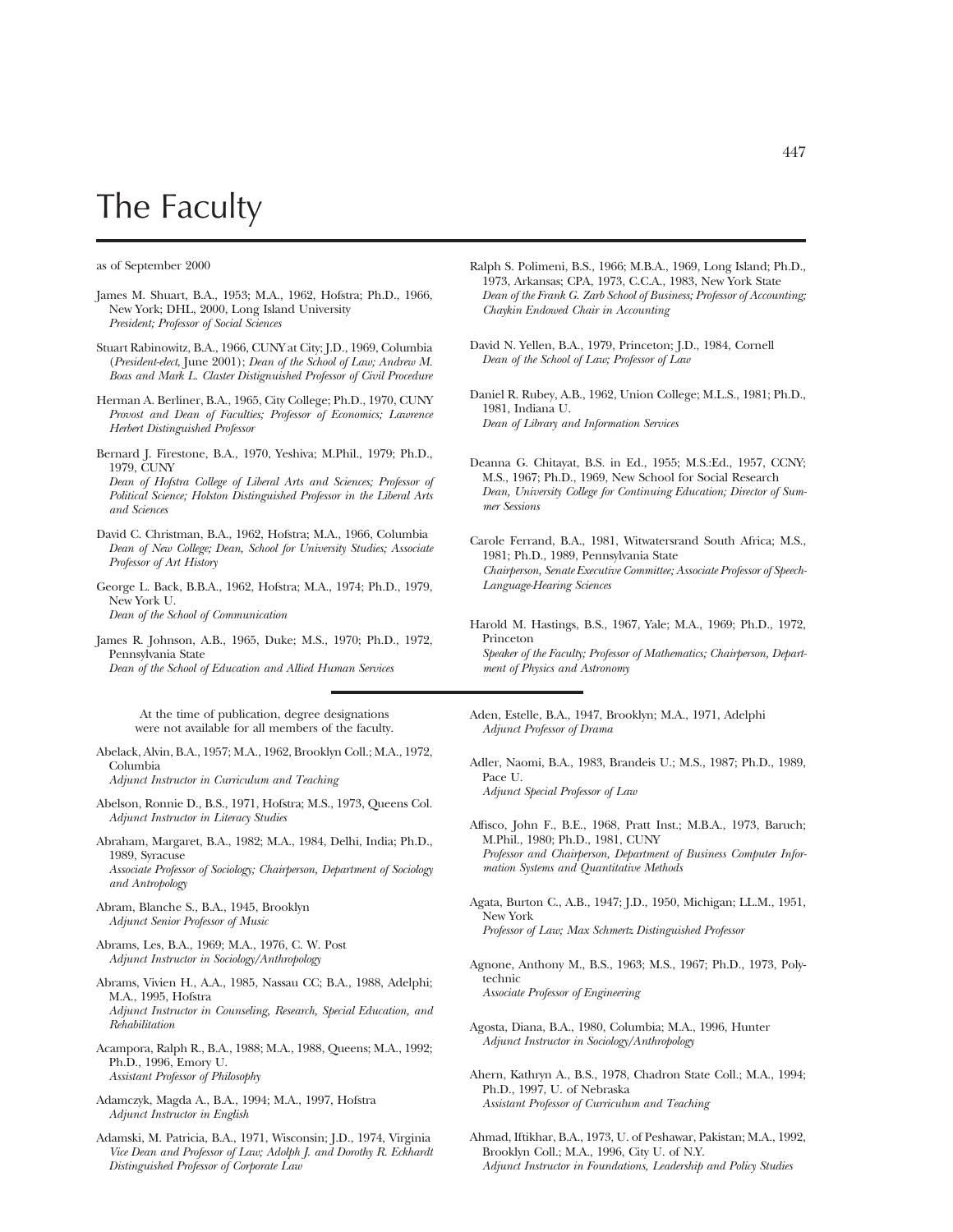- Ajello, Elaine G., B.A., 1963, Muhlenberg; M.A., 1987, Hofstra *Adjunct Instructor in Curriculum and Teaching*
- Akani, Alaka, B.S., 1989, Coll. of Staten Island; M.B.A., 1995; M.Eng., 1997, Rensselaer Polytech. *Adjunct Assistant Professor of Computer Science*
- Akawie, Molly, B.A.Ed., 1962; M.S.Ed., 1968, Queens *Adjunct Instructor in Reading*
- Akbik, Safwan, B.S., 1980, Damascus, Syria; M.S., 1984; Ph.D., 1988, New York *Associate Professor of Mathematics*
- Akin-Little, Karen Angeleque, B.A., 1987, San Francisco State; M.A., 1977; Ph.D., 1999, U. of S. Mississippi *Assistant Professor of Psychology*
- Albert, Edward H., B.A., 1971, New York; M.A., 1974, U. of North Carolina; Ph.D., 1978, York U., Toronto *Professor of Sociology*
- Alberts, Carol L., B.S., 1974, Northeastern; M.S., 1976, Pennsylvania State; Ed.D., 1985, St. John's *Associate Professor of Physical Education and Sport Sciences*
- Alcamo, Vincent, B.A., 1992, Lehigh U.; M.B.A., 1999, Hofstra U. *Adjunct Instructor in Business Computer Information Systems and Quantitative Methods*
- Alesandro, Michael J., B.M.E., 1983, Georgia Inst. of Technology; M.B.A., 1985, U. of Pennsylvania *Adjunct Assistant Professor of Business Computer Information Systems and Quantitative Methods*
- Alexander, Lisa, B.M., 1985, Peabody Conservatory; M.M.A., 1992, Queens Coll. *Adjunct Assistant Professor of Music*
- Alexandru, Florica, B.A., 1982, Inst. of Physical Education and Sport; M.A., 1996, Adelphi *Adjunct Instructor in Health Studies, Sport Sciences, and Physical Education*
- Alidina, Muhsin M.R., B.A., 1966, U. of E. Africa *Adjunct Instructor in Comparative Literature*
- Allen, Helen, B.A., 1941, Hunter Coll.; M.A., 1943, Columbia U.; Ed.D., 1967, New York U. *Adjunct Assistant Professor of Physical Education and Sport Sciences*
- Allison, Ronald, B.S., 1955, SUNY at Oswego; M.S., 1960, Hofstra; M.S., 1967, Adelphi; Ph.D., 1978, New York *Adjunct Associate Professor of Mathematics*
- Almirall, Jean H., B.A., 1955, Queens; M.S., 1968, Hofstra; Cert., 1979, C.W. Post *Adjunct Instructor in Curriculum and Teaching*
- Altenberg, Evelyn, B.A., 1971, City Coll.; M.A., 1976, Hunter Coll.; Ph.D., 1981, CUNY *Associate Professor of Speech-Language-Hearing Sciences*
- Alter, Iska, B.A., 1963, CCNY; M.A., 1964, Wisconsin; Ph.D., 1977, New York *Associate Professor of English*
- Alvarez, Ronald J., B.C.E., 1957, Manhattan; M.S. in C.E., 1960; P.E., 1961, Washington; P.E., 1962, New York State; Ph.D., 1967, New York; N.E.C., 1972; N.C.E.E.; P.E., 1978, New Jersey *Professor of Engineering; Director of Continuing Engineering Education*
- Amoa, Kwesi, B.S., 1990; M.A., 1991, Fisk U.; Ph.D., 1996, Howard U. *Adjunct Assistant Professor of Chemistry*
- Anastasio, Maria Jose, B.A., 1991, U. of Salamanca, Spain; M.A., 1997; Ph.D., 2000, SUNY at Buffalo *Assistant Professor of Romance Languages and Literatures*
- Anderson, Charles B., B.A., 1956, Bucknell; M.A., 1970, Adelphi *Adjunct Associate Professor of English*

Anderson, Karen, B.A., 1967, Connecticut College; M.S., 1979; Ph.D., 1986, New York *Associate Professor of Biology*

- Anson-Cartwright, Mark, B.A.M., 1991, U. of Toronto; Ph.D., 1998, CUNY *Assistant Professor of Music*
- Apostoli, Beth Dempsey, B.S., 1981, Adelphi; M.Ed., 1982, Boston Coll.; CAS, 1994, Hofstra *Adjunct Instructor in Counseling, Research, Special Education, and Rehabilitation*
- Appel, Robin, B.A., 1971, SUNY at Stony Brook; B.S., 1984, U. of So. Florida; M.S.W., 1977, Louisiana State; M.S., 1987; Ph.D., 1991, New York U. *Adjunct Assistant Professor of Curriculum and Teaching*
- Aprile, Therese E., B.A., 1991; M.A., 1997, Hofstra *Adjunct Instructor in English*
- Araki, Suguru, B.S., 1974; M.S., 1977, U. of Tokyo; M.S., 1982, U. of California at San Diego; Ph.D., 1985, Massachusetts Inst. of Tech. *Assistant Professor of Physics*
- Aranda, Roy, B.A., 1972, Queens *Adjunct Assistant Professor of Psychology*
- Arcadia, Adam C., B.A., 1981, Harvard; M.A., 1985; Ph.D., 1991, U. of Michigan *Assistant Professor of Sociology*
- Archer, Philip D., M.S., 1968, SUNY at Buffalo; Cert., 1971, SUNY at Albany *Adjunct Assistant Professor of Counseling, Research, Special Education, and Rehabilitation*
- Ardise, Mary C., B.A., 1970; M.Ed., 1975, William Patterson *Adjunct Instructor in New College*
- Arias, Gladys, B.S., 1993, Adelphi; M.A., 1998, Queens Coll. *Adjunct Instructor in Romance Languages and Literatures*
- Arluck, Jessica, B.S., 1996, Cornell U.; M.A., 1998, Hofstra U. *Adjunct Instructor in Psychology*
- Armstrong, Ivan D., B.S., 1976; M.B.A., 1977, San Jose State; CPA, 1991, New York State *Adjunct Instructor in Accounting/Business Law*
- Arndt, Joan M., B.A., 1955, Hunter *Adjunct Instructor in Mathematics*
- Ascencio, Ruth I., M.A., 1959, New York *Adjunct Assistant Professor of Spanish*
- Ash, Paul, B.A., 1946, Brooklyn; M.A., 1951, Columbia *Adjunct Assistant Professor of Spanish*
- Ash, Richard J., B.S., 1963, Boston U.; J.D., 1969, Fordham Law *Adjunct Assistant Professor of Banking and Finance*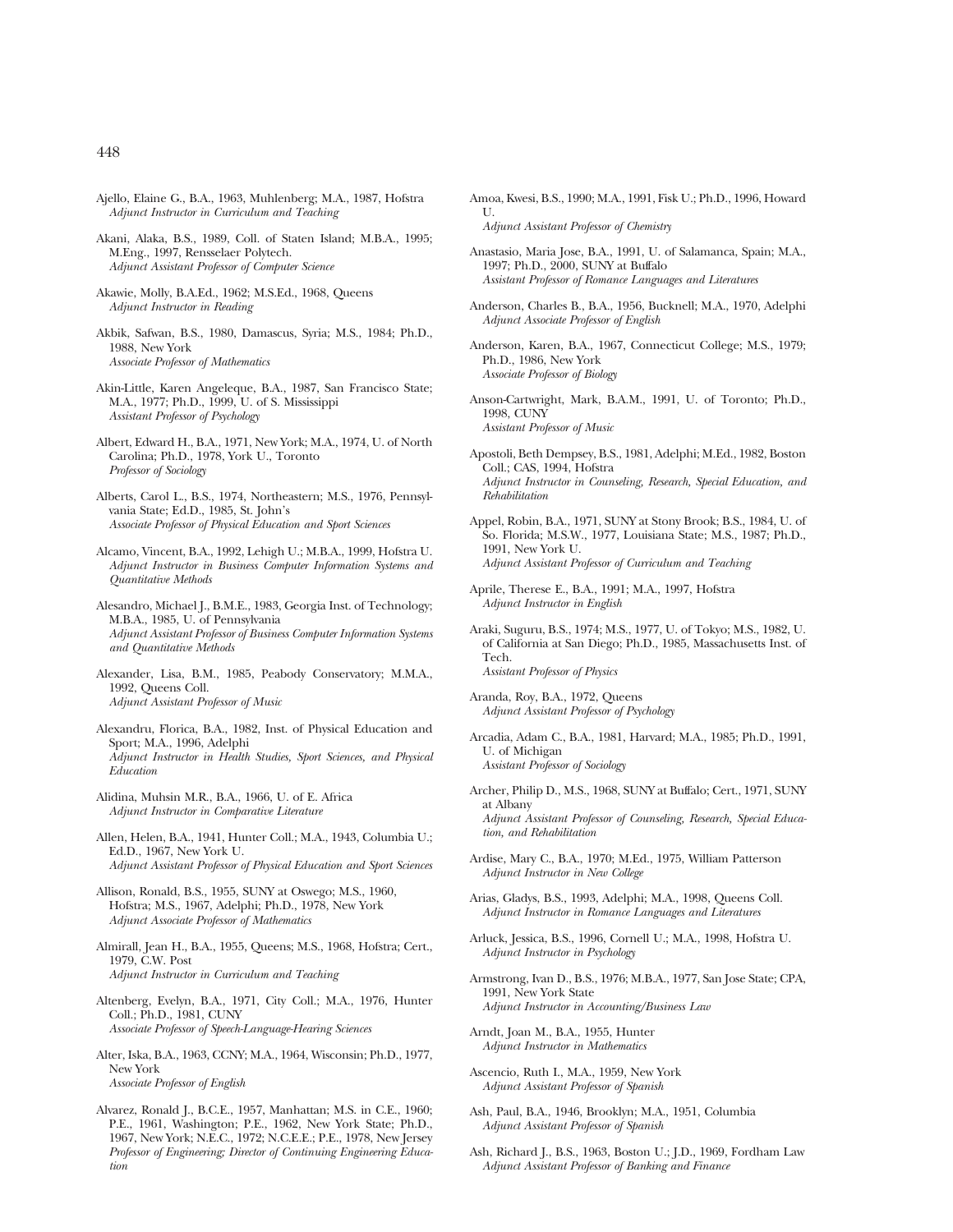- Asseo, Kimberly, B.A., Cortland, 1990; M.A., 1993, Northeastern U. *Adjunct Instructor in Speech-Language-Hearing Sciences*
- Attivissimo, Donna, B.A., 1990, SUNY at Stony Brook; M.A., 1991, Hofstra *Adjunct Assistant Professor of Psychology*
- Atwood, Joan D., B.A., 1973; M.A., 1975; M.A., 1977; Ph.D., 1981, Stony Brook; M.S.W., 1984, Adelphi *Professor of Marriage and Family Therapy*
- Austin, Vance, B.A., 1991, SUNY at Empire State; M.S., 1993, Coll. of New Rochelle; Ph.D., 2000, Fordham U. *Assistant Professor of Counseling, Research, Special Education, and Rehabilitation*
- Avery, Bruce, B.A., 1977, Northeastern; M.A., 1985, Emerson *Adjunct Assistant Professor of Communication*
- Ayres, Jeanine L., B.A., 1965, Marywood Coll.; M.C.A., 1973, Catholic U. *Adjunct Assistant Professor of Speech Communication and Rhetorical Studies*
- Babazadeh, Amir David, B.A., 1977, U. of Texas; M.S., 1981, Polytechnic Inst. *Adjunct Assistant Professor of Engineering*
- Backhaus, Frederick, B.M., 1974, Lawrence U.; M.M., 1976, Eastman School of Music *Adjunct Assistant Professor of Music*
- Baheri, Bahar, B.A., 1982; M.A., 1984, Queens Coll. *Adjunct Instructor in Business Computer Information Systems and Quantitative Methods*
- Baker, Joan, B.A., 1970, Mt. St. Vincent Coll.; M.A., 1974, Adelphi *Adjunct Instructor in Curriculum and Teaching*
- Bakhshandagi, Adrienne L., B.A., 1981, U. of Michigan *Adjunct Instructor in Journalism and Mass Media Studies*
- Bales, Gioia P., B.S., 1979, Syracuse; M.B.A., 1986, Hofstra *Instructor in Finance*
- Balsam, Emily, B.S., 1976, Kiev Pedagogical Inst.; M.S., 1981, U. of Illinois *Adjunct Assistant Professor of Mathematics*
- Banks, Vita E., B.S., 1971, St. Johns; M.A., 1976, Adelphi *Adjunct Instructor in Curriculum and Teaching*
- Barak, Benny, B.S., 1972, California State U.; M.B.A., 1973, Baruch; Ph.D., 1979, CUNY *Associate Professor and Chairperson, Department of Marketing and International Business*
- Barbarello, Matthew P., B.A., 1989, Hofstra; M.A., 1997, New York  $II$ *Adjunct Instructor in English*
- Barbuto, Domenica, B.A., 1973; M.A., 1975; M.A., 1977, Hofstra; M.L.S., 1986, Palmer Graduate Library School of Long Island; Ph.D., 1992, SUNY at Stony Brook *Professor of Library Services*
- Barley, Linda R., B.A., 1973, St. Francis; M.S., 1975, Hunter; Ed.D., 1980, Columbia *Adjunct Professor of Counseling, Research, Special Education, and Rehabilitation*
- Barnes, Donna R., B.S., 1962, Boston; M.A., 1964, Columbia; Ed.D., 1971, Rutgers *Professor of Administration and Policy Studies*
- Barnes, Michael, B.A., 1973, Colgate; M.A., 1976; Ph.D., 1980, Hofstra *Associate Professor of Psychology*
- Barnett, Emily, B.A., 1969, Queens Coll.; M.F.A., 1976, Louisiana State *Adjunct Assistant Professor of University Studies*
- Baron, Renee, B.A., 1986, Amherst; M.A., 1989, Yale; Ph.D., 1999, George Washington U. *Assistant Professor of English*
- Barr, Valerie B., B.A., 1977, Mt. Holyoke; M.S., 1979, New York; Ph.D., 1996, Rutgers *Associate Professor of Computer Science*
- Barriere, Michael T., B.E., 1985; M.A., 1988, Ph.D., 1993, Hofstra *Adjunct Assistant Professor of Psychology*
- Barry, Heather E., B.A., 1995; M.A., 1997, Pepperdine U. *Adjunct Instructor in History*
- Barth, Rosalba A., B.A., 1968, Ithaca; M.A., 1973, Hofstra *Adjunct Assistant Professor of French*
- Basile, Anthony, B.B.A., 1983, Hofstra; M.S., 1992, Long Island *Instructor in Accounting and Business Law*
- Bass, Stuart L., B.A., 1968, Adelphi; M.P.A., 1972, New York; J.D., 1979, Hofstra *Associate Professor of Business Law*
- Basso, Donna, B.A., 1968, SUNY at Albany; M.L.S., 1992, St. John's U. *Adjunct Instructor in Library Services*
- Battista, Robert R., B.S., 1978, C.W. Post; M.S., 1983, Iowa State U.; Ph.D., 1988, Ohio State U. *Adjunct Associate Professor of Health Studies, Sport Sciences, and Physical Education*
- Beaudouin, Sandra, B.A., 1998, Hofstra U. *Adjunct Instructor in Biology*
- Beaudrie, Ronald A., B.A., 1971 Dowling; M.S.L.S., 1972, Columbia; Cert. of Adv. Studies, 1981, Palmer Graduate Library School of Long Island *Adjunct Assistant Professor of Library Services*
- Beaulieu, Roderic A., A.B., 1962, Bowdoin Coll.; M.S., 1965, Central Connecticut; Ed.D., 1979, Columbia U. *Adjunct Associate Professor of Computer Science*
- Beck, Anne E., B.F.A., 1980, Cornish Inst.; M.F.A., 1989, Columbia U.; Ph.D., 1999, CUNY *Assistant Professor of Speech Communication and Rhetorical Studies*
- Becker, Howard, B.S., 1966; M.S., 1971, City U. *Adjunct Instructor in Curriculum and Teaching*
- Becker, Norman, B.S., 1962, Brooklyn Coll.; M.S., 1965, City U. *Adjunct Instructor in Curriculum and Teaching*
- Becker, Robin K., B.A., 1999, Hofstra U. *Assistant Professor of Dance*
- Beckmann, Avalee G., B.Mus., 1981, U. Western Ontario; B.A.Ed., 1983, U. of Toronto *Adjunct Assistant Professor of Music*
- Beilinson, Martin, B.S., 1954, City Coll.; M.B.A., 1961, Baruch *Adjunct Associate Professor of Marketing and International Business*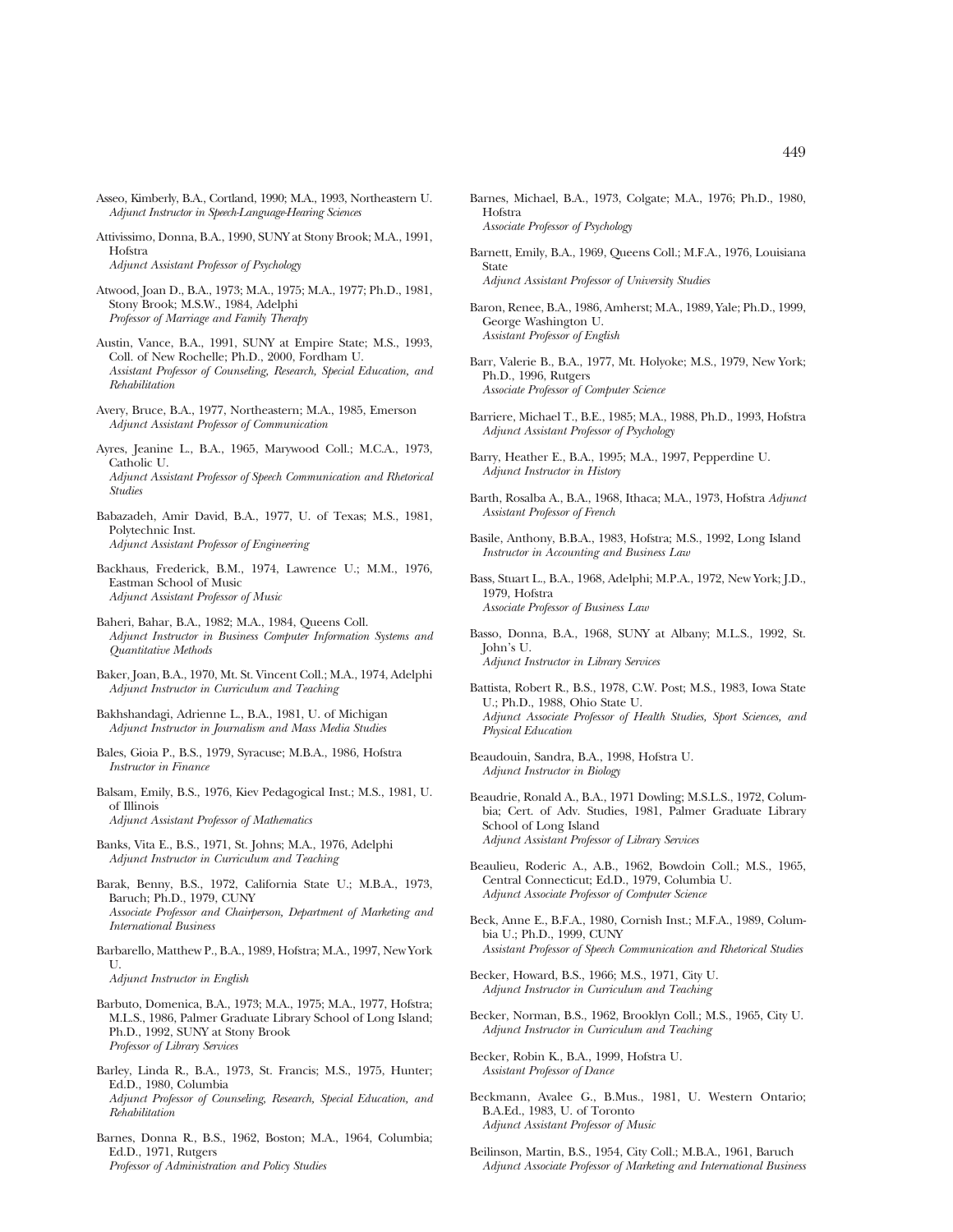- Beitchman, Philip, B.A., 1960, U. of Pennsylvania; M.A., 1963, U. of California at Berkeley; Ph.D., 1986, CUNY *Adjunct Assistant Professor of English*
- Bengels, Barbara S., B.A., 1965, Hofstra; M.A., 1969, CUNY at **Hunter** *Adjunct Professor of English; New College*
- Ben-Merre, Diana, B.A., 1961, Brandeis; M.A., 1964, Columbia; Ph.D., 1975, CUNY *Adjunct Associate Professor and Teaching Fellow in New College*
- Bennington, Gail K., A.A., 1990, Nassau CC; B.A., 1992; M.A., 1996, Hofstra *Adjunct Instructor in Geology*
- Bennington, J. Bret, B.S., 1985, U. of Rochester; Ph.D., 1995, Virginia Tech. *Assistant Professor of Geology*
- Ben-Yosef, Elite, B.A., 1973, Hebrew U.; M.A., 1982, Adelphi U.; M.A., 1990, City U. of N.Y.; M.S., 1994, Adelphi U. *Adjunct Instructor in Literacy Studies*
- Berg, Christine, B.A., 1970, Molloy Coll.; M.A., 1989; Ed.D., 1999, Hofstra U. *Adjunct Assistant Professor of Literacy Studies*
- Berg, Seymour, B.S., 1959; M.S., 1961; Ph.D., 1970, Adelphi *Adjunct Professor of Mathematics*
- Berka, Marianne G., B.S., 1966; M.S., 1968, Ithaca Coll.; Ed.D., 1990, New York U. *Adjunct Associate Professor of Health Studies, Sport Sciences, and Physical Education*
- Berliner, Sharyn, B.S., 1969; M.S., 1972, Hunter Coll. *Adjunct Instructor in Curriculum and Teaching*
- Berlinerblau, Jacques D., B.A., 1986; M.A., 1988; Ph.D., 1991, New York U.; M.A., 1993, New School *Assistant Professor of Comparative Literature and Languages*
- Berman, Barry, B.B.A., 1966; M.B.A., 1968, Baruch; Ph.D., 1973, CUNY *Professor of Marketing and International Business; Walter H. ''Bud'' Miller Distinguished Professor of Business*
- Berman, Eric M., B.S., 1970, Hofstra; M.A., 1971; Ph.D., 1981, New York; J.D., 1981, St. John's *Adjunct Assistant Professor of Music*
- Berman, Felix, B.A., 1953; M.S., 1957, CCNY *Adjunct Instructor in Curriculum and Teaching*
- Bernhardsson, Magnus, B.A., 1990, U. of Iceland; M.A.R., 1992, Yale Divinity School *Assistant Professor of History*
- Bernstein, Robert, B.A., 1979; M.A., 1987, New York U.; M.S., 1995, Queens *Adjunct Instructor in Counseling, Research, Special Education, and Rehabilitation*
- Betz, Frederick W., B.A., 1989, U. of California; M.F.A., 1992, Columbia U. *Adjunct Assistant Professor in New College*
- Bevan, Catherine A., B.S., 1991, Manhattan Coll.; M.B.A., 1995, Pace U.; M.S., 1999, Fordham U. *Adjunct Instructor in Business Computer Information Systems and Quantitative Methods*
- Bezzubov, Sasha, B.A., 1989, SUNY at Purchase; M.F.A., 1997, Yale School of Art *Adjunct Assistant Professor of Fine Arts*
- Bhargava, Mira, B.A., 1959; M.A., 1960, Rajasthan, India; M.S., 1962, Syracuse; Ph.D., 1965, McGill *Associate Professor of Mathematics*
- Bieber, Amy, E., B.S., 1988, Johns Hopkins U., Ph.D., 1995, U. of Rochester *Adjunct Assistant Professor of Physics*
- Biederman, James, B.A., 1969, SUNY at New Paltz; M.F.A., 1973, Yale *Adjunct Assistant Professor of Fine Arts*
- Biel, William, B.S., 1950, Northwestern; M.A., 1955, Columbia *Adjunct Assistant Professor of English*
- Binbasioglu, Meral, B.S., 1979; M.B.A., 1981, Middle East Technical U., Ankara, Turkey; M.Phil., 1984; Ph.D., 1986, New York *Associate Professor of Business Computer Information Systems and Quantitative Methods*
- Bishnoi, Rahul K., B.E., 1974, U. of Roorkee; M.B.A., 1977, Indian Inst. of Management, Ahmedabad; Ph.D., 1984, U. of Massachusetts *Associate Professor of Banking and Finance*
- Blaine, Bruce E., B.S., 1980, Houghton Coll., M.A., 1989, St. Bonaventure; Ph.D., 1994, SUNY at Buffalo *Associate Professor of Psychology*
- Blixt, Kathleen, B.S., 1967, Hofstra; M.Mus., 1978, SUNY at Stony Brook *Adjunct Assistant Professor of Music*
- Blonder, Mauritz D., B.B.A., 1966; M.B.A., 1969; Ph.D., 1976, CUNY *Associate Professor of Management and General Business*
- Bloom, Joyce A., B.A., 1988, Adelphi U.; M.A., 1990; Ph.D., 1992, Hofstra *Adjunct Assistant Professor of Psychology*
- Bloom, Ronald L., B.S., 1976, SUNY at Buffalo; M.A., 1977, Maine; Ph.D., 1990, CUNY *Associate Professor and Chairperson, Department of Speech-Language-Hearing Sciences*
- Bloomfield, David C., B.A., 1975, Brandeis U.; M.P.A., 1984, Princeton; J.D., 1984, Columbia U. *Adjunct Associate Professor of Administration and Policy Studies and Reading*
- Bloomgarden, Joan, B.A., 1958, Queens; M.A., 1979, Hofstra *Assistant Professor of Counseling, Research, Special Education, and Rehabilitation*
- Blumenthal, Ralph H., B.A., 1945; M.A., 1949, Brooklyn; Ph.D., 1956, New York *Adjunct Associate Professor of Natural Science*
- Bochner, Brett D., B.S., 1991, California Inst. of Tech.; Ph.D., 1998, Massachusetts Inst. of Tech. *Assistant Professor of Physics*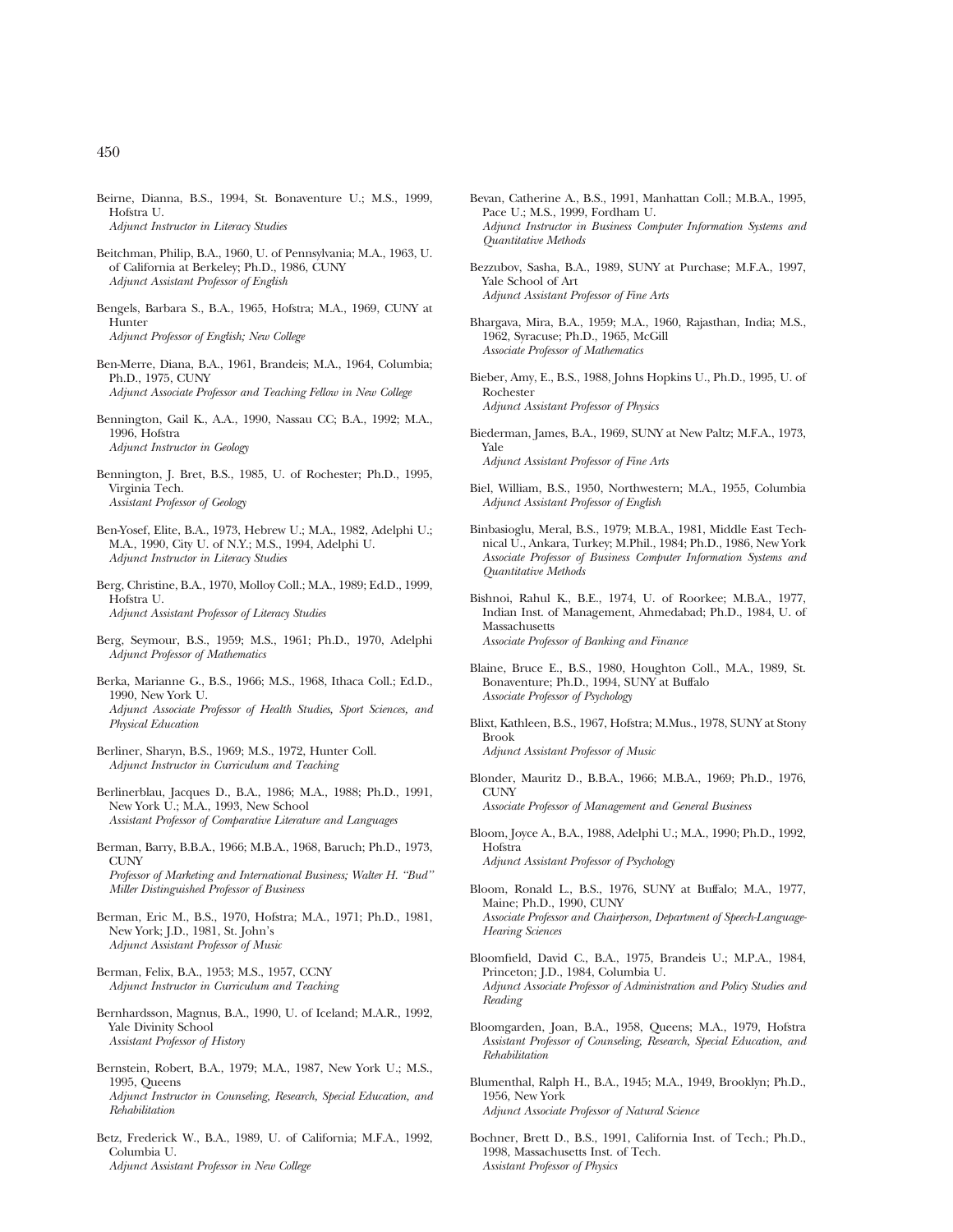- Boettger, Suzann, B.A., 1971, San Francisco State; M.A., 1980, U. of California; Ph.D., 1998, City U. of NY *Adjunct Assistant Professor of Fine Arts*
- Bogard, Cynthia J., B.Sc., 1978, U. of Wisconsin; M.S.W., 1991; Women's Studies Cert., 1992; M.A., 1993; Ph.D., 1995, SUNY at Stony Brook *Assistant Professor of Sociology/Anthropology*
- Bogard, Sharon D., B.A., 1970; M.S., 1972, Lehman Coll. *Adjunct Instructor in Curriculum and Teaching*
- Bohannon, Barbara, B.S., 1975, C.W. Post; M.S., 1977; Ph.D., 1986, Adelphi *Associate Professor of Mathematics; Associate Dean, Hofstra College of Liberal Arts and Sciences*
- Bohl, Robert F., A.A.S., 1964, SUNY; B.S., 1997; M.B.A., 1998, Long Island U. *Adjunct Assistant Professor of Marketing and International Business*
- Bollander, Tricia, A.S., 1994, SUNY at Farmingdale; B.A., 1998, Hofstra U. *Adjunct Instructor in English*
- Bonanno, Jennifer E., B.A., 1996, Siena Coll.; M.S.Ed., 1997, Hofstra U. *Adjunct Instructor in School for University Studies*
- Boonshaft, Peter L., B.Mus., 1980; M.Mus.Ed., 1981; D.M.A., 1991, Hartford *Professor of Music*
- Borden, Gwendolyn, B.A., 1952, Hofstra; M.A., 1953, U. of Michigan; M.S.W., 1979, Adelphi *Adjunct Professor in New College*
- Bory, Steven J., B.S., 1979, C.W. Post; M.A., 1987, New School for Social Research *Adjunct Assistant Professor of Health Studies, Sport Sciences, and Physical Education*
- Boscia, Janine, B.A., 1995, Hofstra *Adjunct Instructor in Curriculum and Teaching*
- Boucet, Linda M., B.A., 1974, Coll. of New Rochelle; M.A., 1977, Hofstra U.; P.D., 1993, Adelphi U. *Adjunct Instructor in Curriculum and Teaching*
- Bowe, Frank, B.A., 1969, Western Maryland; M.A., 1971, Gallaudet; Ph.D., 1976, New York *Professor of Counseling, Research, Special Education, and Rehabilitation*
- Boylan, Jennifer J., B.S., 1989, Central Connecticut State; M.S., 1995, U. of Pittsburgh *Adjunct Assistant Professor of Physical Education and Sport Sciences*
- Bozek, Carol J., B.A., 1963; M.S., 1968, Hunter *Adjunct Associate Professor of Health Studies, Sport Sciences, and Physical Education*
- Brack, Terry L., B.S., 1969, City; M.Ed., 1971, Temple; Ph.D., 1990, U. of Arizona *Associate Professor of Chemistry*
- Brand, Dana A., B.A., 1976, Columbia; M.A., 1977; M.Phil., 1979; Ph.D., 1981, Yale *Associate Professor and Chairperson, Department of English*
- Brandenberger, Stormy, B.A., 1975, Hofstra *Associate Professor of Dance*
- Bratter, Warren, B.A., 1964, Hamilton Coll.; M.A., 1972, New York U. *Adjunct Associate Professor of Romance Languages and Literatures*
- Braun, Aaron, B.A., 1978, Brooklyn; M.A., 1984, Coll. of Staten Island *Adjunct Instructor in Communication*
- Brenin, Barry L., S.B., 1959; S.M., 1959; E.E., 1961, Massachusetts Inst. of Technology *Adjunct Associate Professor of Mathematics*
- Bresticker, Samuel, B.S., 1944, City; M.S., 1948, New York *Adjunct Assistant Professor of Physics*
- Brett, Toni S., B.S., 1984, SUNY at Oneonta; M.F.A., 1992, Sarah Lawrence Coll. *Adjunct Instructor in English*
- Broadhurst, Denise J., B.S., 1992; M.A., 1995, U. of Minnesota *Adjunct Assistant Professor of Music*
- Brock, Michelle A., B.S., 1997, Hofstra *Adjunct Instructor in Health Studies, Sport Sciences, and Physical Education*
- Brockway, Robert E., B.S., 1946, Hofstra *Adjunct Professor of Marketing and International Business*
- Brodsky, Harris J., B.A., 1959; M.B.A., 1960; M.S., 1962, Columbia *Adjunct Associate Professor of Management and General Business; Health Studies, Sport Sciences, and Physical Education*

Brogger, Erik, B.A., 1973, Minnesota *Associate Professor of English*

- Bront de Avila, Elena, M.A., 1982, Babes-Bolyaii U.; Ed.D., 1999, National Louis U. *Adjunct Assistant Professor of Foundations, Leadership, and Policy Studies*
- Brooks, Laurie, A.A., American Academy of Dramatic Art, 1970; B.A., 1977, Hofstra U.; M.A., 1991, New York U. *Adjunct Assistant Professor of University Studies*
- Brooks, Ryan, B.A., 1988, U. of California at Santa Cruz *Adjunct Instructor in English*
- Brot, Esther, B.S., 1970, Boston U.; M.S., 1973, Queens Coll.; M.B.A., 1984, Hofstra U. *Adjunct Instructor in English*
- Brous, Margot, B.A., 1979, SUNY at New Paltz; M.S.W., 1981, Wurweillwer School; M.S., 1998, Hofstra U. *Adjunct Instructor in Physical Education and Sport Sciences*
- Brower, Robert, B.A., 1966, Rutgers; M.Dv., 1972, Lutheran Seminary *Adjunct Instructor in Counseling, Research, Special Education, and Rehabilitation*
- Brown, Gayle M., A.A.S., 1972, Nassau Comm. Coll.; B.S., 1974, SUNY at Albany; M.B.A., 1975, St. John's U. *Adjunct Assistant Professor of Marketing and International Business*
- Brown, Nancy A., B.A., 1980, Denison U.; J.D., 1985, U. of Pennsylvania *Legal Writing Instructor in the Law School*
- Brown, William L., B.A., 1980, Queens Coll., Ph.D., 1994, CUNY *Adjunct Assistant Professor of English*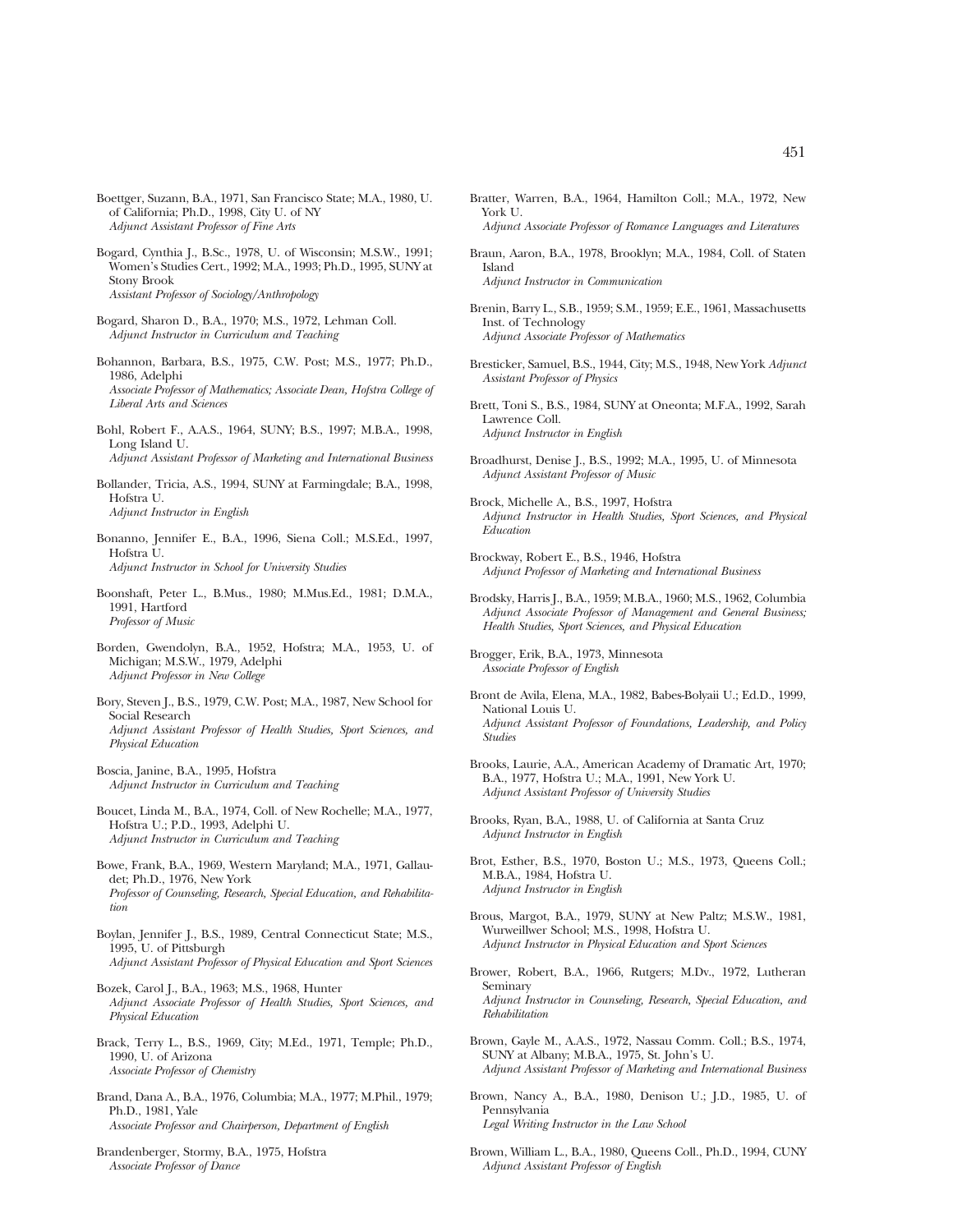- Bryant, John L., A.B., 1971; A.M., 1972; Ph.D., 1975, U. of Chicago *Professor of English*
- Bubenas, Joseph W., B.S., 1970; M.S., 1973, Florida State *Adjunct Assistant Professor of Health Studies, Sport Sciences, and Physical Education*
- Buck, Cathy C., B.A., 1976, Adelphi *Adjunct Assistant Professor of Dance*
- Buda, Richard, B.A., 1978; M.A., 1980, John Jay College of Criminal Justice; Ph.D., 1984, Stevans Inst. of Technology *Associate Professor of Management and General Business*
- Buddenhagen, Anne, B.A., 1967, Hofstra; M.A., 1969, Boston *Adjunct Assistant Professor of Anthropology*
- Buhse, John Paul, A.A.S., 1985, SUNY at Farmingdale; B.S.M.E., 1999, Hofstra U. *Adjunct Instructor in Physics*
- Bumcrot, Robert J., B.S., 1959; M.S., 1960, Chicago; Ph.D., 1962, Missouri *Professor of Mathematics*

Burghardt, M. David, B.S., 1965, Merchant Marine Acad.; M.S., 1968; Ph.D., 1971, U. of Connecticut; P.E., 1974, N.Y. State; C. Eng., 1982, United Kingdom *Professor of Engineering; Chairperson, Department of Computer Science*

- Burke, Gina, B.S., 1991, Hofstra *Adjunct Instructor in Health Studies, Sport Sciences, and Physical Education*
- Burke, Jacqueline, B.B.A., 1990; M.B.A., 1993, Hofstra; CPA, 1993, Maryland; Ph.D., 2000, New York U. *Assistant Professor of Accounting and Business Law*
- Burke, Jeanne M., A.B., 1951, Regis; M.L.S., 1984, Palmer Graduate Library School of Long Island *Adjunct Instructor in Library Services*
- Burke, Margaret G., B.A., 1990, Hofstra; M.L.S., 1993, Queens *Adjunct Instructor in Library Services*
- Burke, Russell, B.S., 1981, Ohio State; M.S., 1987, U. of Florida; Ph.D., 1994, U. of Michigan *Assistant Professor of Biology*
- Busch, Ronald E., B.A., 1976, Queens; M.A., 1980, Hofstra *Adjunct Instructor in New College*
- Bush, Robert A. Baruch, B.A., 1969, Harvard; J.D., 1974, Stanford Law

*Professor of Law; Harry H. Rains Distinguished Professor of Abritration and Alternative Dispute Settlement Law*

- Buch, Robert H., B.A., 1996, Miami U. *Adjunct Instructor in Biology*
- Bussell-Thompson, Billy, A.B., 1964, Carson-Newman; M.A., 1965, U. of Tennessee; Ph.D., 1970, U. of Virginia *Professor of Spanish*
- Cafarelli, Claudia A., A.A.S., 1986; B.S., 1989, Fashion Inst.; M.B.A., 1996, Baruch *Adjunct Instructor in Marketing and International Business*
- Cahill, Theresa A., B.A., 1993; B.F.A., 1994, SUNY at Oswego; M.L.S., 1996, U. at Albany *Adjunct Instructor in Library Services*
- Califano, Gina Marie, B.A., 1992; M.A., 1994, St. John's U. *Adjunct Instructor in Curriculum and Teaching*
- Callanan, Bernadette O., B.S., 1971, St. John's; M.S., 1975, Queens *Adjunct Instructor in Counseling, Research, Special Education, and Rehabilitation*
- Camenzuli, Cheryl A., B.S., 1977, Long Island; M.A., 1979; Ph.D., 1983, Fordham *Adjunct Assistant Professor of Psychology*
- Campbell, Robert D., B.A., 1965, Yale; M.B.A., 1968, U. of Pennsylvania; Ph.D., 1999, U. of Connecticut *Assistant Professor of Finance*
- Campanella, Ralph G., A.B., 1962, New York, U.; M.A., 1963, Fordham, U. *Adjunct Instructor in Curriculum and Teaching*
- Cannillo, Michael A., B.A., 1960, Brooklyn Coll.; M.S., 1972, Hofstra *Adjunct Instructor in Romance Languages and Literatures*
- Cao, Antonio Francisco, A.B., 1965, U. of Miami; M.A., 1967, UC at Berkeley; Ph.D., 1975, Harvard *Associate Professor of Spanish*
- Capitano, Stephen, B.A., 1985, SUNY at Stony Brook; M.P.S., 1996, New York Tech. *Adjunct Instructor in English*
- Capitano, William, B.S., 1998, Hofstra U. *Adjunct Instructor of Biology*
- Caplan, A. Marc, B.A., 1989, Yale U.; M.A., 1997, New York U. *Adjunct Instructor in Comparative Literature and Languages*
- Cappadona, James, B.A., 1977; M.A., 1990, C.W. Post *Adjunct Instructor in Curriculum and Teaching*
- Caprioglio, Joseph, B.A., 1974; M.A., 1978, Stony Brook *Adjunct Assistant Professor of Physics*
- Caputi, Mauro, B.E., 1981, Manhattan; M.S., 1984; Ph.D., 1991, Virginia Tech. *Associate Professor of Engineering*
- Carl, Sheryl, B.A., 1979; M.S., 1997, Hofstra U. *Adjunct Instructor in English*

*Rehabilitation*

- Carlin, Glenn, B.A., 1988, U. at Albany; B.S., 1990, SUNY *Adjunct Instructor in Physical Education and Sport Sciences*
- Carlock, Margaret, B.A., 1987, Molloy Coll.; M.A., 1995, Hofstra  $\mathbf{U}$ *Adjust Instructor in Counseling, Research, Special Education, and*
- Carsey, Jean M., B.A., 1987, Hartwick Coll.; M.A., 1990; J.D., 190, American U. *Adjunct Professor of Law*
- Carson, Paul A., B.A., 1993, Manhattan Coll.; M.A., 1997, Hofstra *Adjunct Instructor in English*
- Carter, L. Chandler, B.A., 1984, U. of No. Carolina at Chapel Hill; M.M., 1986, Boston U.; Ph.D., 1995, City U. of New York *Assistant Professor of Music*
- Carter, Marc L., B.A., 1987, Loyola; M.A., 1990; Ph.D., 1992, U. of California at Irvine *Assistant Professor of Psychology*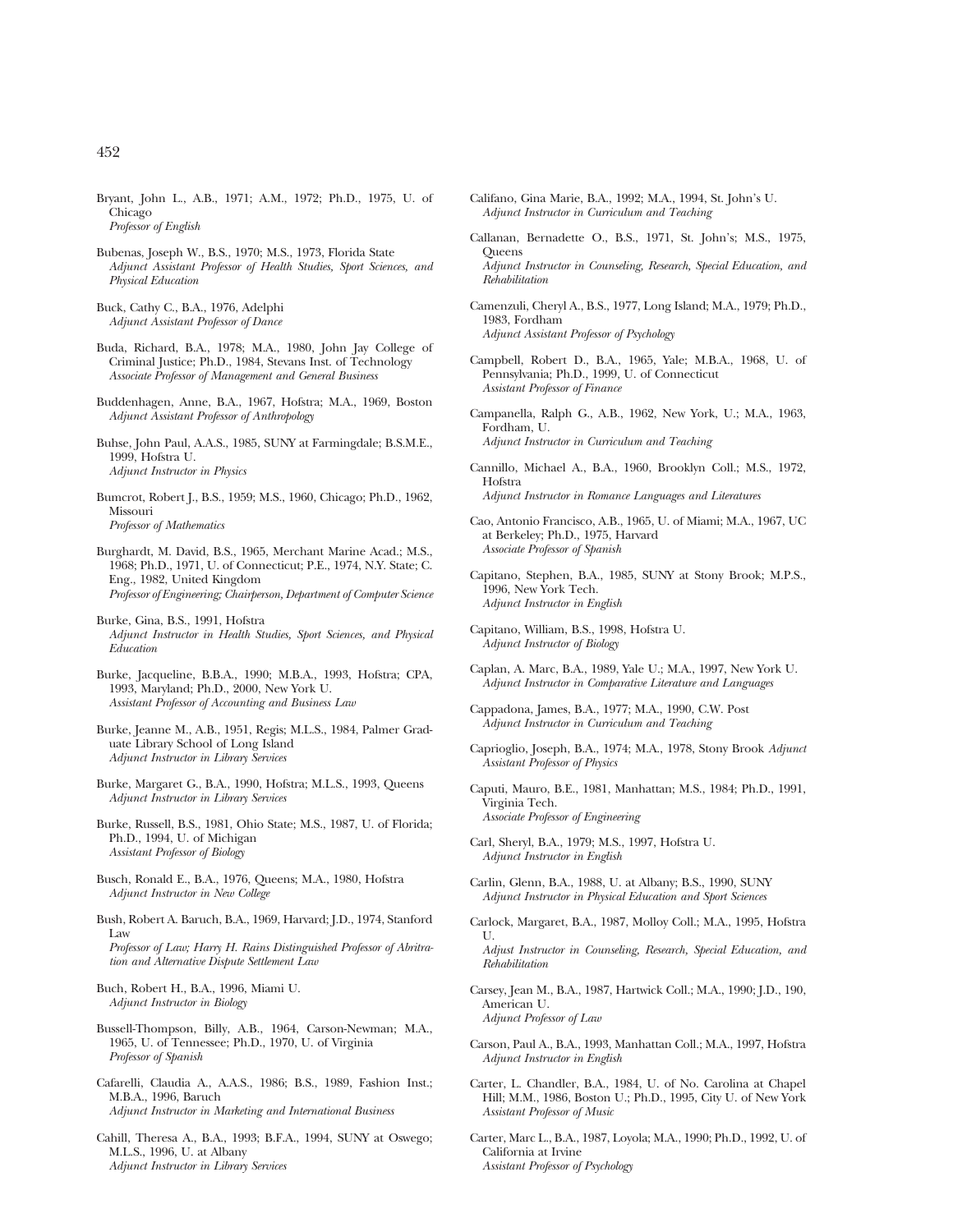- Carter, Mary K., B.S., 1956, Ohio State U.; M.A., 1965, Columbia U. *Adjunct Instructor in Curriculum and Teaching*
- Cassese, Lenore G., B.A., 1965; M.S. Ed., 1966; M.A., 1989, Hofstra *Adjunct Assistant Professor in New College*
- Cassidy, David C., B.A., 1967; M.S., 1970, Rutgers; Ph.D., 1976, Purdue *Professor of Natural Science*
- Castello, Rose C., B.A., 1973; M.A., 1990, SUNY at Stony Brook *Adjunct Instructor in Administration and Policy Studies*
- Castrataro, Nicholas A., B.S., 1959; M.S., 1960, Brooklyn *Adjunct Assistant Professor of Health Studies, Sport Sciences, and Physical Education*
- Cavalieri, Fred L., B.S., 1988, Adelphi U.; M.S., 1994, C.W. Post *Adjunct Assistant Professor of Business Computer Information Systems and Quantitative Methods*
- Cavanaugh, John T., B.S., 1978; M.S. Ed., 1980, C.W.Post *Adjunct Assistant Professor of Health Studies, Sport Sciences, and Physical Education*
- Cavello, Richard A., M.S., 1973, Polytechnic U.; M.B.A., 1976, Fordham U.; M.S.Ed., 1996, Pace U. *Adjunct Assistant Professor of Computer Science*
- Cernic, David, B.A., 1961, Immaculate Conception; M.A., 1967; Ph.D., 1970, Fordham *Professor of Philosophy*
- Certner, David, B.S., 1968, Union U.; J.D., 1982, Rutgers U. *Adjunct Associate Professor of Health Professions and Family Studies*
- Cevallos, Elena E., B.A., 1970, Hunter; M.S., 1973, Columbia; M.A., 1975, Brooklyn; Certificate in Advanced Librarianship, 1984; D.L.S., 1992, Columbia *Professor of Library Services*
- Chaiken, MarthaLeah, B.A., 1976, Barnard Coll.; Ph.D., 1986, Rutgers U. *Assistant Professor of Psychology*
- Chaleff, Paul I., B.A., 1969, City Coll.; M.F.A., 1971, City U. of New York *Associate Professor of Fine Arts*
- Chandra, Mahesh, B.S., 1963, Agra U., India; M.S., 1966, U. of Delhi; D.Sc., 1978, George Washington *Associate Professor of Business Computer Information Systems and Quantitative Methods*
- Chang, Julie A., B.S., U. of California at San Diego; M.S., 2000, SUNY at Stony Brook *Adjunct Instructor in Business Computer Information Systems and Quantitative Methods*
- Chang, Tai, B.A., 1988; A.M., 1994; Ph.D., 1999, U. of Illinois *Special Assistant Professor of Counseling, Research, Special Education, and Rehabilitation*
- Chapman, Kathryn, B.S., 1987, St. John's U.; M.S., 1993, Queens Coll. *Adjunct Instructor in Curriculum and Teaching*
- Charlow, Robin D., A.B., 1971, Vassar; J.D., 1981, Cornell *Associate Professor of Law*
- Charnov, Bruce H., B.A., 1968, U. of Michigan; M.A., 1972, Jewish Theological Seminary; Ph.D., 1976, U.S. International; M.B.A., 1981, Fairleigh Dickinson; J.D., 1990, Hofstra Law *Associate Professor and Chairperson, Department of Management and General Business*
- Charnow, Sally D., B.A., 1982; M.A., 1988, Ph.D., 1999, New York U. *Assistant Professor of History*
- Cheslock, William A., B.S., 1988, Lehigh U.; M.B.A., 1994, Hofstra U. *Adjunct Instructor in Business Computer Information Systems and Quantitative Methods*
- Chipok, Robert J., B.A., 1974; M.L.S., 1979; M.A., 1988, Columbia U.; M.A., 1994, New York U. *Adjunct Instructor in Comparative Literature and Languages*
- Chisholm, Wendy, B.A., 1995, U. of California at Davis; M.F.A., 1998, Rhode Island School of Design *Adjunct Assistant Professor of Fine Arts*
- Chiu, David J., B.A., 1961; M.A., 1965, National Chengchi University *Assistant Professor of Chinese*
- Christensen, Paul P., B.S., 1967, Utah State; M.S., 1971; Ph.D., 1976, Wisconsin *Associate Professor of Economics*
- Cinnamon, Howard, B.A., 1970, CCNY; M.A., 1975, Queens; Ph.D., 1985, Michigan *Associate Professor of Music*
- Clark, Clarence, B.A., 1971; M.S.W., 1975, Fordham *Adjunct Assistant Professor of Health Studies, Sport Sciences, and Physical Education*
- Clements, Rhonda, B.S., 1977, U. of Maine; M.Ed., 1984; Ed.D., 1988, Columbia *Associate Professor of Physical Education and Sport Sciences*
- Clendening, Beverly, B.S., 1974, Coll. of New Rochelle; M.S., 1981, American U.; Ph.D., 1990, U. of Michigan *Assistant Professor of Biology*
- Coblens, Eileen, B.A., 1959; M.A., 1972, Adelphi U. *Adjunct Instructor in English*
- Coffin, Deborah G., B.S., 1972; M.S., 1986, U. of Maine; Ed.D., 1991, U. of Massachusetts *Adjunct Associate Professor of Physical Education and Sport Sciences*
- Cohen, Alan J., B.A., 1981; M.D., 1985, U. of Rochester *Adjunct Special Professor of Law*
- Cohen, Anna W., B.S., 1975; M.Ph., 1979; Ph.D., 1980, CCNY *Adjunct Assistant Professor of Chemistry*
- Cohen, George M., A.B., 1955; A.M., 1958, Harvard; Ph.D., 1962, Boston *Professor of Art History and Humanities*
- Cohen, Jill, B.A., 1992, SUNY at Oneonta; M.A., 1996, New York  $U$

*Adjunct Assistant Professor of Speech Communication and Rhetorical Studies*

Cohen, Kimberly, B.A., 1997, Hofstra U.; M.A., 1998, SUNY at Stony Brook *Adjunct Instructor in English*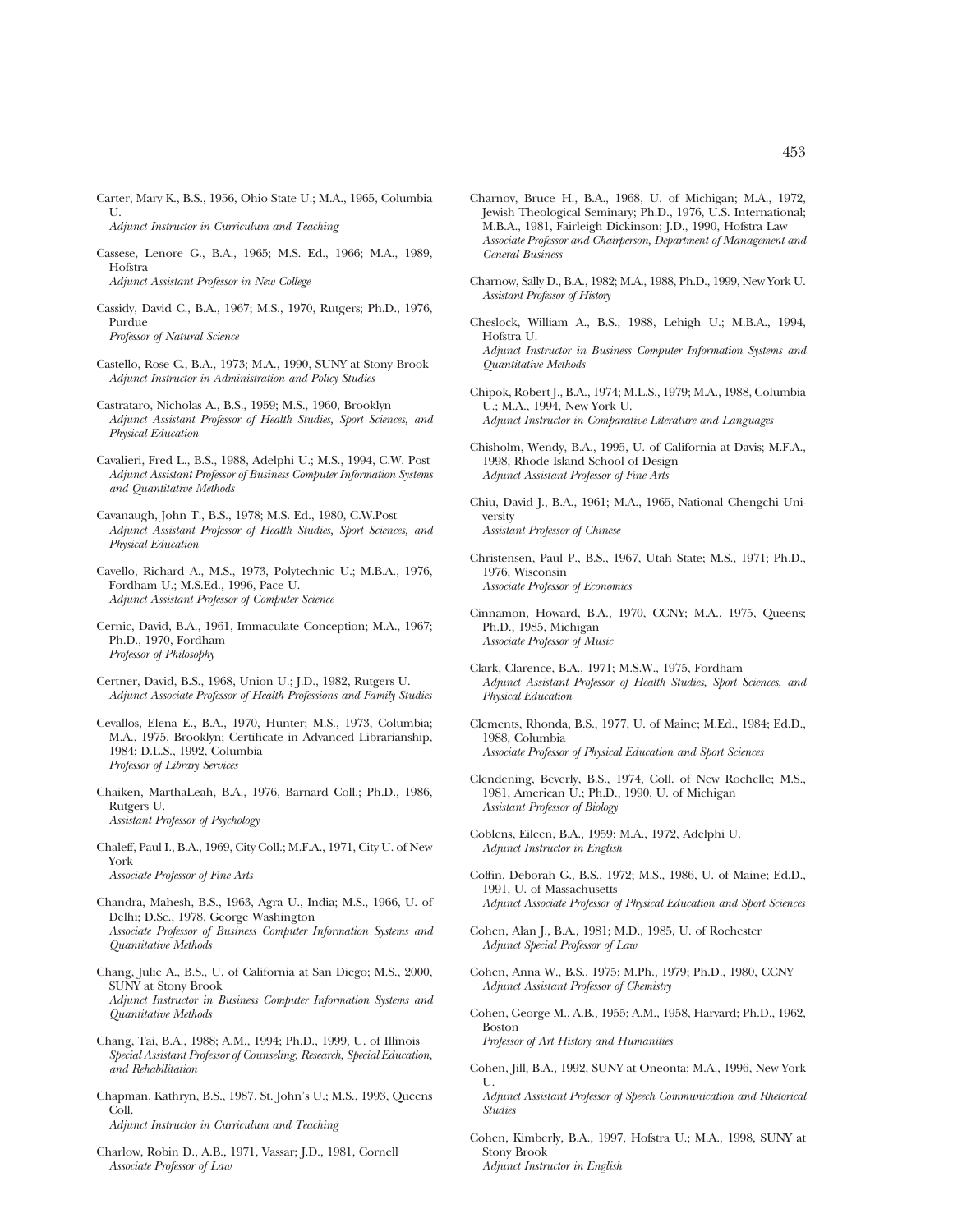- Cohen, Lynn E., B.A., 1972, Syracuse; M.A., 1984, Long Island U. *Adjunct Assistant Professor in New College*
- Cohen, Michael, B.A., 1971, Pennsylvania State; M.A., 1975, Hofstra *Adjunct Assistant Professor of Mathematics*
- Cohen, Robert A., B.A., 1969; M.S., 1971, Queens Coll.; P.D., 1978, St. John's U. *Adjunct Instructor in Curriculum and Teaching*
- Cohen, Stuart J., B.S., 1965; M.S., 1967; M.S., 1970, Brooklyn Coll.; Ed.D., 1975, Columbia *Adjunct Associate Professor of Health Studies, Sport Sciences, and Physical Education*
- Cohn, Alfred, A.B., 1958, Harvard; Ph.D., 1964, New York *Professor of Psychology; Teaching Fellow in New College*
- Cole, Michael, B.S., 1989, Hofstra; M.A., 1992; Ph.D., 1996, U. of Chicago *Assistant Professor of Mathematics*
- Colgrove, Jane F., B.S. in Ed., 1962, Bowling Green State; M.Ed., 1968, New York U.; M.S.W., 1993, Adelphi *Adjunct Instructor in Health Studies, Sport Sciences, and Physical Education*
- Collins, Marianne, A.A., 1988, Nassau CC *Adjunct Instructor in Health Studies, Sport Sciences, and Physical Education*
- Comer, Debra R., B.A., 1982, Swarthmore; M.A., 1984; M.Phil., 1985; Ph.D., 1986, Yale *Professor of Management and General Business*
- Conigliaro, Valerie, B.A., 1992, Gonzaga U. *Adjunct Instructor in Computer Science*
- Coniglio, Dolores, B.S., 1999, Fairleigh Dickinson *Adjunct Instructor in Biology*
- Conk, Donna M., B.A., 1973, Mt. St. Mary Coll.; M.S., 1977, Brooklyn Coll. *Adjunct Instructor in Counseling, Research, Special Education, and Rehabilitation*
- Conley, Catherine, B.S., 1994, SUNY at Geneseo; M.S.Ed., 1995, SUNY at Binghamton *Adjunct Instructor in Curriculum and Teaching*
- Constantinou, Phoebe, B.S., 1989; M.S., 1991, Queens Coll. *Adjunct Assistant Professor of Physical Education and Sport Sciences*
- Conway, Kathleen, B.A., 1959, St. Joseph; M.S., 1966, Hofstra; M.S., 1973, SUNY at Stony Brook; C.A.S., 1990; Ed.D., 1994, Hofstra *Adjunct Assistant Professor of Curriculum and Teaching*
- Conway, Vincent J., B.A., 1967; M.B.A., 1972; A.P.C., 1987, St. John's *Adjunct Assistant Professor of Finance*
- Coppenger, Royston, P., B.A., 1981, U. of Tennessee; M.F.A., 1984; D.F.A., 1998, Yale School of Drama *Associate Professor of Drama*
- Cooper, Patricia M., B.A., 1976, SUNY at Purchase; M.A., 1978, U. of Chicago; M.Ed., 1981, Erikson at Loyola *Special Assistant Professor of Curriculum and Teaching*
- Cooper, Rochelle, B.A., 1984, Barnard Coll.; M.A., 1986; M.Ph., 1988, Teachers Coll.; Ph.D., 1989, Columbia U. *Adjunct Assistant Professor of Management and General Business*
- Corn, Alfred, B.A., 1965, Emory U.; M.A., 1967, Columbia U. *Adjunct Professor of English*
- Cornfield, Ellen, A.B., 1971, U. of California *Adjunct Assistant Professor of Drama and Dance*
- Correa, Miguel, B.A., 1980, U. of Havana, Cuba; M.A., 1998, City Coll. *Adjunct Instructor in Romance Languages and Literatures*
- Cortina, Mary, B.A., 1976, Lehman; M.A., 1978; Ph.D., 1990, Fordham *Adjunct Assistant Professor of Sociology/Anthropology*
- Cosares, Steven T., B.S., 1982, SUNY at Stony Brook; M.S., 1984; Ph.D., 1988, U. of California at Berkeley *Associate Professor of Business Computer Information Systems and Quantitative Methods*
- Costa, Vincent J., B.A., 1973, City Coll. of NY; M.A., 1986, Hofstra U. *Adjunct Assistant Professor of Computer Science*
- Costenoble, Steven R., B.S., 1981, Massachusetts Inst. of Technology; M.S., 1982; Ph.D., 1985, Chicago *Professor of Mathematics; Associate Dean, Hofstra College of Liberal Arts and Sciences*
- Couser, G. Thomas, B.A., 1968, Dartmouth; Ph.D., 1977, Brown *Professor of English*
- Cox, Brian D., B.A., 1982, Florida State; M.A., 1986; Ph.D., 1989, North Carolina *Associate Professor of Psychology*
- Coyne, Meg, B.A., 1987, SUNY at New Paltz; M.A., 1997, Hofstra *Adjunct Instructor in Psychology*
- Crici, Richard J., B.S., 1990, Cortland; M.A., 1992, Hofstra *Adjunct Instructor in Health Professions and Family Studies*
- Crispino, Colleen Ann, B.S., 1991, Boston U.; M.A., 1992, Hofstra *Adjunct Instructor in Counseling, Research, Special Education, and Rehabilitation*
- Crosby, Kathleen, A.A.S., 1989, Fashion Inst. of Technology; B.A., 1992; M.S., 1993, Hofstra U. *Adjunct Instructor in English*
- Cross-Hansen, Jody L., B.A., 1978, York; M.Div., 1982, Yale Divinity School *Adjunct Assistant Professor in New College*
- Cullen, Susan, B.S., 1981; M.A., 1984, Adelphi *Adjunct Instructor in Health Studies, Sport Sciences, and Physical Education*
- Curtiss, Rychard L., B.A., 1987, E. Connecticut State; M.F.A., 1996, N. Illinois U. *Adjunct Assistant Professor of Drama and Dance*
- Cuva, Kyle, B.S., 1994; M.B.A., 1998, Hofstra U. *Adjunct Instructor in Business Computer Information Systems and Quantitative Methods*
- Dachtera, Stephen R., B.S.E.E., 1968, City; M.S.E.E., 1972, New York *Adjunct Assistant Professor of Computer Science*
- D'Acierno, Pellegrino A., B.A., 1965; M.A., 1967; Ph.D., 1973, Columbia *Professor of Comparative Literature and Languages*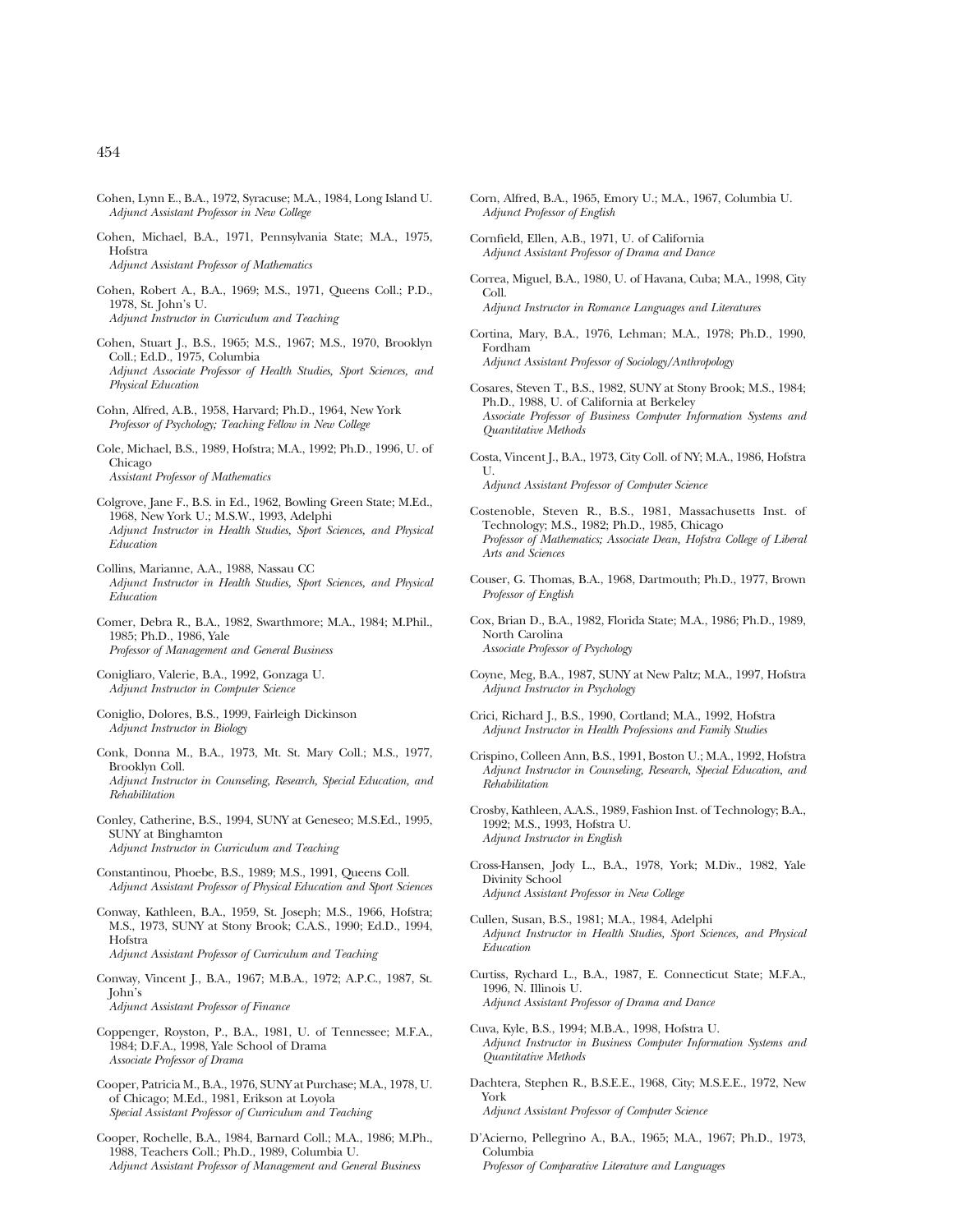- Dahir, Carol A., B.A., 1971; M.A., 1972, SUNY at Stony Brook; P.D., 1986, C.W.Post *Adjunct Instructor in Counseling, Research, Special Education, and Rehabilitation*
- Dallas, Keith M., B.A., 1991, U. of Delaware; M.A., 1993, Hofstra *Adjunct Instructor in English*
- D'Amelia, Ronald P., B.S., 1965, City College; M.S., 1967; Ph.D., 1978, Adelphi *Adjunct Associate Professor of Chemistry*
- Dandridge, III, Manning H., B.A., 1978; M.A., 1979, SUNY at Stony Brook *Adjunct Instructor in English*
- D'Angelo, Diane, A.A., 1992, SUNY at Farmingdale; B.A., 1994; M.A., 1999, SUNY at Stony Brook *Adjunct Instructor in Romance Languages and Literatures*
- Daniel, Peter C., B.S., 1979, Charleston; M.S., 1982, U. of Maryland; Ph.D., 1986, U. of Maine *Associate Professor of Biology*
- Dardis, Anthony, B.A., 1977, Columbia; M.A., 1983; Ph.D., 1990, U. of California at Berkeley *Associate Professor and Chairperson, Department of Philosophy*
- DaSilva, Zenia S., B.A., 1944, New York; M.A., 1945, California; Ph.D., 1955, New York *Professor of Spanish*
- Davey, Linda D., B.S., 1971, St. John's; M.A., 1977, Goddard; M.Ed., 1992, Columbia *Special Assistant Professor of Curriculum and Teaching*
- Davis, Brian J., B.S., 1978, Suny at Albany; J.D., 1983, St. John's U. *Special Professor of Law*
- Davis, Ronald W., A.B., 1968, Princeton U.; J.D., 1975, Columbia Law *Adjunct Special Professor of Law*
- Deal, Richard E., B.A., 1993, Clark U.; M.S., 1995, U. of South Carolina *Adjunct Assistant Professor of Economics/Geography*
- Deans, Glenn N., B.S., 1972, NYU; M.B.A., 1990, Pace *Adjunct Instructor in Accounting/Business Law*
- DeCarbo, Elizabeth A., B.S., 1988, U. of Kansas *Adjunct Instructor in Journalism and Mass Media Studies*
- DeCarlo, John, A.B., 1979, Brandeis; M.Div., 1983, Union Theological Seminary *Adjunct Assistant Professor of English*
- DeFina, Gerald, B.A., 1961, Hofstra U.; M.S., 1965, Queens Coll. *Adjunct Instructor in Curriculum and Teaching*
- DeFreitas, Gregory E., B.A., 1971, Stanford; M.A., 1975; M.Phil., 1978; Ph.D., 1979, Columbia *Professor of Economics*
- Dehler, Gregory John, B.A., 1990; M.A., 1995, St. John's U. *Adjunct Instructor in History*
- Delamater, Jerome, B.A., 1964, Rutgers; M.A., 1971; Ph.D., 1978, Northwestern *Professor of Audio/Video/Film*
- DelGaudio, Sybil A., B.A., 1965, Brooklyn; M.A., 1966, Northwestern; M.Phil., 1983; Ph.D., 1986, Columbia *Professor and Chairperson, School of Communication, Department of Audio/Video/Film*
- DelGiudice, Thomas C., B.A., 1979, SUNY at Old Westbury; Ph.D., 1991, U. of Massachusetts at Amherst *Adjunct Associate Professor of Economics/Geography*
- Delliquanti, Joy P., B.A., 1981, Rutgers; M.A., 1987, Middlebury *Adjunct Instructor in the English Language Program*
- DeMarco, Lillian M., A.A., 1972, Nassau C.C.; B.S., 1974; M.S., 1976, Adelphi U. *Adjunct Instructor in Curriculum and Teaching*
- Demas, Kenneth R., B.S., 1967, Long Island U.; M.S., 1976, Coll. of New Rochelle *Adjunct Associate Professor of Health Studies, Sport Sciences, and Physical Education*
- Demertzis, Efstratios, M.A., 1963; M.A., 1968; Ph.D., 1979, New York *Adjunct Professor of Comparative Literature and Languages Department*
- Demetriou, Homer J., B.S., 1961; M.S., 1970, Adelphi *Adjunct Assistant Professor of Mathematics*
- Desbonnet, Aline C., A.B., 1947, Columbia *Adjunct Instructor in French*
- Deutsch, Herbert A., B.S. in Ed., 1956, Hofstra; B.Mus., 1960; M.Mus., 1961, Manhattan School of Music *Professor and Chairperson, Department of Music*
- Devine, Daniel R., M.F.A., 1988, Bard *Assistant Professor of Fine Arts*
- Diamond, David, A.B., 1959; LL.B., 1962, Harvard; LL.M., 1963, New York *Professor of Law*
- DiCicco, Darlene L., B.A., 1985, Queens Coll., M.B.A., 1992, St. John's *Adjunct Instructor in Finance*
- Dickman, Bernard H., B.S., 1964, Brooklyn; M.S., 1966; Ph.D., 1970, New York *Associate Professor of Business Computer Information Systems and Quantitative Methods*
- Diebold, Jeffrey, B.A., 1996, Lawrence U.; M.A., 1999, Hofstra U. *Adjunct Instructor in Psychology*
- Dieffenbach, William P., B.A., 1978, C.W. Post; M.S. Ed., 1982, Queens Coll. *Adjunct Assistant Professor of Geology*
- DiFonzo, J. Herbie, B.S., 1974, St. Joseph's; M.A., 1977; J.D., 1977; Ph.D., 1993, U. of Virginia *Associate Professor of Law*
- DiGaetani, John, B.A., 1965, U. of Illinois; M.A., 1967, Northern Illinois; Ph.D., 1974, Wisconsin *Professor of English*
- DiGennaro, Joseph, B.A., 1961, Hunter; M.S., 1962, U. of Illinois; Ed.D., 1969, Columbia *Adjunct Professor of Health Studies, Sport Sciences, and Physical Education*
- Diguez, Michael, B.S., 1966, C.W. Post; M.S., 1971, Queens Coll.; P.D., 1989, C.W. Post *Adjunct Assistant Professor of Physical Education and Sport Sciences*
- Dill, Charles, B.A., 1976, U. of Steubenville; M.A., 1978, Xavier, Ohio; Ph.D., 1981, U. of Houston *Associate Professor of Psychology*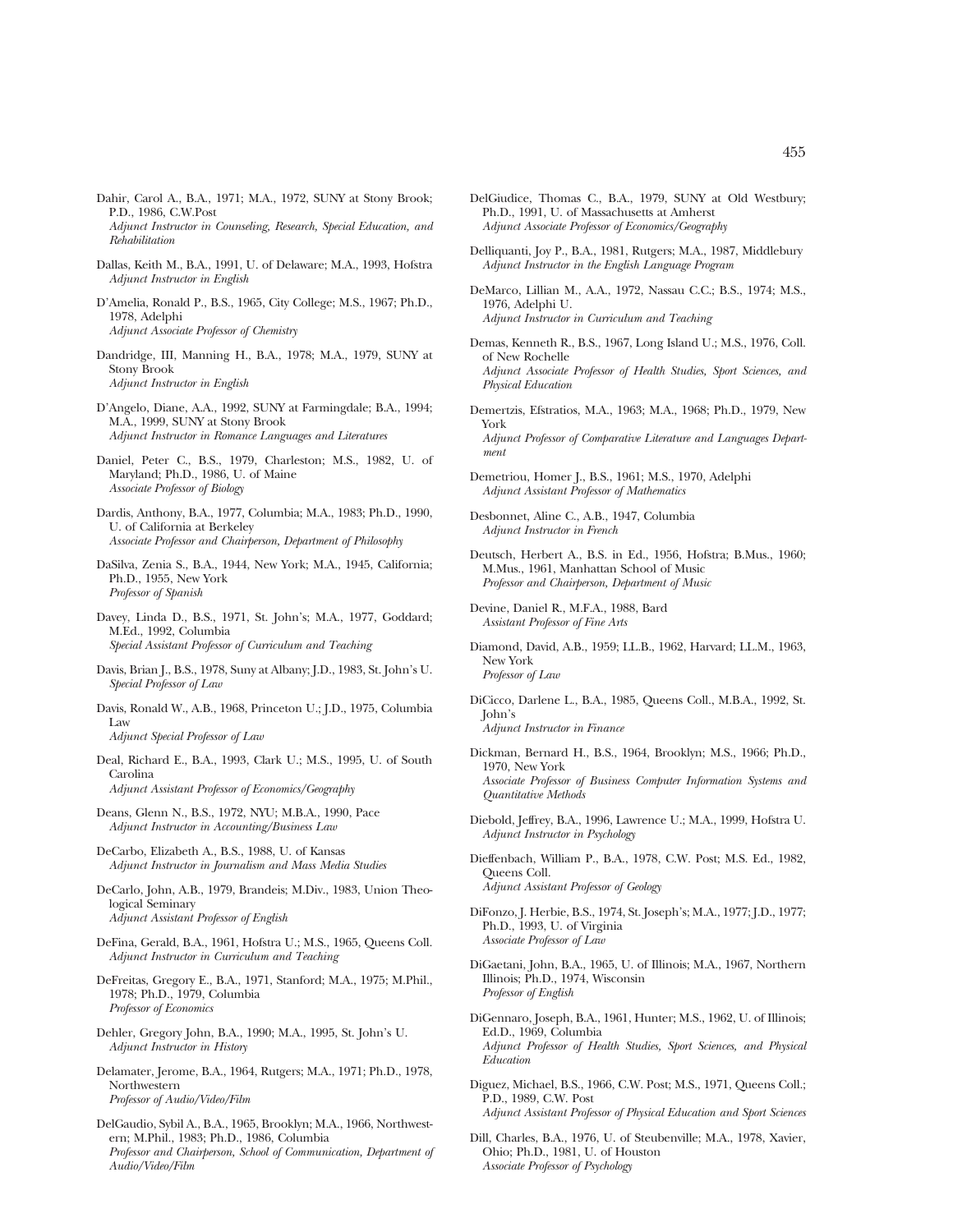- Dini, Andrea, M.A., 1993, U. of Firenze; Ph.D., 1998, U. of Wisconsin *Assistant Professor of Romance Languages*
- D'Innocenzo, Michael, B.A., 1957, Union; M.A., 1959, Columbia *Professor of History; Harry H. Wachtel Distinguished Teaching Professor*
- Dobrin, Arthur, B.A., 1964, City; M.A., 1971, New York; D.S.W., 1988, Adelphi *Professor, School for University Studies*

Dodson, Lillian Twardowicz *Adjunct Professor of Fine Arts*

- Dohety, Lorena M., B.F.A., 1979, Virginia Commonwealth U.; M.A., 1999, McGregor/Antioch U. *Adjunct Instructor in Curriculum and Teaching*
- Dolan, Thomas P., M.S., 1983; P.D., 1987, Queens Coll.; Ed.D., 2000, Hofstra U. *Adjunct Assistant Professor of Curriculum and Teaching*
- Dolgin, Janet L., B.A., 1968, Barnard; M.A., 1971; Ph.D., 1974, Princeton; J.D., 1981, Yale *Professor of Law; Maurice A. Deane Distinguished Professor of Constitutional Law*
- Donahue, Neil H., B.A., 1979; M.A., 1983; Ph.D., 1987, Rutgers *Professor of German and Comparative Literature; Chairperson, Department of Comparative Literature and Languages*
- Donsky, Elizabeth, B.F.A., 1985, Art Inst. of Chicago; M.A., 1996, New York U. *Adjunct Assistant Professor of Fine Arts*
- Doolittle, Sarah A., B.S.Ed., 1976, Northeastern; M.Ed., 1982, Boston; Ed.D., 1988, Columbia *Associate Professor of Physical Education and Sport Sciences*
- Doubleday, Simon R., B.A., 1988, Cambridge U.; Ph.D., 1996, Harvard U. *Assistant Professor of History*
- Drucker, Naomi L., B.S., 1957, Hofstra *Adjunct Instructor in Music*

Drucker, Susan J., B.A., 1979, Queens; J.D., 1982, St. John's; M.A., 1985, Queens *Associate Professor of Communication, Department of Speech Communication and Rhetorical Studies*

- Drummer, Carol J., B.A., 1964; M.S., 1966, Queens *Special Instructor in Speech Communication and Rhetorical Studies*
- Druyan, Nitza, B.A., 1973, Queens; M.A., 1974, New York; Ph.D., 1980, Bar Ilan, Israel *Adjunct Professor of Hebrew and Jewish Studies*
- Duarte, Eduardo M., B.A., 1988, Fordham; M.A., 1991; Ph.D., 1996, New School of Social Research *Assistant Professor of Administration and Policy Studies*
- DuBois, Marlene, B.A., 1992; M.A., 1997, SUNY at Stony Brook *Adjunct Instructor in Philosophy*
- Dudek, Carolyn, B.A., 1993, Canisius Coll.; M.A., 1996; Ph.D., 1999, U. of Pittsburgh *Assistant Professor of Political Science*
- Duffy Niev J., B.A., 1987; Ph.D., 1996, New York U. *Assistant Professor of Economics*
- Dunn, Dennis M., B.A., 1970, Fairfield U.; M.S., 1971, SUNY at Albany *Adjunct Instructor in Counseling, Research, Special Education, and Rehabilitation*
- Dushman, Bernard J., A.B., 1969; J.D., 1973, Boston U. *Adjunct Professor of Law*
- Dylla, Kelly A., B.M., 1997, Rice U.; M.M., 2000, Juilliard School of Music *Adjunct Assistant Professor of Music*
- Ebarb, Therese, B.A., 1986, Siena Coll.; M.A., 1989, SUNY at Stony Brook; J.D., 1993, Touro Coll. *Adjunct Instructor in English*
- Edelman, Malka P., B.A., 1970, Queens; M.S., 1976, C.W. Post; M.S.Ed., 1985, Hofstra *Adjunct Instructor in Counseling, Research, Special Education, and Rehabilitation*
- Edwards, Mark A., B.S., 1980; M.S., 1982; Ph.D., 1985, Polytechnic Inst. *Associate Professor of Physics*
- Edwards, Ralph, B.S., 1953, City Coll. of NY; M.S., 1954, U. of Illinois; Ed.D., 1959, Columbia U. *Adjunct Associate Professor of Health Professions and Family Studies*
- Egan, Mary Therese, B.A., 1963, St. Joseph's; M.A., 1967, Brooklyn Coll. *Adjunct Instructor in Curriculum and Teaching*
- Egre, Martin R., B.B.A., 1980, Hofstra U.; M.S., 1988, C.W. Post *Adjunct Assistant Professor of Accounting, Taxation, and Business Law*
- Eisen, Audrey, B.A., 1972, Queens; M.A., 1975; Ph.D., 1976, **CUNY** *Associate Professor of Speech-Language-Hearing Sciences*
- Eisenberg, Carolyn, B.A., 1967, Chicago; M.A., 1969; Ph.D., 1971, Columbia *Professor of History*
- Elijah, Rosebud S., A.B., 1988, Mt. Holyoke; M.S., 1990, U. of Toledo; Ph.D., 1996, U. of Michigan *Assistant Professor of Curriculum and Teaching*
- Elliott, Robert S., B.A., 1993, Vanderbilt U.; M.A., 1996, U. of Colorado; M.F.A., 1999, Columbia U. *Adjunct Instructor in English*
- Ellsworth, Nancy J., B.A., 1954; M.A., 1958, Stanford U.; M.Ed., 1979; Ed.D., 1989, Columbia U. *Adjunct Associate Professor of Counseling, Research, Special Education, and Rehabilitation*
- ElNahal, Mohammed, B.A., 1987, Zagazig U., Egypt; M.A., 1995, Menoufia U. *Adjunct Instructor in English*
- Elston, Gillian Z., B.S., 1989, U. of No. Carolina; Ph.D., 1995, U. of California at Berkley *Assistant Professor of Mathematics*
- Eng, Sidney, B.A., 1972, Bishop's U., Quebec; M.L.S., 1974, St. John's; M.A., 1977, New York *Adjunct Assistant Professor of Library Services*
- Enker, Arnold N., B.A., 1955, Yeshiva U.; J.D., 1958, Harvard U. *Visiting Professor of Law*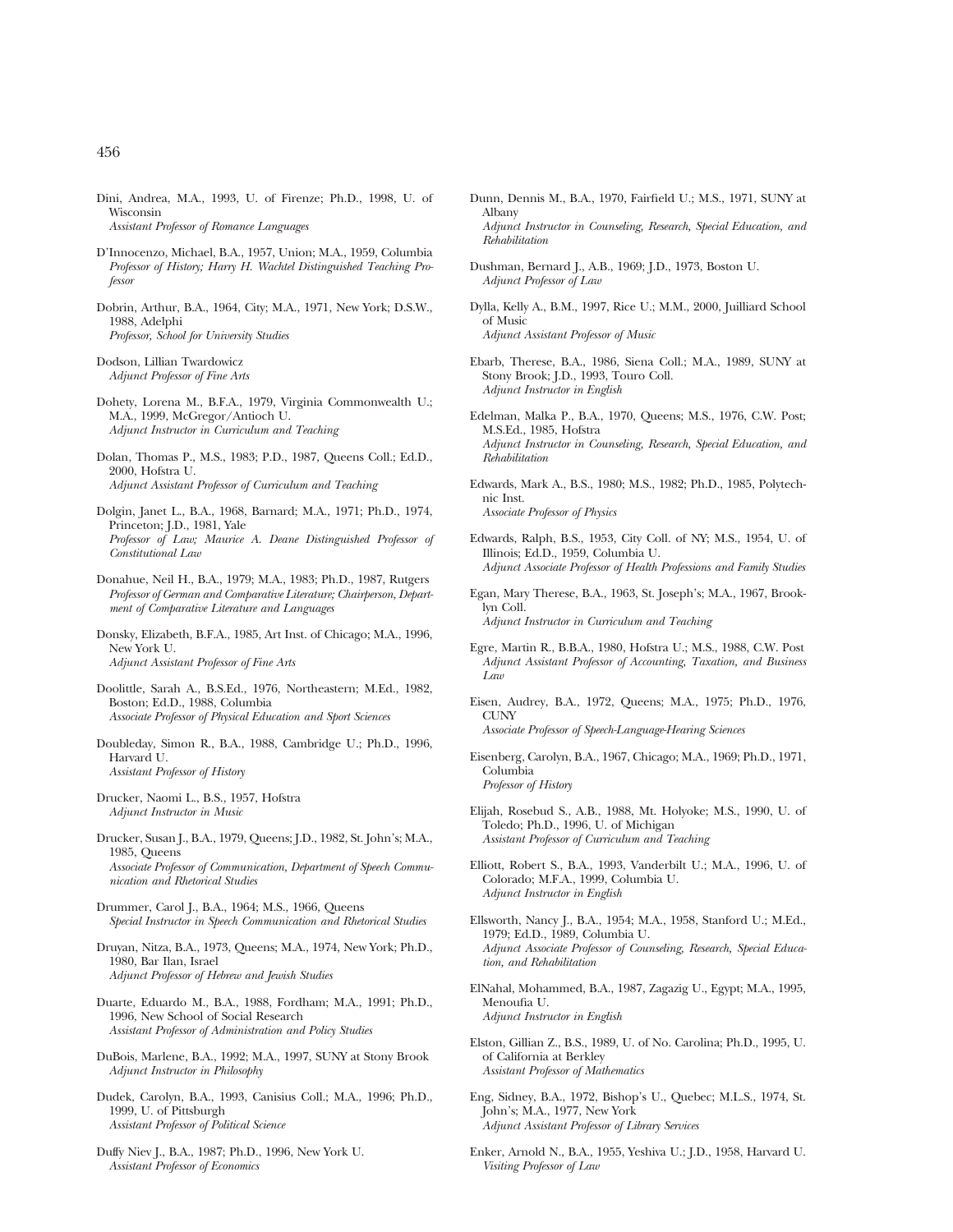Erondu, Emmanuel A., B.S., 1981, West Indies Coll.; M.S., 1986, SUNY Maritime Coll.; Ph.D., 1997, U. of Central England *Assistant Professor of Marketing and International Business*

Escamilla, Guillelrmo *Adjunct Assistant Professor of Biology*

Estrin, Morton *Adjunct Star Professor of Music*

Eswarathasan, Arulappah, B.Sc., 1967; M.Sc., 1974, U. of Sri Lanka; M.S., 1981; Ph.D., 1985, Adelphi *Associate Professor of Mathematics*

Evans, Joel R., B.A., 1970, Queens; M.B.A., 1974, Baruch; Ph.D., 1975, CUNY *Professor of Marketing and International Business; RMI Distinguished Professor of Business*

Evans, Linda L., B.A., 1971; M.S., 1977, Queens; M.B.A., 1983, **Hofstra** *Adjunct Associate Professor of Marketing*

Fagan, Cathy E., B.A., 1972, Le Moyne; M.S.Ed., 1974, Fordham *Adjunct Assistant Professor of English*

Fagin, Alane S., B.S., 1974, SUNY (London Center); M.S., 1981, U. of Pittsburgh *Adjunct Assistant Professor of Health Studies, Sport Sciences, and Physical Education*

Fahey, Ed, B.S., 1998; M.S., 2000, SUNY at Stony Brook *Adjunct Assistant Professor of Computer Science*

Falzoi, Jill, B.A., 1990, Hofstra U.; M.A., 1992, NYU *Adjunct Instructor in School for University Studies*

Farid, Mamdouh I., B.S., 1961, Naval Academy, Egypt; Certificate of Advanced Chartering Problems, 1976; M.S., 1977, SUNY Maritime College; M.B.A., 1982; Ph.D., 1988, Baruch *Associate Professor of Management; Hofstra University Muslim Chaplain*

Faris, Tommy L., B.A., 1980, Judson Coll.; M.Div., No. Baptist Theological Seminary; M.A., 1997, Indiana U. *Adjunct Instructor in Philosophy*

Fay, Mark A., B.F.A., 1972, Pratt Inst.; M.A., 1980, C.W. Post *Adjunct Instructor in Curriculm and Teaching*

Fazeli, Massoud, B.A., 1977, National U. of Iran; M.A., 1981, New School of Social Research *Adjunct Assistant Professor of Economics*

Federici, Silvia, Doctorate, 1965, Bologna; M.A., 1970; Ph.D., 1980, Buffalo *Associate Professor of Philosophy and Teaching Fellow in New College*

- Federman, Francine, M.S., 1990; C.W. Post; M.A., 1994, Brooklyn Coll.; M.Phil., 1996; Ph.D., 1996, City U. of New York *Adjunct Assistant Professor of Computer Science*
- Fegan, Julie Mlawer, B.S., 1988, Cornell U.; M.S., 1990, Bank Street Coll. *Adjunct Instructor in Curriculum and Teaching*

Feindler, Joan L., B.A., 1950, Mt. Holyoke Coll.; M.A., 1959, Columbia U. *Adjunct Instructor in Curriculum and Teaching*

Felber, Jill, B.S., 1967, Hofstra U.; M.S., 1970, Hofstra U. *Adjunct Instructor in Curriculum and Teaching*

Feldman, Anita, B.A., 1973, U. of Illinois; M.A., 1980, Columbia *Adjunct Assistant Professor of Drama and Dance*

- Feldman, Leslie D., B.A., 1980, Cornell; M.A., 1983, New York; M.A., 1988; Ph.D., 1990, Cornell *Associate Professor of Political Science*
- Fendrich, Laurie, B.A., 1970, Mt. Holyoke; M.F.A., 1978, Art Institute of Chicago *Associate Professor of Fine Arts*
- Ferguson, Lisa A., B.A., 1988, Indiana U.; M.B.A., 1990, Tulane; Ph.D., 1996, Arizona State *Assistant Professor of Management and General Business*
- Ferrand, Carole, B.A., 1981, Witwatersrand South Africa; M.S., 1981; Ph.D., 1989, Pennsylvania State *Associate Professor of Speech-Language-Hearing Sciences; Chairperson, Senate Executive Committee*
- Ferrara, Samuel J., B.A., 1991; M.A., 1991, Boston; J.D., 1994, Hofstra *Adjunct Assistant Professor of Counseling, Research, Special Education, and Rehabilitation*

Ferro, Joan, A.A., 1986, Nassau C.C.; B.A., 1988, Adelphi; M.A., 1990, New York U. *Adjunct Instructor in English*

- Feuerstein, Sandra, B.S., 1966, U. of Vermont; J.D., 1979, Cardoza School of Law *Adjunct Special Professor of Law*
- Fichtelberg, Joseph, B.A., 1975, Michigan State; M.A., 1983; Ph.D., 1987, Columbia *Associate Professor of English*

Filadelfo, Gary, B.A., 1977, Hofstra *Adjunct Instructor in Music*

Fink, Martha, B.A., 1949, Barnard; M.A., 1965, Washington U.; New York State Cert., 1977; C.A.S., 1977, Hofstra *Adjunct Instructor in Curriculum and Teaching*

Finkelstein, Harold J., B.B.A., 1961, City; J.D., 1967, Brooklyn Law, L.L.M., 1970, New York *Adjunct Associate Professor of Acccounting, Taxation and Business Law*

- Finzel, Rodney B., B.S., 1973; M.S., 1977, Eastern Michigan U.; Ph.D., 1981, Northwestern *Associate Professor and Chairperson, Department of Chemistry*
- Fiore, Salvatore G., B.F.A., 1980; M.A., 1981, C.W. Post; D.Min., 1993, Theological Fnd.; M.A., 1995, Seminary Immaculate **Conception** *Adjunct Assistant Professor of Music*
- Fiorini, Marcelo O., B.A., 1989, Bennington Coll.; M.A., 1997; Ph.D., 1999, New York U. *Assistant Professor of Sociology/Anthropology*
- Firestone, Bernard J., B.A., 1970, Yeshiva; M.Phil., 1979; Ph.D., 1979, CUNY *Professor of Political Science; Dean, Hofstra College of Liberal Arts and Sciences; Holston Distinguished Professor in the Liberal Arts and Sciences*
- Fischbach, Myrna, B.A., 1959, Roosevelt U.; M.S., 1973, Queens Coll.

*Adjunct Instructor in Curriculum and Teaching*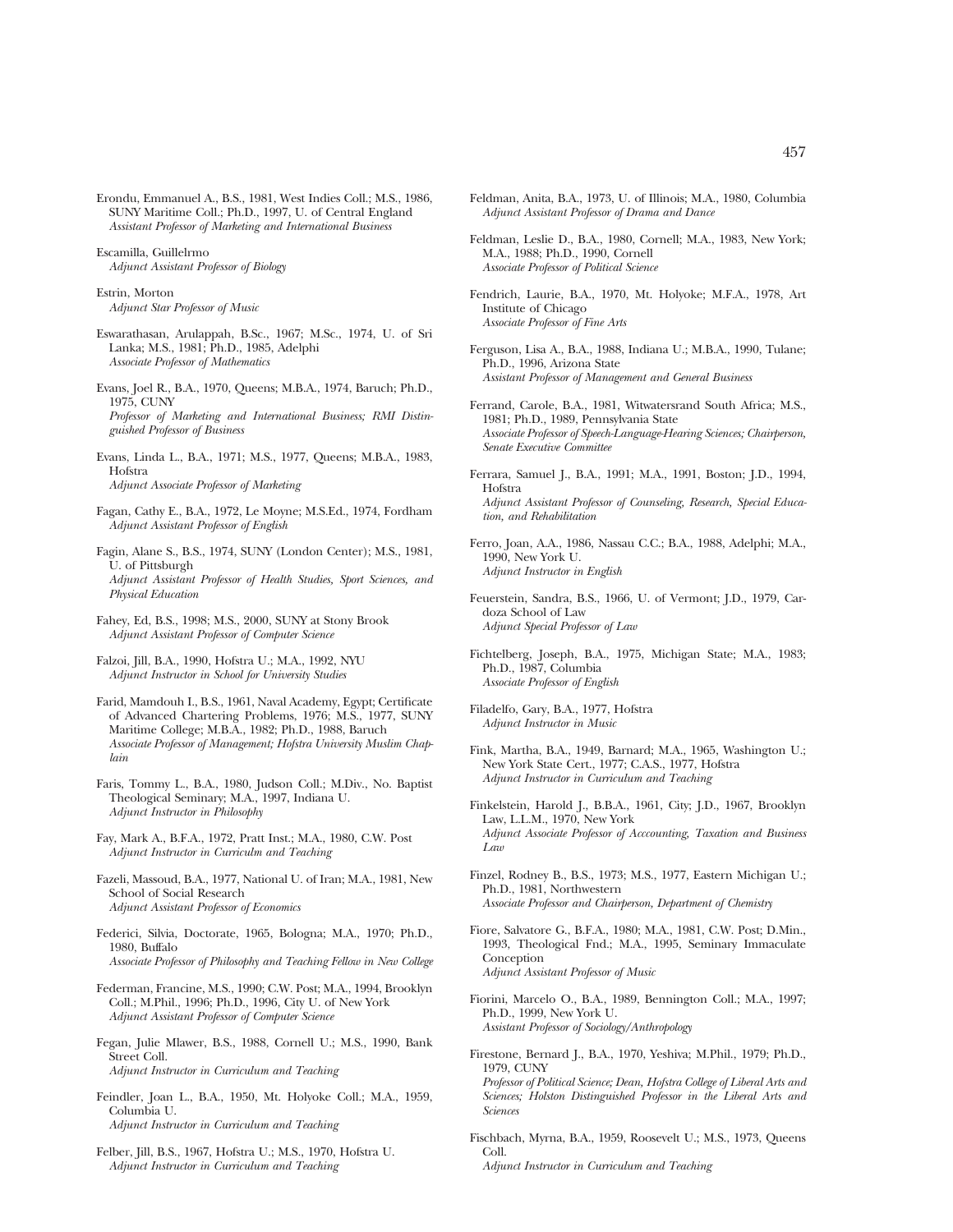- Fischthal, Hannah B., B.A., 1968, Hofstra; A.M., 1970; M.Ed., 1976, Columbia; M.A., 1993; Ph.D., 1994, City U. of New York *Adjunct Associate Professor of English*
- Fisher, Maxine, B.A., 1968; M.S., 1972, Hunter, P.D., 1991, C.W. Post *Adjunct Instructor in Curriculum and Teaching*

Fixell, Maria, B.A., 1969, C.W. Post *Adjunct Assistant Professor of Italian*

- Fizer, Irene Ivanivna, B.A., 1984, Rutgers U.; M.A., 1992; Ph.D., 1996, U. of Pennsylvania *Assistant Professor of English*
- Flanigan, Gina, B.B.A., 1989; M.B.A., 1994, Hofstra U. *Adjunct Instructor in Marketing and International Business*
- Flanagan, Rosemary, B.S., 1976, St. Francis Coll.; M.A., 1980, New School for Social Research; M.A., 1982; Ph.D., 1986, Hofstra U. *Adjunct Associate Professor of Psychology*
- Flaton, Robin A., B.A., 1981, Hofstra; M.A., 1983, U. of Chicago; J.D., 1986, St. John's; M.Phil., 1996; Ph.D., 1999, Columbia *Special Assistant Professor of University Studies*
- Fleischman, Charles W., B.A., 1967, SUNY at Oneonta; M.A., 1969, Maryland; Ph.D., 1975, New York *Associate Professor and Chairperson, School of Communication, Department of Speech Communication and Rhetorical Studies*
- Fletcher, Carol T., B.A., 1976, Yale; M.A., 1978, U. of Calif. at Berkeley *Assistant Professor of Journalism and Mass Media Studies*
- Flickstein, Dan, B.A., 1966; M.A., 1969, Brooklyn *Adjunct Assistant Professor of Speech Communication and Rhetorical Studies*
- Florio, Stephen N., A.A., 1995, Nassau C.C.; B.A., 1998, St. Francis Coll. *Adjunct Instructor in Physical Education and Sport Sciences*
- 
- Flurkey, Alan, B.A., 1980, U. of California at Irvine; M.A., 1987; Ph.D., 1997, U. of Arizona *Assistant Professor of Reading; Director of the Reading/Writing Learning Clinic*
- Flynn, David M., B. A., 1973; M.B.A., 1974; Ph.D., 1979, U. of Massachusetts, Amherst *Professor of Management and General Business*
- Flynn, Robert H., A.B., 1951; M.A., 1952, Columbia; M.S. Ed., 1955, Hofstra *Adjunct Instructor in English*
- Follo, Regina M., B.A., 1992, U. at Albany; M.S. Ed., 1996, Hofstra U.

*Adjunct Instructor in Curriculum and Teaching*

- Fonfeder, Robert, B.S., 1970, Brooklyn; M.B.A., 1971, Baruch; M. Phil., 1979; Ph.D., 1980, CUNY; CPA, 1980, New York State *Professor of Accounting*
- Forman, Andrew M., B.A., 1977, SUNY at Albany; Ph.D., 1985, U. of Tennessee *Associate Professor of Marketing and International Business*

Forsberg, Charles, B.S.M.E., 1966, Polytechnic Inst.; M.S.M.E., 1967; M. Phil., 1975; Ph.D., 1976, Columbia; P.E., New York State *Associate Professor of Engineering*

- Frangos, Nicholas E., B.S., 1979, Athens Coll.; M.S., 1981; Ph.D., 1984, Ohio State U. *Adjunct Associate Professor of Mathematics*
- Frank, Linda M., B.S.Ed., 1962; M.S.Ed., 1964, St. John's *Adjunct Assistant Professor in New College*
- Franklin, David N., B.A., 1992, U. of Illinois; M.F.A., 1995, U. of Texas *Assistant Professor of Audio/Video/Film*
- Frasca, Massimiliano, B.S., 1998, Fordham U. *Adjunct Instructor in Biology*
- Freedman, Eric M., B.A., 1975, Yale; M.A., 1976, Victoria U. of Wellington, New Zealand; J.D., 1979, Yale *Professor of Law*
- Freedman, Monroe H., A.B., 1951; LL.B., 1954; LL.M., 1956, Harvard *Professor of Law; Howard Lichtenstein Distinguished Professor of Legal Ethics*
- Freedman, Morris, B.S., 1952, City Coll.; M.A., 1956; Ed.D., 1962, Columbia *Adjunct Assistant Professor of Curriculum and Teaching*
- Freedman, Satoko A., B.A., 1953, Osaka Women's U.; M.A., 1960, New York; M.A., 1988, CUNY *Adjunct Instructor in Comparative Literature and Languages*
- Freese, Melanie L., B.S., 1967; M.A., 1969, Hofstra; M.L.S., 1977, Palmer Graduate Library School of Long Island *Associate Professor of Library Services*
- Friedkin, David L., B.A., 1972, Richmond Coll.; M.A., 1996, New York U. *Adjunct Instructor in English*
- Friedlander, Douglas, B.A., 1969, Boston; M.A., 1970, UCLA; Ph.D., 1985, Stony Brook *Assistant Professor of English; Teaching Fellow in New College*
- Friedlander, Terri P., B.S., 1980, New York Inst. of Technology *Adjunct Instructor in Computer Science*
- Friedman, Enid, B.A., 1969, Hunter; M.A., 1970, Michigan State *Adjunct Associate Professor of Health Studies, Sport Sciences, and Physical Education*
- Friedman, Leon, B.A., 1954; LL.B., 1960, Harvard *Professor of Law; Joseph Kushner Distinguished Professor of Civil Liberties Law*
- Friedman, Michele, B.A., 1967, Goucher; M.A., 1969, Virginia *Adjunct Assistant Professor of English*
- Friedman, Steven M., B.A., 1968, Worcester Polytech; M.S., 1974, Roth *Adjunct Assistant Professor of Health Studies, Sport Sciences, and Physical Education*
- Frierman, Steven H., B.S., 1985, Brooklyn; M.S., 1988, U. of North Texas; Ph.D., 1992, U. of No. Carolina *Associate Professor of Physical Education and Sport Sciences*
- Frisina, Ellen, B.A., 1977, Hofstra; M.A., 1996, New York U. *Assistant Professor of Journalism and Mass Media Studies*
- Frisina, Warren G., B.A., 1976, SUNY at Purchase; M.A., 1979; Ph.D., 1987, U. of Chicago *Associate Professor of Philosophy*
- Fromberg, Doris, B.A., 1957, Brooklyn; M.A., 1959; Ed.D., 1965, Columbia *Professor of Curriculum and Teaching*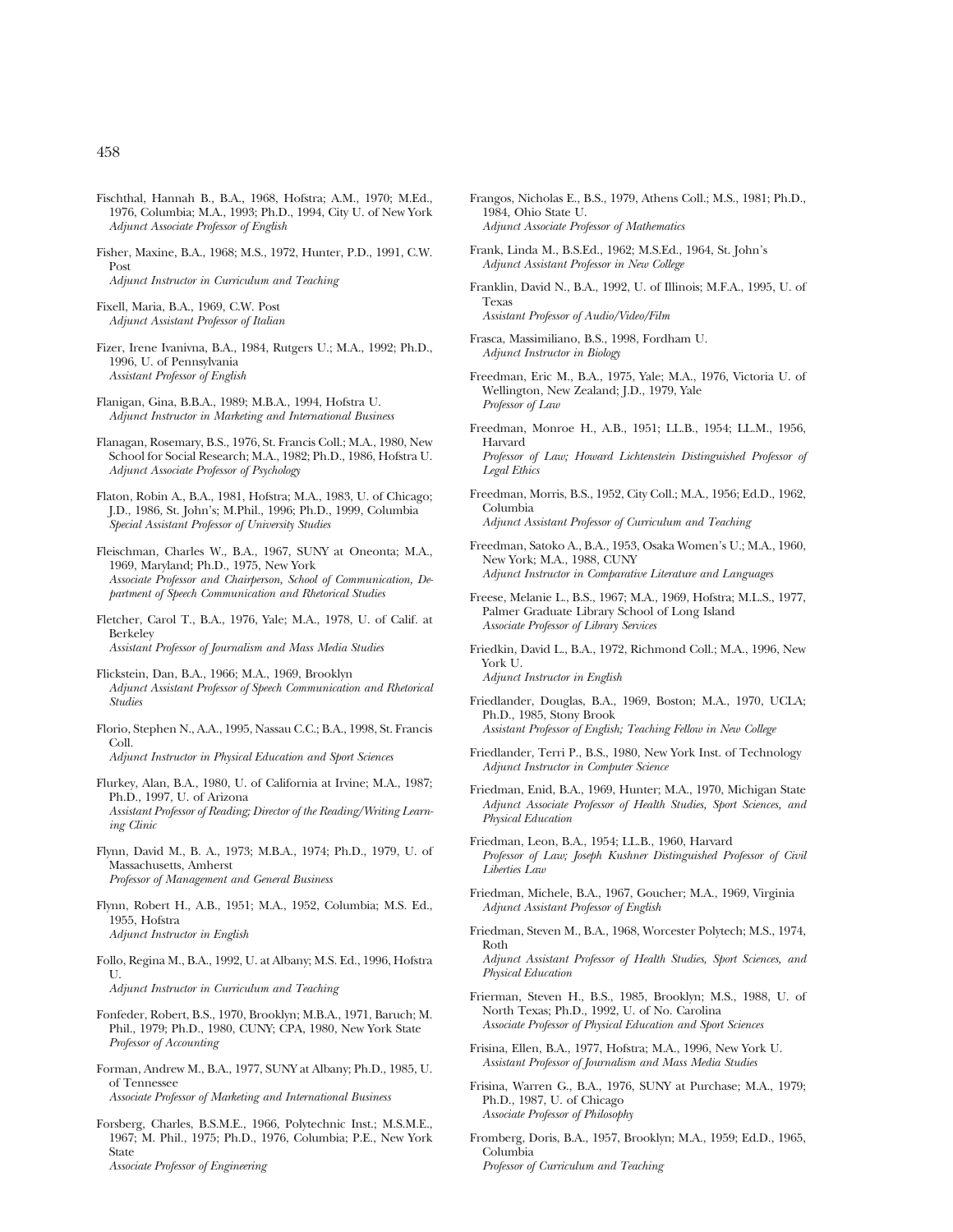- Fruehwald, Edwin Scott, B.M., 1977, U. of Louisville; M.A., 1979, U. of North Carolina; Ph.D., 1984, City U. of New York; J.D., 1989, U. of Louisville; LL.M., 1994, U. of Virginia *Legal Writing Instructor, School of Law*
- Frye, Thomas J., B.A., 1977; M.B.A., 1983; Ph.D., 1991, Hofstra U. *Adjunct Assistant Professor of Psychology*
- Fuchs, Jeanne, B.A., 1971; M.A., 1974, Queens; Ph.D., 1977, **CUNY** *Professor of Comparative Literature and Languages*
- Fuchs, Jerome H., B.S., 1950; M.B.A., 1951, Syracuse *Adjunct Professor of Management and General Business*
- Fuchs, Lois E., B.S., 1993; M.A., 1995, St. John's U. *Adjunct Instructor in Sociology/Anthropology*
- Fuller, Cynthia, B.A., 1963, U. of Arizona; M.A., 1967; Ph.D., 1970, U. of Massachusetts *Adjunct Associate Professor of English*
- Fuller, J. Ryan, B.A., 1996, U. of No. Carolina; M.A., 1999, Hofstra U. Adjunct Instructor in Psychology
- Funk, Sherry, B.S., 1958, Brooklyn, M.A., 1979, Adelphi *Adjunct Instructor in Health Studies, Sport Sciences, and Physical Education*
- Fusco, Esther, B.S., 1963, SUNY at Potsdam; M.Ed., 1967; P.D., 1979; Ph.D., 1983, Hofstra *Adjunct Assistant Professor of Curriculum and Teaching*
- Fusco, Patricia J., B.S., 1964, Mt. St. Vincent; M.S., 1970, Hofstra; Cert. in Lang., 1992, Adelphi *Adjunct Instructor in Curriculum and Teaching*
- Fyffe, Denise C., B.S., 1992, York U., Canada; M.A., 1995, U. of Toronto, Canada *Adjunct Assistant Professor of Psychology*
- Gaab, Jeffrey S., B.A., 1985, Hofstra; M.A., 1987; Ph.D., 1992, SUNY at Stony Brook *Adjunct Assistant Professor of History*
- Gable, John, B.A., 1965, Kenyon; Ph.D., 1972, Brown *Adjunct Professor in New College*
- Gadon, Orly, B.A., 1996; M.A., 1998, Hofstra *Adjunct Instructor in Psychology*
- Gage, Deborah H., B.A., 1987, Queens Coll.; M.B.A., 1991, Columbia U. *Adjunct Assistant Professor of Accounting*
- Galgano, Michael J., B.A., 1978, Hofstra U.; M.A., 1993, C.W. Post *Adjunct Instructor in History*
- Galler, Linda, B.A., 1979, Wellesley; J.D., 1982, Boston U.; LL.M., 1986, New York *Professor of Law*
- Galli, Nicholas A., A.A., 1965, Staten Island, CC; B.S., 1968; M.S.Ed., 1969, Brooklyn; Ph.D., 1972, U. of Illinois *Adjunct Professor of Health Studies, Sport Sciences, and Physical Education*
- Gannon, Joseph B., B.S., 1970, Newark Coll. *Adjunct Associate Professor of English*
- Gans, Mitchell, B.B.A., 1971, Hofstra; J.D., 1974, Hofstra School of Law *Professor of Law*
- Gao, Li-Lian, B.S., 1983, Shanghai Institute of Mechanical Engineering, China; M.B.A., 1986; Ph.D., 1989, Indiana *Associate Professor of Management and General Business*
- Gao, Tao, B.E., 1985; M.E., 1988, Hebei U. of Technology; Ph.D., 1998, Virginia Tech. *Assistant Professor of Marketing and International Business*
- Garcia-Obregon, Andrea, B.S., 1997, Colegio Superior, Mexico; M.A., 1999, U. of Arizona *Special Assistant Professor of Literacy Studies*
- Garcia-Osuna, Alfonso, B.A., 1976; M.A., 1977, Queens; Ph.D., 1989, CUNY *Adjunct Assistant Professor of Spanish*
- Gardner, Todd, B.S., 1993, E. Stroudsburg U. *Adjunct Instructor in Biology*
- Garfinkel, Elliot Z., B.A., 1961; M.S., 1966; Ed.D., 1988, Hofstra U. *Special Associate Professor of Foundations, Leadership and Policy Studies*
- Garland, Leah, B.A., 1991, Trinity Coll.; M.A., 1994, U. of Wisconsin at Madison *Adjunct Assistant Professor of University Studies*
- Garland, James, B.A., 1989, U. of Alabama; J.D., 1993, Harvard Law *Legal Writing Instructor, School of Law*
- Garuthara, Rohana, B.Sc., 1972, Ceylon, Sri Lanka; Ph.D., 1986, **CUNY** *Associate Professor of Physics*
- Garvey, Kristen M., B.A., 1995, Franklin and Marshall; M.A., 1998, Hofstra U. *Adjunct Instructor in Psychology*
- Garvey, Sean M. *Adjunct Instructor in Health Studies, Sport Sciences, and Physical Education*
- Gellman, Estelle S., B.A., 1962, CCNY; M.A., 1965; Ph.D., 1968, Columbia *Professor of Counseling, Research, Special Education, and Rehabilitation*
- Gempp, Brian, B.A., 1994, Villanova; M.A., 1996, SUNY at Stony Brook *Adjunct Instructor in English*
- Genovese, Frank, B.A., 1967; M.A., 1969, Columbia; P.D., 1975; Ph.D., 1979, St. John's; P.D., 1990, Hofstra *Adjunct Assistant Professor of Counseling, Research, Special Education, and Rehabilitation*
- Gerdts, William E., B.S., 1971, Lemoyne Coll.; M.S.Ed., 1993, Dowling *Adjunct Instructor in Health Studies, Sport Sciences, and Physical Education*
- Gershon, Peter R., B.A., 1973, Boston U.; M.S., 1981, Brooklyn; Ph.D., 1991, Indiana U. *Assistant Professor of Communication, Department of Audio/Video/ Film*
- Ghiglieri, Carol E., B.A., 1987, U. of California at Berkeley; M.A., 1997, Boston U. *Adjunct Instructor in English*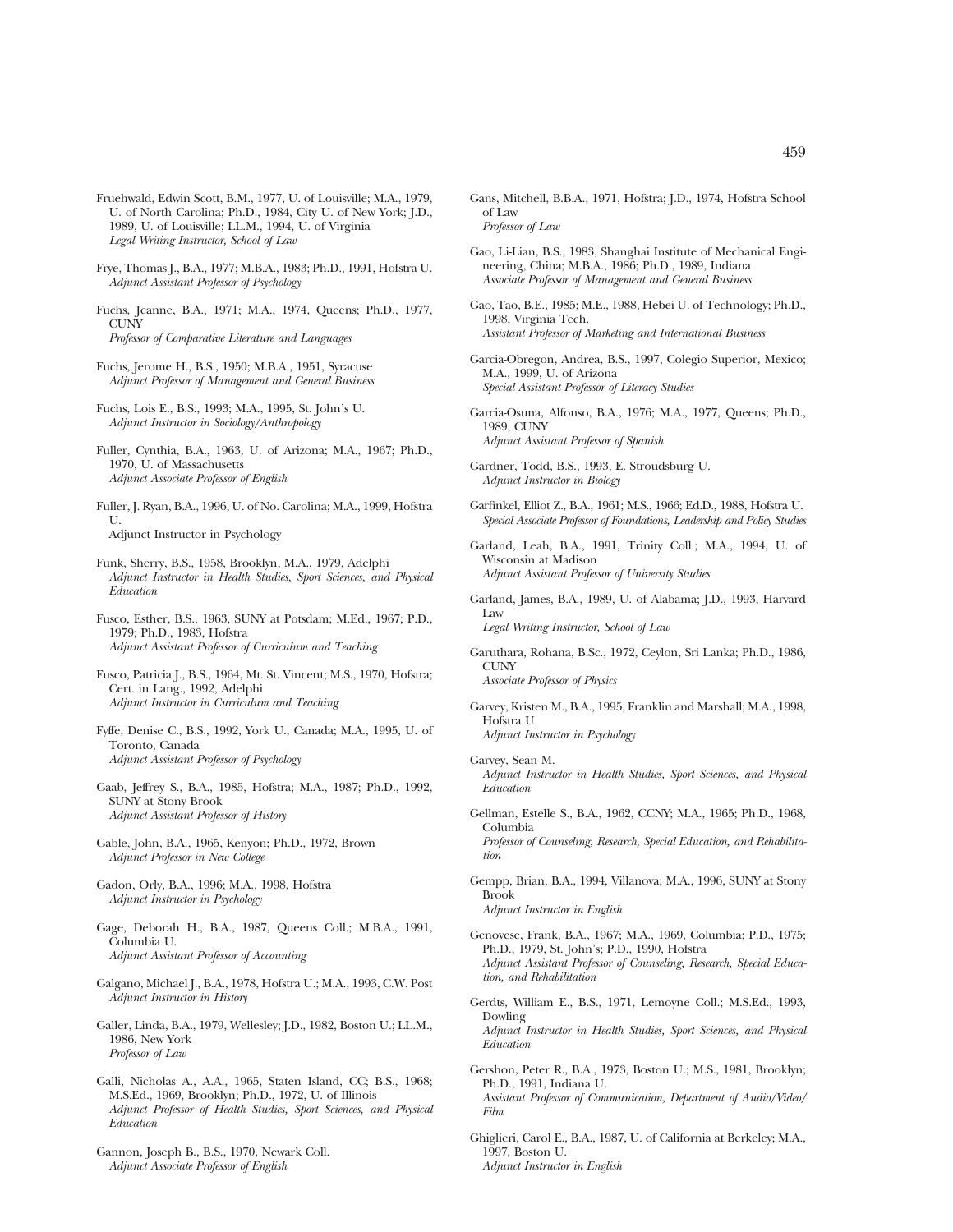- Ghorayeb, Sleiman, B.S., 1983; M.S., 1986; M.S., 1988; Ph.D., 1992, Iowa State U. *Assistant Professor of Engineering*
- Gialvalis, Sofia, B.A., 1998, Hofstra U. *Adjunct Instructor in Biology*
- Giangrande, Anthony Michael, B.B.A., 1990, Hofstra U.; M.B.A., 1995, C.W.Post *Adjunct Assistant Professor of Marketing and International Business*
- Giannattasio, Gerard E., A.B., 1968, Brown; M.A., 1975, Hofstra; M.S.L.S., 1976, Case Western Reserve; J.D., 1979, Yeshiva; Ph.D., 1994, SUNY at Stony Brook *Adjunct Assistant Professor of History*
- Gibbons, John J., B.A., 1963, Pace U.; M.A., 1972, SUNY at Stony Brook *Adjunct Assistant Professor of Geology*
- Gibson, Martin J., B.S., 1952, Manhattan Coll.; M.B.A., 1966, New York U. *Adjunct Instructor in Management and General Business*
- Giebel, Jean Dobie, B.A., 1982, Baldwin Wallace Coll.; M.F.A., 1997, Indiana U. *Assistant Professor of Drama*
- Gilmartin, Richard, A.S., 1986, Nassau Community Coll.; B.S., 1988, New York U.; M.S., 1993, SUNY at Albany *Adjunct Assistant Professor of Accounting, Taxation, and Business Law*
- Ginsberg, William R., B.A., 1952, Antioch; J.D., 1955, Yale *Professor of Law; Rivkin, Radler & Kremer Distinguished Professor of Environmental Law*
- Gioia, Rosalia E., B.A., 1953; M.A., 1956, Hunter; M.S., 1969, Hofstra *Adjunct Assistant Professor of Health Studies, Sport Sciences, and Physical Education*
- Glaser, Herman, B.A., 1943, Brooklyn; Ph.D., 1950, Johns Hopkins *Professor Emeritus of Physics*
- Glaser, Susan J., B.S., 1980, Indiana U.; M.M., 1981, Northwestern U.; D.M.A., 1995, Juilliard *Adjunct Assistant Professor of Music*
- Glotzer, Barry, B.A., 1965; M.A., 1966, Brooklyn *Adjunct Assistant Professor of Computer Science*
- Gluck, Andrew L., B.A., 1965, U. of Florida; M.A., 1973; M.Ed., 1977, Columbia; M.S., 1990, New York U.; Ed.D., 1997, Columbia *Adjunct Assistant Professor of Philosophy*
- Gobetz, Sari, B.A., 1956, Brooklyn Coll.; M.S., 1975, Hofstra *Adjunct Instructor in Curriculum and Teaching*
- Godlove, Terry F., B.A., 1977, Oberlin; M.A., 1979; M.A., 1982; Ph.D., 1984, U. of Chicago *Professor of Philosophy*
- Gold, Nathan L., Bachelor of Talmudic Law, 1969, Johns Hopkins; Ner Israel Rabbinical Coll.; Doctor of Talmudic Law/ Rabbinical Ordination, 1974, Beth Shraga Rabbinical Coll. *Adjunct Instructor in Finance*
- Gold, Ruth, B.A., 1953; M.A., 1955, Brooklyn; Ed.D., 1973, Columbia *Adjunct Professor Emerita of Counseling, Research, Special Education, and Rehabilitation*
- Goldberg, Robert B., B.A., 1966, Marietta Coll.; M.S., 1968, Ithaca Coll.; P.D., 1978, St. John's U. *Adjunct Assistant Professor of Health Studies, Sport Sciences, and Physical Education*
- Golden, Kristie L., B.A., 1989, SUNY at Stony Brook; M.S., 1992, Hofstra *Adjunct Instructor in Counseling, Research, Special Education, and Rehabilitation*
- Goldman, Scott B., B.A., 1996, Tulane U.; M.A., 1999, Hofstra U. *Adjunct Instructor in Psychology*
- Goldstein, Arthur E., B.Mu., 1950, New England Conserv. *Adjunct Professor of Music*
- Goldwasser, Eugene T., B.B.A, 1964, Baruch Coll.; M.S., 1967, City U. of New York *Adjunct Instructor in Curriculum and Teaching*
- Golub, Arthur, B.A., 1994; M.A., 1996, New York U.; M.A., 1997, Hofstra *Adjunct Instructor in Psychology*
- Gonzalez-Dolginko, Elizabeth, B.F.A., 1974, Coll. of New Rochelle; M.P.S., 1976, Pratt *Assistant Professor of Counseling, Research, Special Education, and Rehabilitation*
- Goodman, Debra L., B.A., 1976, U. of Michigan; M.A., 1985, Oakland U.; Ph.D., 1999, Michigan State *Assistant Professor of Literacy Studies*
- Gordon, Robert F., B.S., 1964, CUNY at City; M.S., 1965, Carnegie Inst.; Ph.D., 1969, Carnegie-Mellon *Executive-in-Residence for Business Computer Information Systems and Quantitative Methods*
- Gordon, Tatiana, M.A., 1978, St. Petersburg U.; M.S., 1992, Hofstra; Ed.D., 1998, Columbia U. *Assistant Professor of Curriculum and Teaching*
- Gorin, Robert M., A.B., 1970; M.A., 1970, Xavier; M.S., 1974, Hofstra; Ph.D., 1980, St. Louis *Adjunct Assistant Professor of History*
- Gorman, Bernard S., B.A., 1964; M.A., 1967, Queens; Ph.D., 1971, CUNY *Adjunct Professor of Psychology*
- Gorman Joanne M., B.S., 1993; M.S.W., 1994, SUNY at Stony Brook *Adjunct Assistant Professor of Health Professions and Family Studies*
- Götz, Ignacio L., B.Ph. and L.Ph., 1956, Papal Athenaeum, Poona; B.Th. and L.Th., 1963, St. Mary's Coll., India; M.A., 1965, Columbia, Ph.D., 1968, New York *Professor of Foundations of Education; Teaching Fellow in New College*
- Gould, Pauline A., A.A., 1976, Nassau C.C.; B.B.A., 1981, Baruch Coll. *Adjunct Instructor in Biology*
- Graber, Andrew H., B.S., 1982, SUNY at Binghamton *Adjunct Instructor in Journalism and Mass Media Studies*
- Graham, Franklin E., A.A.S., 1983, Nassau C.C.; B.A., 1992, SUNY at Old Westbury *Adjunct Instructor in Computer Science*
- Granelli, Teresa, B.S., 1978, Empire State; M.S., 1991, Hofstra U. *Adjunct Assistant Professor of Speech Communication and Rhetorical Studies*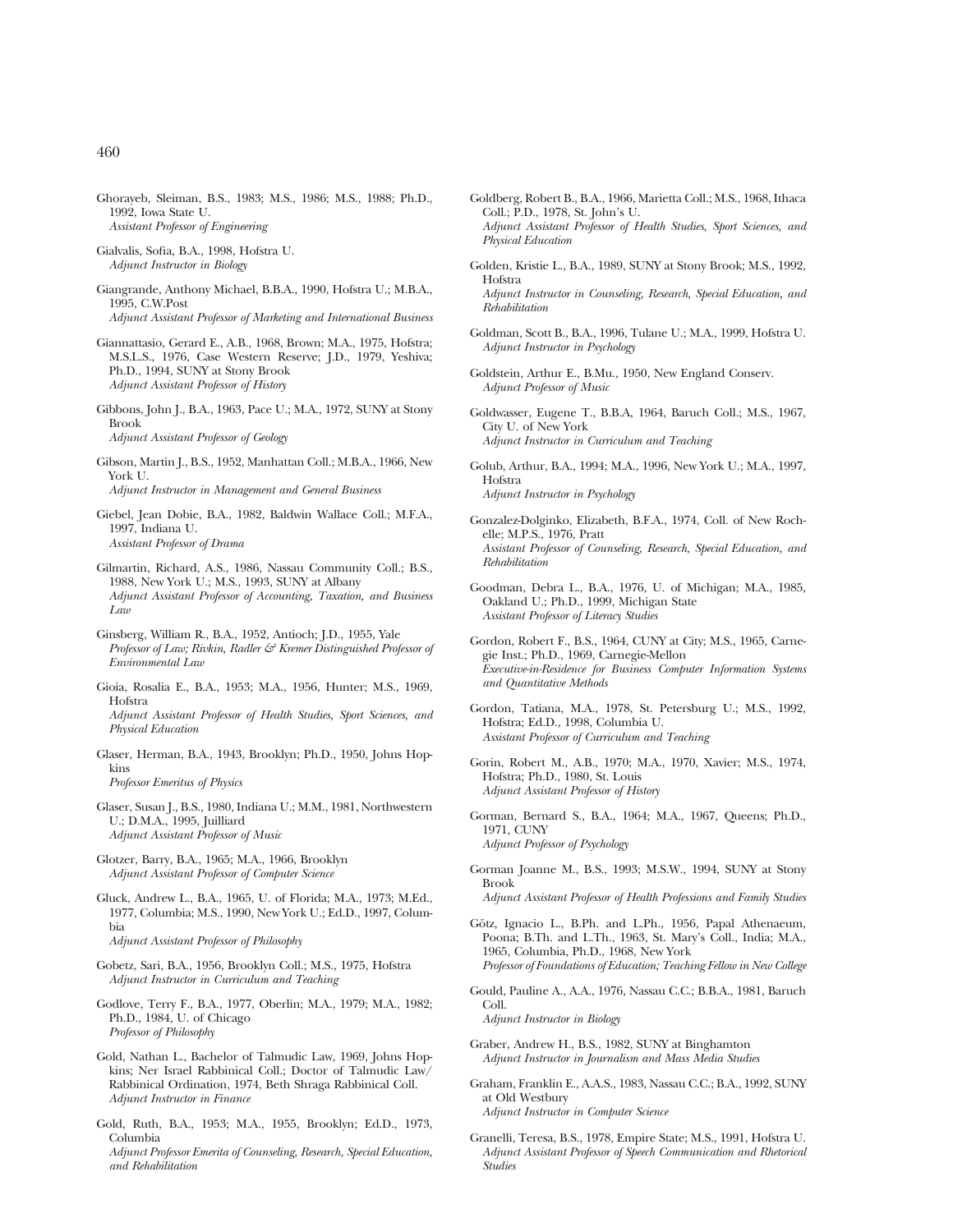- Granet, Arlene J., B.A., 1952, New York; M.S. in Ed., 1964, Hofstra *Adjunct Associate Professor of Curriculum and Teaching*
- Grant, Andrew J., B.A., 1967, SUNY at Binghamton; M.A., 1970; M.C.P., 1975; Ph.D., 1984, New York *Adjunct Associate Professor of Counseling, Research, Special Education, and Rehabilitation*
- Grass, Robin B., A.A.S., 1971, Nassau CC; B.A., 1975, Molloy; M.A., 1987, Hofstra *Adjunct Assistant Professor of Health Studies, Sport Sciences, and Physical Education*
- Grassi, Peter M., B.S., 1976; M.S., 1978; Ph.D., 1981, Polytechnic Inst. *Professor of Mathematics*
- Grasso, Joane, B.A., 1985; M.A., 1989, St. John's U. *Adjunct Instructor in Political Science*
- Graves, Gail-Ann G., B.A., 1984; M.A., 1988, Brooklyn Coll.; Ph.D., 1992, Howard U. *Adjunct Associate Professor of Speech Communication and Rhetorical Studies*
- Green, Bradley J., B.A., 1967, Queens Coll.; M.S., 1970, Yeshiva U. *Adjunct Instructor in Mathematics*
- Green, David M., B.A., 1980; M.A., 1982, U. of California; M.A., 1994, U. of Illinois; M.A., 1996; Ph.D., 1999, U. of Wisconsin *Assistant Professor of Political Science*
- Greene, Robert W.
- *Professor and Chairperson, Department of Journalism and Mass Media Studies; The Lawrence Stessin Distinguished Professor of Journalism*
- Greenwell, Raymond N., B.A., 1974, U. of San Diego; M.S., 1976; M.S., 1979; Ph.D., 1979, Michigan State *Professor of Mathematics*
- Gregory, John DeWitt, B.A., 1952, Howard; J.D., 1959, Harvard *Professor of Law; Sidney and Walter Siben Distinguished Professor of Family Law and Torts*
- Greifer, Gloria, B.A., 1955, Brooklyn; M.S., 1958, Long Island U.; M.S., 1978, Adelphi *Adjunct Instructor in Curriculum and Teaching*
- Grib, Sonia, B.A., 1957, Hofstra *Adjunct Assistant Professor of Music*
- Griffin, Charles B., B.A., 1990; M.A., 1992, Queens Coll.; Ph.D., 1995, U. of Minnesota *Adjunct Assistant Professor of Music*
- Griffin, Matthew B., B.A., 1989, U. of Texas; M.A., 1992; Ph.D., 1999, New York U. *Adjunct Assistant Professor of Comparative Literature and Languages*
- Grimes, Nancy, B.A., 1973, Indiana U.; M.F.A., 1978, U. of Chicago *Adjunct Assistant Professor of Fine Arts*
- Grosskopf, Christopher J., B.S., 1993, York Coll. of Pennsylvania; M.S., California U. of Pennsylvania *Adjunct Assistant Professor of Physical Education and Sport Sciences*
- Grossman, Bruce D., A.B., 1958, Yale; M.A., 1961; Ph.D., 1964, Duke
	- *Professor of Elementary and Early Childhood Education; Teaching Fellow in New College*
- Grossman, Joanna L., B.A., 1990, Amherst Coll.; J.D., 1994, Stanford Law *Associate Professor of Law*
- Grossman, Stuart, M.S., 1991; Ed.D., 1998, Hofstra U. *Adjunct Assistant Professor of Counseling, Research, Special Education, and Rehabilitation*
- Grunberger Lisa, B.A., 1988, U. of Rochester; M.A., 1990; Ph.D., 1997, U. of Chicago *Adjunct Assistant Professor of Philosophy*
- Grunseich, Maureen Dowling, B.A., 1969, St. John's U.; M.S., 1979, Hofstra U. *Adjunct Instructor in Counseling, Research, Special Education, and Rehabilitation*
- Guarnaccia, Vincent, B.B.A., 1964; M.S. in Ed., 1966, City; Ph.D., 1970, Columbia *Associate Professor of Psychology*
- Guevara, Claudia, B.S., 1998, Hofstra U. *Adjunct Instructor in Biology*
- Guiahi, Farrokh, B.S., 1967, U. of London; M.S., 1970, London School of Economics; Ph.D., 1975, Stanford U. *Associate Professor of Business Computer Information Systems and Quantitative Methods*
- Gullen, Walter P., B.A., 1971; M.A., 1972, City *Adjunct Instructor in English*
- Gulli, Anthony V., B.S., 1966, U. of Dayton; M.S., 1972, Brooklyn Coll.; P.D., 1986, C.W. Post *Adjunct Assistant Professor of Health Studies, Sport Sciences, and Physical Education*
- Guttmann, Robert P., B.A., 1972, Vienna; M.A., 1974, Wisconsin; Ph.D., 1979, Council for National Academic Awards, London *Professor of Economics*
- Hafner, Harry, B.A., 1956; M.S., 1957, Cl Parhon U., Romania; Ph.D., 1972, Bolyai U., Romania *Adjunct Associate Professor of Physics*
- Hagenbruch, Harriet, B.A., 1957, Hunter; M.L.S., 1986, Palmer Graduate Library School of Long Island; M.A., 1992, Hofstra *Assistant Professor of Library Services*
- Hakola, John W., B.A.E., 1961; M.S., 1965, Polytechnic Inst.; P.E., 1968, New York State *Adjunct Associate Professor of Engineering; Director of Freshman Engineering*
- Hall, Robert L., B.A., 1964, Swarthmore; Ph.D., 1969, U. of Chicago

*Associate Professor of Chemistry and Teaching Fellow in New College*

- Halliday, Nancy, B.S., 1973, Philadelphia College of Bible; M.S., 1975, Arizona State; Ph.D., 1992, Temple *Associate Professor of Physical Education and Sport Sciences*
- Halper, Emanuel B., B.A., 1954, CUNY; J.D., 1957, Columbia *Adjunct Instructor in Law*
- Hamann, Trent H., B.A., 1993, Queens Coll.; M.A., 1996, Binghampton U. *Adjunct Instructor in Philosophy*
- Hamian, Khosrow, B.S., 1977, U. of Isfahan, Iran; M.A., 1981; M.S., 1983, SUNY at Stony Brook *Adjunct Assistant Professor of Business Computer Information Systems and Quantitative Methods*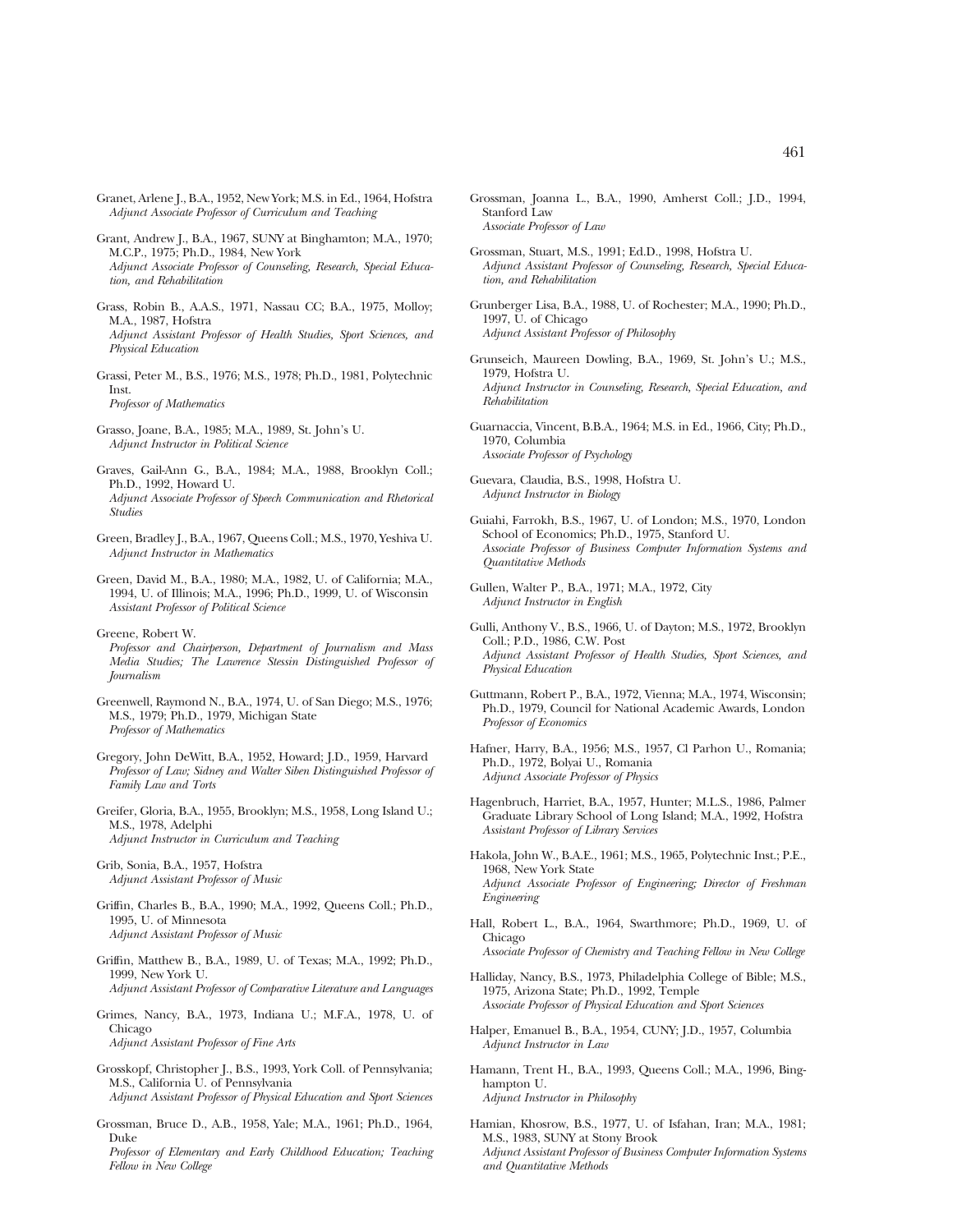- Hancock, Nelson, B.A., 1990, Princeton U.; M.Phil., 1997, Columbia U. *Adjunct Instructor in Sociology/Anthropology*
- Handler, Lisa, B.A., 1985, U. of Vermont; M.A., 1993, SUNY at Stony Brook *Instructor in Sociology/Anthropology*
- Hanke, Peter J., A.A., 1995, Nassau C.C.; B.A., 1997, SUNY at Stony Brook; M.A., 2000, New York U. *Adjunct Assistant Professor of Speech Communication and Rhetorical Studies*
- Hanley, Jason J., B.A., 1993; M.A., 1995, SUNY at Stony Brook *Adjunct Instructor in Music*
- Hanley, Marsha M., B.A., 1973, Hofstra; M.F.A., 1985, C.W.Post *Adjunct Assistant Professor of Fine Arts*
- Hannan, Andrea, B.A., 1990; M.A., 1992, U. of Maryland *Adjunct Instructor in Speech-Language-Hearing Sciences*
- Hardcastle-Cottam, Amy, B.A., 1992, Brigham Young U.; M.A., 1997, U. of Texas *Adjunct Instructor in English*
- Harned, Marguerite, B.S., 1969, E. Stroudsburg; M.A., 1975, Adelphi; C.A.S., 1989, Hofstra *Adjunct Instructor in Health Studies, Sport Sciences, and Physical Education*
- Harpel-Burke, Pamela K., B.A., 1982, Ohio State U.; M.S., 1988, Florida State U. *Instructor in Library Services*
- Harris, Robert C., B.A., 1974, SUNY at Stony Brook; J.D., 1978, New York U. *Adjunct Professor of Law*
- Harrison, Russell T., B.A., 1967, CCNY/CUNY; M.A., 1976, SUNY at Binghamton; Ph.D., 1983, SUNY at Buffalo *Adjunct Assistant Professor of English*
- Harshbarger, Scott B., B.A., 1983; M.A., 1986, San Francisco State; Ph.D., 1991, Duke *Associate Professor of English*
- Hartman, Michelle, B.A., 1993, Columbia U.; Ph.D., 1998, U. of Oxford *Assistant Professor of Comparative Literature and Languages*
- Harvey-Salaam, Dyane M. *Adjunct Assistant Professor of Drama and Dance*
- Hastings, Harold M., B.S., 1967, Yale; M.A., 1969; Ph.D., 1972, Princeton *Professor of Mathematics; Chairperson, Department of Physics and Astronomy*
- Hawkey, Richard J., B.A., 1949, St. John's; M.A., 1975, SUNY at Stony Brook *Adjunct Instructor in English*
- Hayden, Grant M., B.A., 1989; M.A., 1991, U. of Kansas; J.D., 1995, Stanford *Associate Professor of Law*
- Heckendorn, Frederick, B.A., 1964; M.A., 1966, Queens Coll,; Ed.D., 1996, Hofstra *Adjunct Assistant Professor of Curriculum and Teaching*
- Hedstrom, Lars, B.S., 1974, Nebraska; M.C.A., 1982, New York Inst. of Technology *Adjunct Assistant Professor of Communication, Department of Speech Communication and Rhetorical Studies*
- Heller, Ben A., B.A., 1981, U. of Pennsylvania; M.A., 1990; Ph.D., 1990, Washington U. *Associate Professor of Spanish*
- Henderson, David, B.F.A., 1989; M.F.A., 1994, Carnegie Mellon *Assistant Professor of Drama/Dance*
- Hendler, Kenneth R., B.S., 1962; M.A., 1965, New York U. *Adjunct Instructor in Physical Education and Sport Sciences*
- Henner, Murray, B.A., 1973, New College; J.D., 1976, Western New England U. *Adjunct Assistant Professor in New College*
- Hennessey, Sheila, B.A., 1997, Hofstra *Adjunct Instructor in Biology*
- Henry, Jeanne M., B.S., 1981, Indiana State; M.F.A., 1983, Bowling Green; Ed.D., 1992, U. of Cincinnati *Assistant Professor of Literacy Studies*
- Henwood, Kenneth A., B.A., 1967, U. of Colorado; M.A., 1975, U. of Toronto *Adjunct Assistant Professor of Philosophy*
- Herbert, Diane, A.A., 1990, SUNY at Farmingdale; B.A., 1992, St. Joseph's Col.; M.A., 1994; Ph.D., 2000, Fordham U. *Instructor in School for University Studies*
- Herman, Andrew, B.S., 1970, Indiana State; M.A., 1972, Adelphi; P.D., 1982, C.W. Post *Adjunct Instructor in Health Studies, Sport Sciences, and Physical Education*
- Herndon, Neil C., B.A., 1980, U. of Upper Iowa; M.B.A., 1984, Bowling Green State U.; Ph.D., 1991, Texas A & M U. *Special Associate Professor of Marketing and International Business*
- Herold, Conrad M., B.A., 1982, Morningside Coll.; M.A., 1987; Ph.D., 1994, U. of Texas *Assistant Professor in New College*
- Herzog, Jonathan C., B.A., 1983, Clark U.; J.D., 1991, Fordham U. *Adjunct Assistant Professor of Accounting*
- Hettrick, William E., B.Mus., 1962; M.A., 1964; Ph.D., 1968, Michigan *Professor of Music*
- Heurmann, Patricia *Adjunct Professor of Music*
- Hey, Damian W., B.A., 1991, Columbia; Ph.D., 1996, SUNY at Stony Brook
	- *Assistant Professor of Journalism and Mass Media Studies*
- Hickey, James E., B.S., 1966, U. of Florida; J.D., 1970, U. of Georgia; Ph.D., 1977, Cambridge U. *Professor of Law*
- Higa, Teruyki, B.A., 1967, Ryukyu U. *Adjunct Instructor in Health Studies, Sport Sciences, and Physical Education*
- High, Robert V., B.A., 1968; M.B.A., 1974, Adelphi; M.S., 1976, SUNY at Stony Brook; M.S., 1982, Adelphi; Ph.D., 1987, Hofstra *Adjunct Associate Professor of Mathematics*
- Hillebrand, Randal K., B.S., 1989; M.B.A., 1995, Hofstra *Adjunct Instructor in Communication; Department of Audio/Video/ Film; Training Coordinator*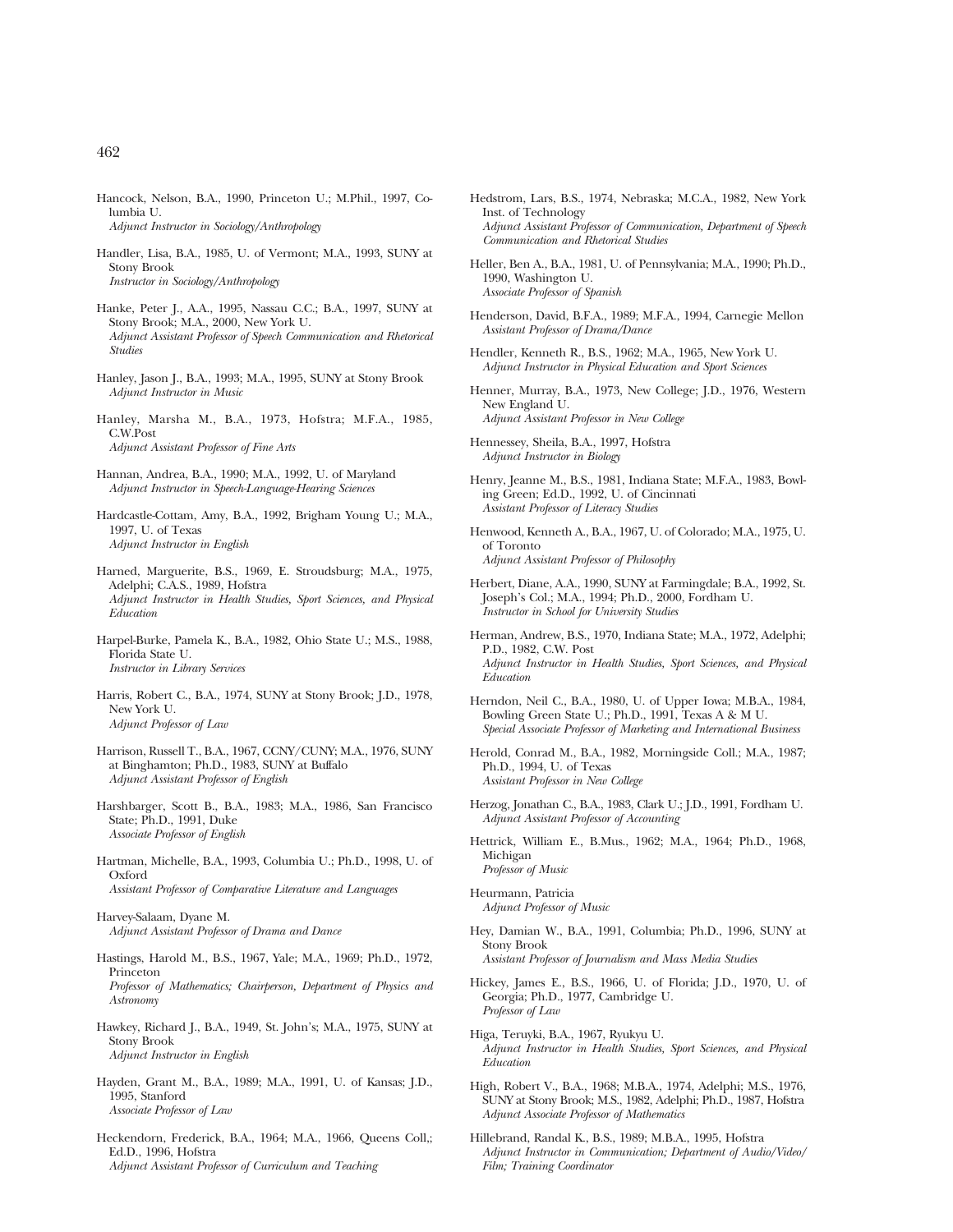- Himelfarb, Richard, B.A., 1985, U. of Maryland; M.A., 1988; Ph.D., 1993, U. of Rochester *Associate Professor of Political Science*
- Himelstein, Esther, B.A., 1977; M.A., 1980, City Coll.; M.S., 1993, Long Island U.; Ph.D., 1987, CUNY *Adjunct Assistant Professor of English*
- Hines, Maxwell S., B.S., 1983, CUNY; Ed.M., 1988; Ph.D., 1993, SUNY at Buffalo *Assistant Professor of Curriculum and Teaching*
- Hirsch, Martin, B.A., 1946, Brooklyn; M.S., 1947, New York *Adjunct Assistant Professor of Mathematics*
- Hirsch, Shulamith, B.A., 1948, UC at Berkeley; M.A., 1949, Columbia *Adjunct Assistant Professor of English*
- Hittleman, Rita, B.A., 1964; M.S., 1967, Queens Coll. *Adjunct Professor of Speech Communication and Rhetorical Studies*
- Hodnett, Mary P., B.A., 1956, St. John's; M.S., 1957, Queens; Ph.D., 1971, St. John's *Adjunct Assistant Professor of Curriculum and Teaching*
- Hoffman, Aileen R., B.A., 1988, Buffalo State; M.S.W., 1989, New York U. *Adjunct Assistant Professor of Health Professions and Family Studies*
- Hoffman, Lorraine, B.S., 1956; M.A., 1976, Adelphi *Adjunct Instructor in Health Studies, Sport Sciences, and Physical Education*
- Hogan, John J., B.A., 1966; M.B.A., 1969, St. John's *Adjunct Assistant Professor of Finance*
- Hoheb, Marisa L., B.A., 1976, Hunter; M.S.W., 1980, Columbia; M.S.Ed., 1991, Adelphi *Adjunct Instructor in Administration and Policy Studies*
- Holden, E. Wilhelmina, B.A., 1953, Queens Coll.; M.A., 1973, Long Island U. *Adjunct Instructor in Curriculum and Teaching*
- Holfester, Christopher F., B.A., 1993, SUNY at Plattsburgh; M.A., 1997, Auburn *Adjunct Instructor in Speech Communication and Rhetorical Studies*
- Holland, Robert A., B.S., 1980, Wisconsin at Madison; M.A., 1982; Ph.D., 1989, Illinois at Chicago *Associate Professor of Philosophy*
- Hollander, Alan, B.A., 1975, Hofstra; M.A., 1980, C.W.Post *Adjunct Assistant Professor of Music*
- Hollander, Martha, B.A., 1980, Yale; M.A., 1985; Ph.D., 1990, U. of California at Berkley *Special Assistant Professor in New College*
- Hollander, Philip A., B.A., 1991; M.A., 1999; M.Phil., 1999, Columbia U. *Adjunct Instructor in Comparative Literature and Languages*
- Holtzman, Mark P., B.B.A., 1988, Hofstra; Ph.D., 1997, U. of Texas *Assistant Professor of Accounting*
- Hom, Edward, A.S., 1984, Nassau CC; B.S., 1987, Hofstra *Adjunct Instructor in Computer Science*
- Homer, Christopher M., B.F.A., 1984; M.A., 1988, Adelphi *Adjunct Instructor in Health Studies, Sport Sciences, and Physical Education*
- Honig, Debra B., B.A., 1990, Union; J.D., 1993, Hofstra *Adjunct Assistant Professor in New College*
- Honig, Gerald, B.S., 1962, SUNY at Oneonta; M.A., 1970, Adelphi U. *Adjunct Instructor in Mathematics*
- Hornbake, Rodney E., B.A., 1972, Purdue U.; MD., 1976, U. of Pittsburgh *Adjunct Associate Professor of Health Professions and Family Studies*
- Hornstein, Barry, B.A., 1963, Adelphi U.; M.S., 1972, St. John's U. *Adjunct Instructor in Mathematics*
- Howard, Thomas A., B.S., 1971, So. Connecticut State Coll.; M.S., 1977, Adelphi; P.D., 1988, C.W. Post *Adjunct Assistant Professor of Physical Education and Sport Sciences*
- Huang, Qi, B.A., 1988, Fudan U., China; M.B.A., 1993, New York U.

*Special Assistant Professor of Finance*

- Huckins, Nancy W., B.A., 1975, SUNY at Albany; M.P.A., 1981, Baruch; Ph.D., 1992, CUNY *Associate Professor of Finance*
- Hughes, Angela D., B.A., 1945, St. Joseph's; M.A., 1947, Brown *Adjunct Assistant Professor of English*
- Humbertson, Lisa L., B.A., 1980, U. of Pittsburgh; M.F.A., 1983, Carnegie Mellon U.; M.F.A., 1993, Yale U. *Adjunct Instructor in English*
- Hutchins, Duncan C., B.A., 1977; M.A., 1979, SUNY at Stony Brook
	- *Adjunct Assistant Professor of Comparative Literature and Languages*
- Hymowitz, David, B.A., 1985; M.S.W., 1987, SUNY at Stony Brook *Adjunct Assistant Professor of Health Professions and Family Studies*
- Imam, Qaiser, B.A., 1987; M.A., 1990, Queens Coll. *Adjunct Instructor in Business Computer Information Systems and Quantitative Methods*
- Immerso, Sandra, B.A., 1974, Queens Coll.; M.A., 1977, Hofstra U.

*Adjunct Instructor in Romance Languages and Literatures*

- Impagliazzo, John, B.S., 1964, St. John's; M.S., 1966, SUNY at Stony Brook; M.S., 1978; Ph.D., 1983, Adelphi *Professor of Computer Science*
- Inal, Vedit, B.S., 1976, Technical U., Istanbul; M.S., 1979, State Academy of Engineering and Architecture, Istanbul; M.A., 1986, New School for Social Research *Adjunct Assistant Professor of Economics/Geography*
- Infield, Warren R., Cert., 1958, Cooper Union; B.A., 1962; M.A., 1964, Hunter *Professor of Fine Arts and Chairperson, Department of Fine Arts, Art History and Humanities*
- Ingles, Gregory A., B.A., 1995, Oberlin Conservatory *Adjunct Instructor in Music*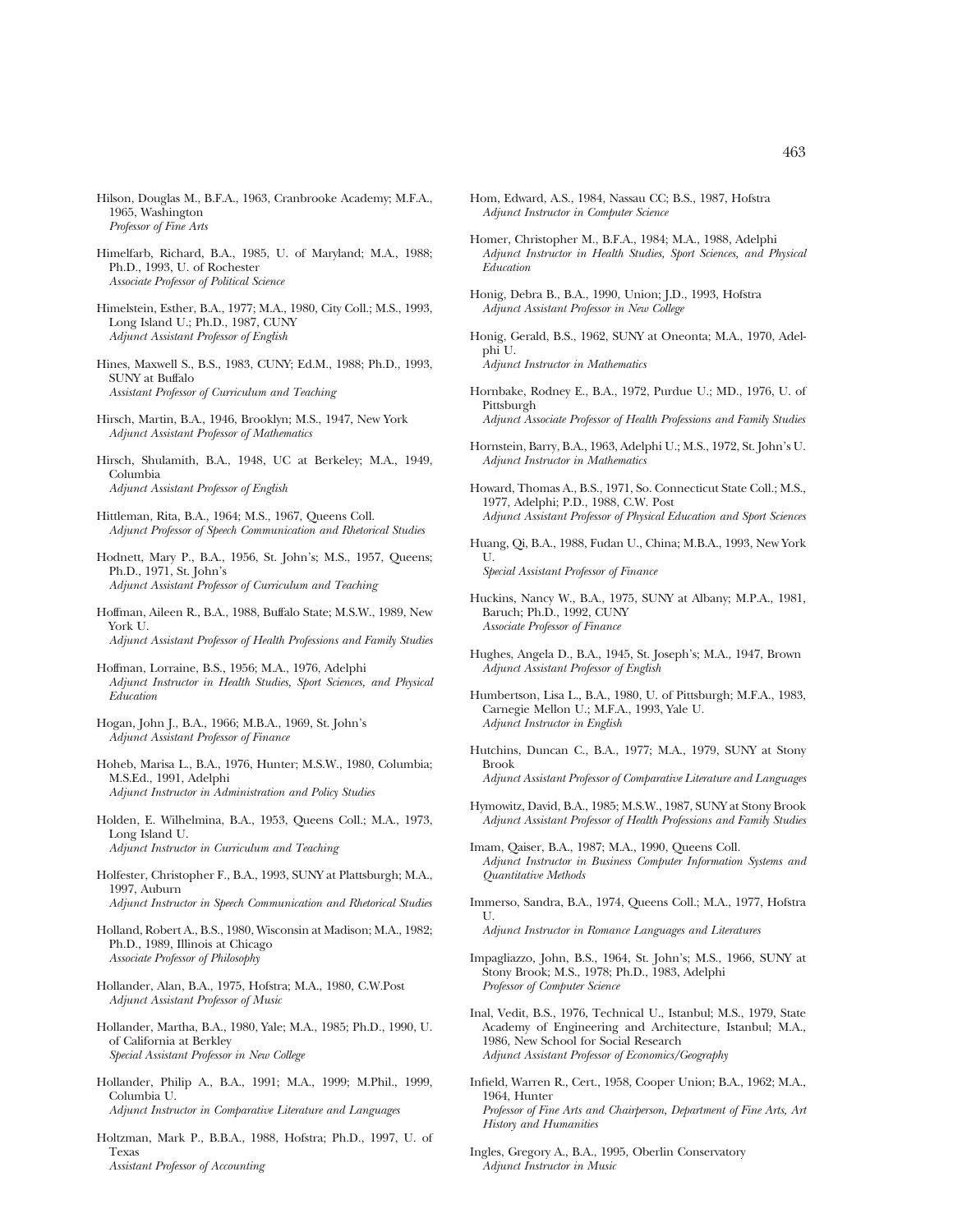- Ingles, Kistine E., B.M., 1993; M.M., 1997, U. of Michigan *Adjunct Assistant Professor of Music*
- Intrieri, Barbara, A.S., 1981, Nassau CC; B.S., 1983; M.S. in Ed., 1984, Hofstra *Adjunct Instructor in Health Studies, Sport Sciences, and Physical Education*
- Ippolito, Anna A., B.A., 1996; M.A., 1997, SUNY at Stony Brook *Adjunct Instructor in Sociology/Anthropology*
- Irish, Shawna M., A.A., 1991, Nassau C.C.; B.S., 1993, Cornell U.; M.A., 1997, SUNY at Stony Brook *Adjunct Instructor in Curriculum and Teaching*
- Jacob, Bernard E., B.A., 1954, St. John's, Annapolis; J.D., 1960, UC at Berkeley; M.A., 1979, New School *Professor of Law; Alexander M. Bickel Distinguished Professor of Communication Law*
- Jacobs, Harvey M., B.S., 1964, Brooklyn; M.B.A., 1966, St. John's; CPA, 1973, New York State *Adjunct Associate Professor of Accounting*
- Jaffe, Barbara E., B.A., 1964, C.W. Post; M.A., 1979, New School, Social Research *Associate Professor of Fine Arts*
- James, William L., B.S., 1971, McGill, Montreal, Canada; M.S., 1974, Purdue; Ph.D., 1981, Krannert Graduate School of Management at Purdue *Professor of Marketing and International Business*
- Jamison, Sr., Alexander, B.A., 1986, U. of North Carolina; M.D., 1990, Andover Newton Theol.; D.M., 1994, United Theological *Adjunct Assistant Professor of Speech Communication and Rhetorical Studies*
- Jameson, Andrew G., B.A. Ed., 1991, Sheffield Hallam U.; M.S., 1997, U. of Toledo *Assistant Professor of Physical Education and Sport Sciences*
- Janssen, Ronald R., B.A., 1967, Augustana; M.A., 1971; Ph.D., 1977, U. of Kentucky *Associate Professor of English*
- Jarmulowicz, Linda D., B.A., 1989, U. of Massachusetts; M.A., 1997, Lehman Coll.; M.Phil., 1998, City U. of NY *Special Instructor in Speech-Language-Hearing Sciences*
- Javadi, Mohammad, B.E., 1982, SUNY at Stony Brook; M.E., 1986, Manhattan Coll.; M.S., 1989, Adelphi U. *Adjunct Assistant Professor of Business Computer Systems and Quantitative Methods*
- Jarvis, Scott E., B.A., 1984; M.A., 1996, Hofstra *Adjunct Instructor in English*
- Jaudes, Christian, B.M., 1979; M.M., 1980, Illinois State U. *Adjunct Assistant Professor of Music*
- Jean, Denis J., B.S., 1967, Central Connecticut State; M.A., 1969; Ph.D., 1974, Pennsylvania State; J.D., 1989, Hofstra *Associate Professor of French*
- Jensen, Richard A., B.E., 1966, Cooper Union; M.S., 1967; D.Sc., 1975, Columbia; P.E., 1977, New York State; P.E., 1979, New Jersey; M.B.A., 1981, St. John's *Associate Professor of Engineering*
- Jensky, Arthur, B.A., 1967, Queens Coll.; MA., 1975, Hofstra *Adjunct Assistant Professor of Chemistry*
- Jewell, Jerald J., B.S., 1954, SUNY at Cortland; Guidance Cert., 1960; M.A., 1961, New York *Adjunct Assistant Professor of Health Studies, Sport Sciences, and Physical Education*
- Johnson, Craig A., B.A., 1985, Colgate; M.S., 1990; Ph.D., 1993, Syracuse *Associate Professor of Psychology*
- Johnson, Laurie, B.A., 1972; M.S. in Ed., 1973, SUNY at Oneonta; Ph.D., 1985, Hofstra *Associate Professor of Counseling, Research, Special Education, and Rehabilitation*
- Johnson, Yolanda M., B.A., 1987, Hunter Coll.; M.S., 1988, Fordham; Ed.D., 1998, Hofstra *Adjunct Assistant Professor of Foundations, Leadership and Policy Studies*
- Jones, Richard C., B.S., 1979, Drexel *Assistant Professor of Counseling Research, Special Education, and Rehabilitation*
- Jordon, Jeanne, B.A., 1993, Dowling Coll.; M.S., 1996, Hofstra U. *Adjunct Instructor in Counseling, Research, Special Education, and Rehabilitation*
- Joseph, Alexander, B.A., 1992, Swarthmore; M.F.A., 1998, Sarah Lawrence Coll. *Adjunct Assistant Professor in New College*
- Joseph, Jamie M., B.A., 1993; M.A., 1994, Hofstra U. *Adjunct Assistant Professor of Psychology*
- Joseph, Patricia, B.A., 1952, Hunter; M.A., 1958, Teachers College, Columbia *Adjunct Instructor in Health Studies, Sport Sciences, and Physical Education*
- Jozkowski, Robert, B.S., 1977, Boston U.; M.B.A., 1983, Fordham *Adjunct Instructor in Finance*
- Jurist, Elliot L., B.A., 1975, Haverford; M.A., 1978; M.Phil., 1982; Ph.D., 1983, Columbia *Associate Professor of Philosophy*
- Kahn, Lauri H., B.A., 1974, SUNY at Buffalo; M.A., 1983; Ph.D., 1993, SUNY at Stony Brook *Adjunct Assistant Professor of Romance Languages and Literatures*
- Kamberova, Gerda L., M.S., 1982, U. of Sofia; Ph.D., 1992, U. of Pennsylvania *Assistant Professor of Computer Science*
- Kamran, Annelies Z., B.A., 1991; M.A., 1994, Boston U.; M.B.A., 1997, Dowling Coll. *Adjunct Instructor in Political Science*
- Kane, Julian, B.A., 1947, New York; M.A., 1950, Columbia *Adjunct Senior Professor in New College*
- Kaplan, Eugene H., B.S., 1954, Brooklyn; M.A., 1956, Hofstra; Ph.D., 1963, New York *Professor of Biology; The Donald E. Axinn Distinguished Professor in Ecology and Conservation*
- Kaplan, Ira T., B.A., 1955, New York; M.A., 1956; Ph.D., 1959, Columbia *Professor of Psychology*
- Kaplan, Jeanie D., B.S., 1962; M.S., 1972, Brooklyn *Adjunct Assistant Professor of Health Studies, Sport Sciences, and Physical Education*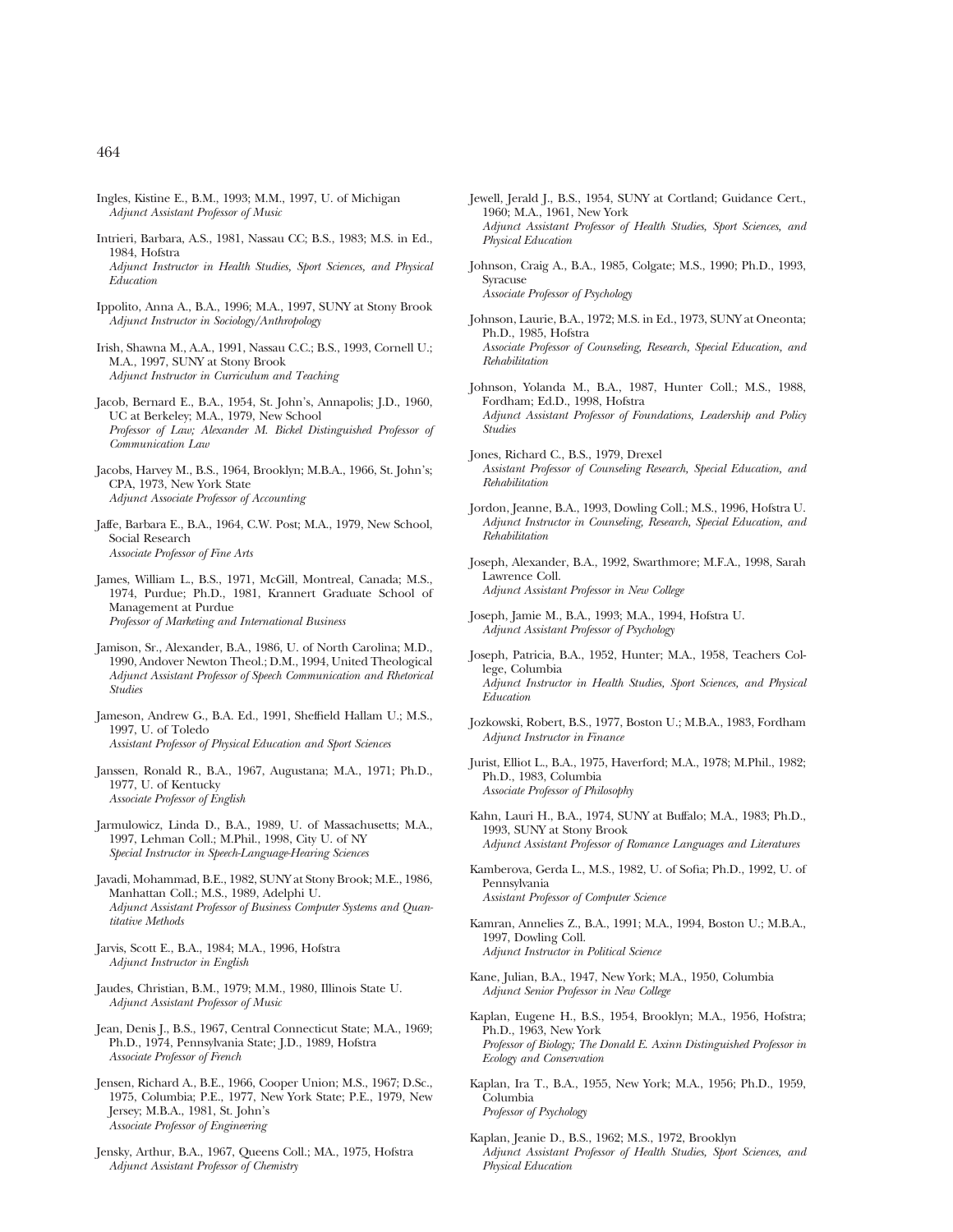- Kaplan, Nancy, B.A., 1973; M.A., 1991, Hofstra *Associate Professor of Communication, Department of Audio/Video/ Film*
- Kappenberg, John W., B.S., 1964, Fairfield U.; M.A., 1968, New York U.; Ed.D., 1985, Hofstra *Adjunct Associate Professor of Administration and Policy Studies*
- Karabatos, Elena, B.A., 1983, Tufts U.; J.D., 1986, Brooklyn Law *Adjunct Professor of Law*
- Karagozoglu, Ahmet K., B.S., 1992, Bogazici U.; M.B.A., 1994, U. of Wisconsin *Instructor in Finance*
- Karofsky, Amy D., A.B., 1990, U. of Pennsylvania; M.A., 1992; Ph.D., 1997, U. of Virginia *Assistant Professor of Philosophy*
- Karp, Susan M., B.S., 1985, New York U.; M.A., 1990, Columbia *Adjunct Assistant Professor of Health Studies, Sport Sciences, and Physical Education*
- Karpe, Charlotte K., B.S., 1965, New York U.; M.P.S., 1979, C.W. Post *Adjunct Assistant Professor of Health Studies, Sport Sciences, and Physical Education*
- Karpe, Henry R., B.B.A., Baruch; M.S., 1972, U. of Wisconsin *Adjunct Associate Professor of Health Studies, Sport Sciences, and Physical Education*
- Kasle, Annette L., B.A., 1974, U. of Pennsylvania; J.D., 1977, Wayne State *Adjunct Assistant Professor of Health Studies, Sport Sciences, and Physical Education*
- Kasmir, Sharryn, B.A., 1984, U. of Massachusetts; Ph.D., 1993, **CUNY** *Assistant Professor of Anthropology*
- Kass, Irma F., B.S., 1951, Syracuse; M.S., 1972, Hofstra *Adjunct Associate Professor of Curriculum and Teaching*
- Kassinove, Howard, B.A., 1963, Adelphi; M.A., 1965, Hofstra; Ph.D., 1970, Adelphi *Professor and Chairperson, Department of Psychology*
- Kassinove, Jeffrey I., B.A., 1993; M.A., 1995; Ph.D., 1999, Hofstra *Adjunct Assistant Professor of Psychology*
- Katz, Brian P., B.A., 1992, Bennington Coll.; M.F.A., 1997, Columbia *Adjunct Instructor in English*
- Katz, Neil D., B.B.A., 1988, Hofstra; CPA, 1990, Maryland; J.D., 1991, U. of Pennsylvania; LL.M., 1994, New York *Adjunct Assistant Professor of Accounting/Business Law*
- Katz, Robert, B.B.A., 1961, City; LL.B., 1965, Brooklyn Law; LL.M., 1971, New York *Professor of Accounting; Chaykin Distinguished Teaching Professor of Accounting*
- Katzman, Phil, AAS, 1970, Suffolk CC.; AAS, 1975, Fashion Inst. of Technology; B.A., 1977, Empire State Coll.; M.A., 1980, New School for Social Research *Assistant Professor of Audio/Video/Film*
- Kauffman, Alyssa H., B.A., 1995, SUNY at Plattsburgh; M.A., 1998, William Patterson U. *Adjunct Assistant Professor of Speech Communication and Rhetorical Studies*
- Kaufman, Celeste, B.A., 1980, Brooklyn Coll.; J.D., 1983, Hofstra *Adjunct Assistant Professor in New College*
- Kaufman, Freya H., B.S., 1974, SUNY at Buffalo; M.A., 1977, Adelphi *Adjunct Instructor in Health Studies, Sport Sciences, and Physical Education*
- Kaufman, Judith S., B.A., 1978, Clark; Ph.D., 1989, SUNY at Albany *Associate Professor of Curriculum and Teaching*
- Kaufman, Neil, B.A., 1961, Brooklyn Coll.; M.A., 1971, New York U.; M.S., 1974, Pace Coll. *Adjunct Instructor in Mathematics*
- Keane, Robert N., A.B., 1955, Dartmouth; M.A., 1957; Ph.D., 1965, Columbia *Professor of English*
- Keenan, Joanna M., B.A., 1993, Ithaca Coll.; M.S.Ed., 1996, Hofstra U. *Adjunct Instructor in Curriculum and Teaching*
- Keener, Frederick M., B.A., 1959, St. John's; M.A., 1960; Ph.D., 1965, Columbia *Professor of English*
- Keister, Stephen, B.F.A., 1971; M.F.A., 1973, Tyler School of Art *Adjunct Professor of Fine Arts*
- Keller, Joan, B.A., 1952, Notre Dame; M.S., 1964, SUNY at New Paltz; Ph.D., 1977, St. John's *Adjunct Assistant Professor of Curriculum and Teaching*
- Kelly, Nicole, B.A., 1996, Hofstra U. *Adjunct Instructor in English*
- Kemp, Susan, B.A., 1969, Fordham Coll.; B.A., 1978, Hunter Coll.; J.D., 1993, City U. of New York *Adjunct Assistant Professor of Administration and Policy Studies*
- Kennedy-Day, Kiki, B.A., 1971, U. of Colorado; Ph.D., 1996, New York U. *Adjunct Assistant Professor of Philosophy*
- Kenney, Kevin M., B.A., 1992; M.A., 1993, Marist *Adjunct Instructor in Psychology*
- Kern, Louis J., A.B., 1965; M.A., 1967, Clark; Ph.D., 1977, Rutgers *Professor and Chairperson, Department of History*
- Kerner, Florence M., B.A., 1980, SUNY at Stony Brook; J.D., 1983, New York Law *Legal Writing Instructor of Law*
- Kesler, Theodore, B.A., 1983; M.A., 1989, Columbia U. *Adjunct Instructor in Curriculum and Teaching*
- Kessler, Lawrence W., A.B., 1964; J.D., 1967, Columbia *Professor of Law; Richard J. Cardali Distinguished Professor of Trial Advocacy*
- Kessler, Roselyn, B.A., 1957, Queens Coll.; M.S., 1975, Hofstra U.; Ph.D., 1993, New York U. *Adjunct Assistant Professor of Counseling, Research, Special Education, and Rehabilitation*
- Kiddle, Geoffrey, B.A., 1985, Columbia U.; M.Mus, 1988, New England Conservatory; D.M.A., 1995, Columbia U. *Adjunct Assistant Professor of Music*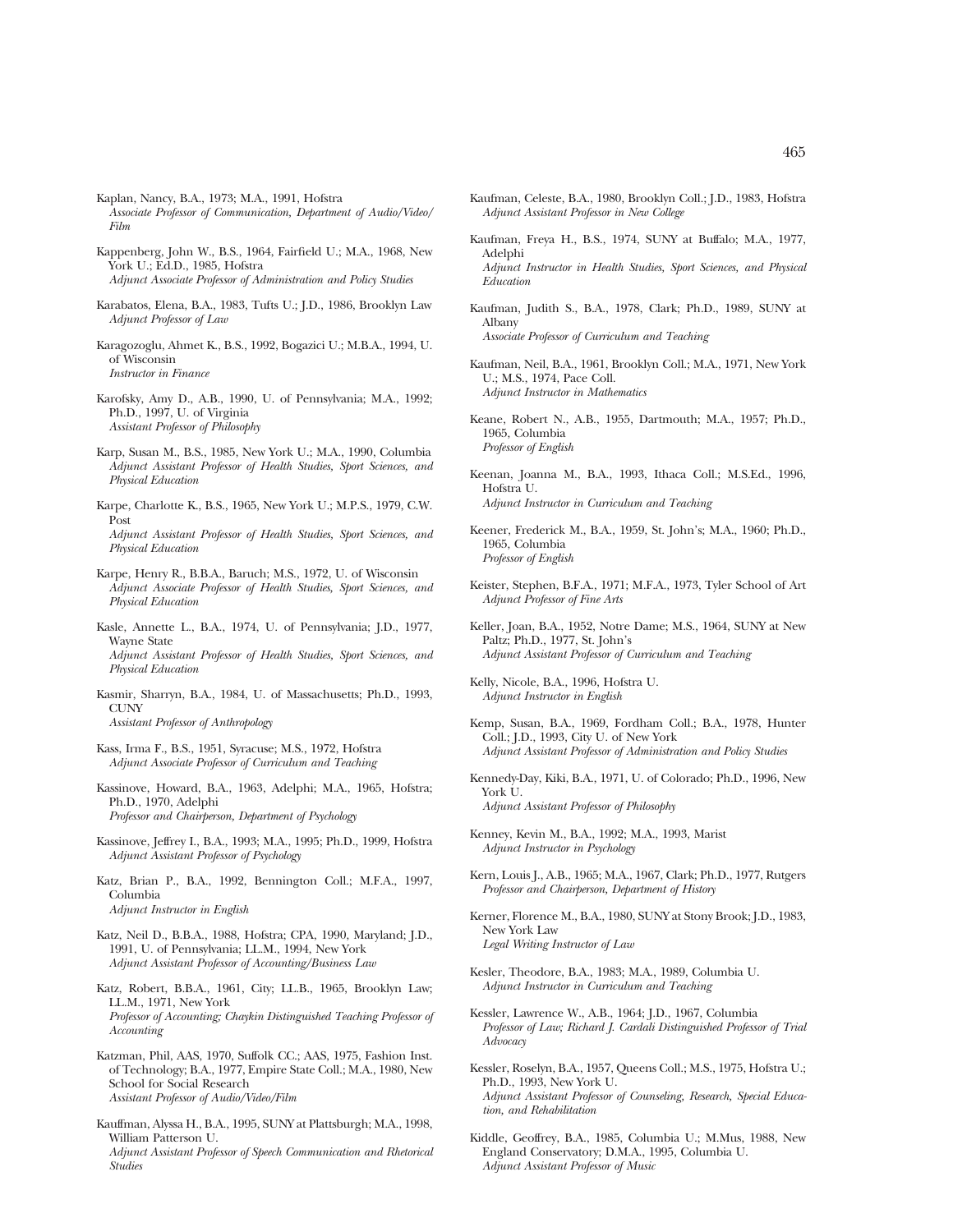- Kim, Wi Saeng, B.A., 1972, Kyungnam U.; M.B.A., 1975; Ph.D., 1981, Georgia Sate U. *Adjunct Assistant Professor of Finance*
- Kinard, Joelene-Lynette, B.S., 1973, Long Island U.; M.A., 2000, Hofstra U. *Adjunct Instructor in Curriculum and Teaching*
- King, Sabrina H., B.A., 1980, U. of Pennsylvania; M.A., 1984; M.Ed., 1985; Ed.D., 1991, Columbia Teachers Coll. *Associate Professor of Curriculum and Teaching*
- Kirk, Michael, B.A., 1969, Rutgers; M.F.A., 1973, Pratt *Adjunct Associate Professor of Fine Arts*
- Kirschenbaum, Lawrence, B.S., 1967, CUNY; M.S., 1972, Columbia; M.A., 1979, Brooklyn *Adjunct Assistant Professor of Library Services*
- Klaes, Shelly C., B.S., 1997, James Madison U. *Adjunct Instructor in Physical Education and Sport Sciences*
- Klause, John L., A.B., 1967, Spring Hill; M.A., 1971, U. of New Orleans; Ph.D., 1976, Stanford *Professor of English*
- Klein, Esther, E., B.B.A., 1979; M.B.A., 1987, Baruch Coll.; Ph.D., 1996, CUNY *Assistant Professor of Business Computer Information Systems and Quantitative Methods*
- Klein, Harold A., B.A., 1949, LIU; M.S., 1952, Columbia *Adjunct Associate Professor of Marketing and International Business*
- Klein, Spencer D., B.A., 1986, Pennsylvania State; J.D., 1989, Hofstra U. *Adjunct Professor of Law*
- Kliman, Merwin, B.S., 1954, U. of Buffalo; M.S.E.E., 1959, Polytechnic Inst. *Adjunct Instructor in Mathematics*
- Klinkowstein, Thomas, B.S., 1971, Rochester Inst. of Technology; M.S., 1975, Syracuse U. *Associate Professor of Fine Arts*
- Klugman Paula, G., B.A., 1968; M.S., 1971, CUNY at Brooklyn *Adjunct Instructor in Curriculum and Teaching*
- Knauth, Michael, B.A., 1974; M.A., 1976, Hofstra; M.S.L.S., 1980, Palmer Graduate Library School of Long Island *Adjunct Associate Professor of Library Services*
- Knee, David I., B.S., 1956, City; Ph.D., 1962, Massachusetts Inst. of Technology *Professor Emeritus of Mathematics*
- Knowlton, Steven R., B.A., 1969, U. of No. Carolina; M.A., 1981, U. of Missouri; M.A., 1985; Ph.D., 1987, Washington U. *Associate Professor of Communication, Department of Journalism and Mass Media Studies*
- Koch, Janice, B.S., 1967, CCNY; M.A., 1987, Hofstra; Ph.D., 1992, New York *Associate Professor of Curriculum and Teaching*
- Kolb, James J., B.A., 1966, St. John Fisher; M.A., 1968; Ph.D., 1974, New York *Professor of Drama; Chairperson, Department of Drama and Dance*
- Koplik, Irwin J., B.A., 1951, Brooklyn; M.A., 1956, Columbia; Ph.D., 1966, New York *Adjunct Associate Professor of English*
- Kostogiannis, Chrysoula, B.S., 1986, Baylor U.; M.A., 1990; Ph.D., 1994, Hofstra U. *Adjunct Instructor in Psychology*
- Kottkamp, Robert B., A.B., 1966, DePauw; A.B., 1966, U. of California; A.B., 1968, U. of Hawaii; M.A., 1973; Ph.D., 1979, Washington U. *Professor of Educational Administration*
- Kourtides, Dianne, B.S., 1966, Columbia U.; M.A., 1996, C.W. Post
	- *Adjunct Instructor in Romance Languages and Literatures*
- Kozik, Karen K., B.A., 1983, U. of Virginia; M.A., 1986, Syracuse U.

*Adjunct Assistant Professor and Artist-in-Residence of Fine Arts*

- Kozlov, Nicholas, B.A., 1976, American; Ph.D., 1988, New Hampshire *Associate Professor of Economics*
- Krapp, John, B.A., 1987; M.A., 1991, Hofstra; Ph.D., 1996, SUNY at Stony Brook *Assistant Professor in New College*
- Krause, Maureen K., B.S., 1985, U. of North Carolina at Wilmington; Ph.D., 1992, SUNY at Stony Brook *Adjunct Assistant Professor of Biology*
- Krauze, Agnieszka A., B.A., 1994, Warsaw U.; M.A., 1997, Hofstra *Adjunct Instructor in Administration and Policy Studies*
- Krauze, Tadeusz K., M.A., 1955, Lodz, Poland; Ph.D., 1974, New York *Professor of Sociology*
- Krein, Catherine C., B.S., 1960, Fordham; M.A., 1994, Queens Coll. *Associate Professor of Journalism and Mass Media Studies*
- Kreisel, Martha J., B.A., 1970, Alfred; M.A., 1972, U. of Chicago; M.A.H., 1977, SUNY at Buffalo *Associate Professor of Library Services*
- Kremin, Daniel P., B.A., 1967; M.A., 1974, Fairleigh U.; M.S., 1975; Ph.D., 1978, Yeshiva U. *Adjunct Assistant Professor of Psychology*
- Kreniske, John, B.A., 1968, San Francisco; M.A., 1972; M. Phil., 1979; Ph.D., 1984, Columbia *Associate Professor of Anthropology; Teaching Fellow in New College*
- Krieg, Joann, B.A., 1974; M.A., 1975, Hofstra; Ph.D., 1979, CUNY *Professor of English*
- Krieger, Stefan H., B.A., 1968, U. of Chicago; J.D., 1975, U. of Illinois *Professor of Law*
- Kriesberg, Daniel A., B.A., 1983, Syracuse U.; M.A., 1990, Queens Coll.

*Adjunct Instructor in Curriculum and Teaching*

- Kroessler, Jeffrey A., B.A., 1973, Hobart Coll.; M.A., 1978, New York U.; Ph.D., 1991, City U. of New York *Adjunct Assistant Professor of History*
- Kronenberg, Jean-Paul, B.A., 1955, Brooklyn Coll.; M.S.Ed., 1962, Bank St. Coll. *Adjunct Instructor in Curriculum and Teaching*
- Krull, Steven B., B.S., 1977, Cornell; M.B.A., 1984, Hofstra; Ph.D., 1990, Baruch *Associate Professor of Finance*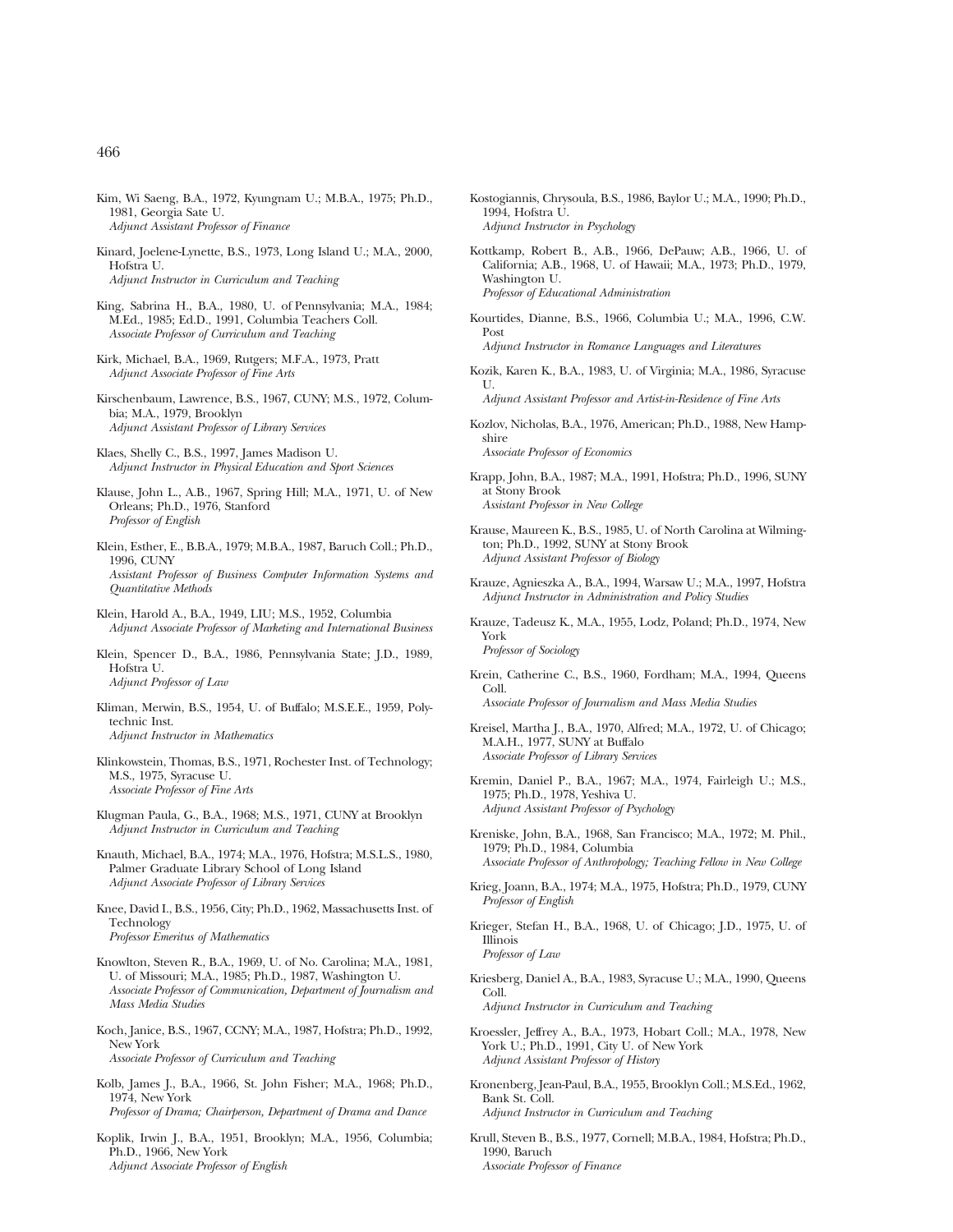- Krupnik, Mikhail, B.B.A., 1988, Baruch; M.S.Ed., 1995, Queens Coll. *Adjunct Instructor in Health Studies, Sport Sciences, and Physical Education*
- Kubinyak, Eric A., B.S., 1981, Hofstra *Adjunct Instructor in Fine Arts*
- Kussin, Steven, B.A., 1969, Cornell U.; M.S. 1972, Brooklyn Coll.; Ph.D., 1976, New York U. *Adjunct Associate Professor of Audio/Video/Film*
- Kutscher Eugene B., B.A., 1968; M.A., 1972, Queens *Adjunct Instructor in Curriculum and Teaching*
- Kwong, Wing C., B.S., 1987, U. of California; M.A., 1989; Ph.D., 1992, Princeton *Associate Professor of Engineering*
- Labbate, Christina, B.A., 1996, U. of Massachusetts; M.A., 1999, Hofstra U. *Adjunct Instructor in Psychology*
- Labenberg, Laura J., B.A., 1986; M.S., 1989; Ed.D., 1993, Hofstra *Adjunct Assistant Professor of Communication, Department of Speech Communication and Rhetorical Studies*
- Labiento, Aleta I., B.S., 1989, SUNY at Old Westbury; M.S., 1991, Hofstra; Ph.D., 1996, Walden *Adjunct Assistant Professor of Health Studies, Sport Sciences, and Physical Education*
- Lacattiva, Claire, B.A., 1952, St. John's U.; M.S., 1954; Ph.D., 1964, Fordham U. *Adjunct Associate Professor of Counseling, Research, Special Education, and Rehabilitation*
- LaForge, Jane R., B.A., 1983, University of California at Los Angeles; M.F.A., 1998, U. of Massachusetts *Adjunct Instructor in Literacy Studies*
- Lago, Rinaldo, Bacc., 1953, U. of Havana, Cuba; M.A., 1970, Hofstra *Adjunct Assistant Professor of Spanish*
- Lalama, David, B.M., 1976, Youngstown State; M.A., 1983; D.A., 1998, New York U. *Professor of Music*
- Lally, Laura H., B.A., 1978, Queens; M.B.A., 1984, Baruch; M.Phil., 1987; Ph.D., 1992, New York *Associate Professor of Business Computer Information Systems and Quantitative Methods*
- LaMonica, Richard C., B.A., 1983, U. of Colorado; M.A., 1985; Ph.D., 1987, Hofstra U. *Adjunct Assistant Professor of Curriculum and Teaching*
- Landis, Mark, B.A., 1966, CCNY; Ph.D., 1973, Columbia *Professor and Chairperson, Department of Political Science*
- Lane, Eric, B.A., 1965, Brown; M.A., 1966, SUNY at Stony Brook; J.D., 1970, Fordham; LL.M., 1979, New York *Professor of Law; Eric J. Schmertz Distinguished Professor of Public Service and Public Law*
- Laraque, William Alain, B.A., 1969, St. John's U.; M.S., 1976, U. of Southern California *Adjunct Assistant Professor of Marketing and International Business*
- Larocca, James L., B.A., 1964, Hofstra U.; J.D., 1974, Catholic U. *Adjunct Professor of Political Science*
- Latzman, Gerald, B.A., 1966, Hunter Coll.; M.S., 1974, SUNY at Buffalo *Adjunct Instructor in Mathematics*
- Laudin, Riza A., B.A., 1973, Miami; M.S., 1975, Hofstra *Adjunct Instructor in Curriculum and Teaching*
- Lawrence, Steven S., B.A., 1988, U. of Chicago; M.S., 1990; Ph.D., 1994, U. of Michigan *Assistant Professor of Physics*
- Lay, Ethna D., B.A., 1983, SUNY at Binghamton; M.A., 1987; M.Phil., 1995, New York U. *Adjunct Instructor in English*
- Lazar, Liliane, B.A., 1965; M.A., 1969, Hofstra; Ph.D., 1989, Columbia *Adjunct Assistant Professor of French*
- Lazar, Zachary L., B.A., 1990, Brown; M.F.A., 1993, U. of Iowa *Special Assistant Professor of English*
- Lazarus, Harold, B.A., 1949, New York; M.S., 1952; Ph.D., 1963, Columbia *Professor of Management; Mel Weitz Distinguished Professor of Business*
- Lazow, Robert B., B.A., 1972, Emerson Coll.; M.S.W., 1975, Fordham; Dr.P.H., 1985, Columbia *Associate Professor of Health Professions and Family Studies*
- LeBlanc, Bernadette K., B.S., 1968, New York; M.S., 1975, Long Island *Adjunct Instructor in Health Studies, Sport Sciences, and Physical Education*
- Leboff, Irma, B.A., 1951, Queens; M.A., 1969, Hofstra *Adjunct Instructor in Curriculum and Teaching*
- Lechowicz, Joseph S., B.A., 1959, St. John's; M.A., 1966, Fordham; Ph.D., 1974, Georgia *Associate Professor of Counseling, Research, Special Education, and Rehabilitation*
- Lederer, Barbara, B.S., 1978, Ithaca; M.S., 1980, Columbia *Adjunct Assistant Professor of Speech-Language-Hearing Sciences*
- Lee, Joong-Jae, B.S., 1992, Iowa State U.; B.A., 1994, Korea U. *Adjunct Instructor in History*
- Lee, Keun Sok, B.A., 1979, Hankuk U. of Foreign Studies, Seoul, Korea; M.B.A., 1983, U. of Northern Iowa; D.B.A., 1987, U. of Kentucky; M.A., 1990, Columbia *Associate Professor of Marketing and International Business*
- Lefkowitz, Amy B., B.A., 1975, New York; Ph.D., 1984, Hofstra *Adjunct Assistant Professor in New College*
- Legatt, Hadassa, B.A., 1945; M.A., 1962, Hunter Coll.; Ph.D., 1980, New York U. *Adjunct Associate Professor of Speech Communication and Rhetorical Studies*
- Lehman, Cheryl R., B.A., 1975, Queens; M.Phil., 1982; Ph.D., 1985, New York *Professor of Accounting*
- Lekatsas, Barbara, B.A., 1971; M.A., 1973, CCNY; Ph.D., 1985, NYU *Associate Professor of Comparative Literature and Languages*
- Lenaghan, Janet A., B.B.A., 1988, Adelphi U.; M.B.A., 1992, Hofstra U. *Instructor in Management and General Business*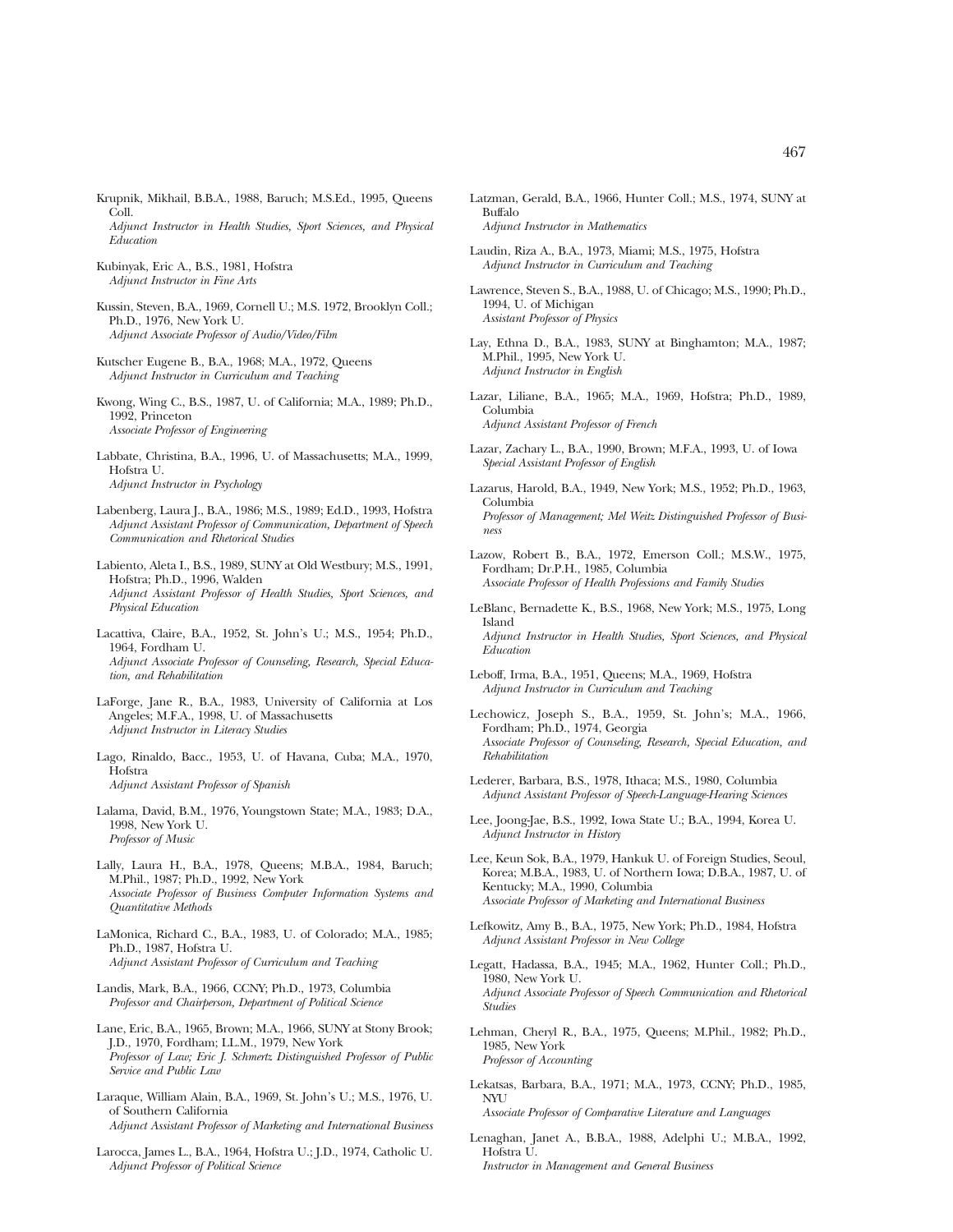- Lenzi, Christine, B.S., 1997, Hofstra U.; M.A., 1999, Columbia U. *Adjunct Instructor in Physical Education and Sport Sciences*
- Leonard, David C., B.A., 1979, U. of Massachusetts, M.Phil., 1988, City U. of New York *Instructor in Sociology*
- Leonard, Robert A., B.A., 1970; M.A., 1973; M.Phil., 1973; Ph.D., 1982, Columbia *Professor of Linguistics*
- Lerner, Saul, B.A., 1977; C.A.S., 1985, Brooklyn Coll.; M.A., 1986, Teachers Coll. *Adjunct Assistant Professor of Physical Education and Sport Sciences*
- Leto, John, B.S., 1985, NY Inst. of Technology; M.S., 1988, Polytechnic U.; M.A., 1990; Ph.D., 1994, Hofstra *Adjunct Assistant Professor of Psychology*
- Levin, JoAnn, B.A., 1970; M.S.Ed., 1972, Brooklyn Coll.; M.A., 1996, Hofstra U. *Adjunct Instructor in Speech-Language-Hearing Sciences*
- Levin, Phillis, B.A., 1976, Sarah Lawrence Coll.; M.A., 1977, Johns Hopkins U. *Professor and Poet-in-Residence of English*
- Levine, Alice, B.A., 1968, SUNY at Buffalo; M.A., 1972; Ph.D., 1979, Chicago *Associate Professor of English*
- Levine, David M., B.B.A., 1966; M.B.A., 1968, City Coll. of NY; Ph.D., 1973, New York U. *Adjunct Professor of Business Computer Information Systems and Quantitative Methods*
- Levine, Gregory C., B.A., 1983; M.A., 1985; Ph.D., 1989, Columbia *Associate Professor of Physics*
- Levine, Howard F., B.S., 1967, City Coll.; M.B.A., 1972, New York U. *Adjunct Assistant Professor of Computer Science*
- Levine, Joseph, B.S., 1969, Brooklyn; M.A., 1977, SUNY at Stony Brook *Adjunct Associate Professor of Physics*
- Levinthal, Charles, A.B., 1967, U. of Cincinnati; M.A., 1968; Ph.D., 1971, Michigan *Professor of Psychology*
- Levkovitz, Alon, B.A., 1994; M.A., 1997, Tel-Aviv U.; M.A., 1999, Hebrew Union Coll. *Adjunct Instructor in Comparative Literature and Languages*
- Levy, Brooke, B.S., 1977, Syracuse U.; M.A., 1978, Columbia U. *Adjunct Assistant Professor of Drama and Dance*
- Lew, Jamie, B.A., 1988, Washington U.; M.A., 1989, Columbia U. *Adjunct Instructor in Foundations, Leadership, and Policy Studies*
- Lewis, George M., B.A., 1956, St. Lawrence; M.B.A., 1959, U. of Pennsylvania *Adjunct Assistant Professor of Finance*
- Lewis, Stefanie, B.A., 1976, Hofstra; M.S., 1978, New York *Adjunct Instructor in Counseling, Research, Special Education, and Rehabilitation*
- Liang, Chuck C., B.S., 1989, U. of Oregon; Ph.D., 1995, U. of Pennsylvania *Assistant Professor of Computer Science*
- Licata, Robert, A.A., 1979, Queensborough CC; B.F.A., 1981, New York U. *Adjunct Instructor in Journalism and Mass Media Studies*
- Lichtenberger, Diane C., B.F.A., 1967, Juilliard *Adjunct Assistant Professor of Drama and Dance*
- Lichtenstein, Eileen B., B.S., 1970, SUNY at Buffalo; M.S.Ed., 1974, Queens Coll. *Adjunct Instructor in Health Studies, Sport Sciences, and Physical Education*
- Liebmann, Theo, B.A., 1990, Yale U.; J.D., 1995, Georgetown U. *Visiting Professor of Law*
- Lieblich, Myra, B.S., 1957, Jersey City State; M.S., 1969; Ed.D., 1980, Hofstra *Adjunct Assistant Professor of Curriculum and Teaching*
- Liebling, Richard S., B.A., 1960; M.A., 1961; Ph.D., 1963, Columbia *Adjunct Professor of Geology*
- Light, Gerald *Executive-in-Residence for Marketing and International Business*
- Liguori, Richard J., B.S., 1967, Hofstra U.; M.A., 1973, SUNY at Stony Brook; M.A., 1975, Hofstra U. *Adjunct Instructor in Curriculum and Teaching*
- Lima, Elvira S. *Special Associate Professor of Reading*
- Lindgren, Claire K., B.A., 1968, SUNY at Stony Brook; M.A., 1970; M.Phil., 1973; Ph.D., 1976, Columbia *Associate Professor of Art History*
- LiPera, Alexandra, B.A., 1978, SUNY at Oneonta; M.A., 1980, C.W. Post *Adjunct Instructor in Speech Communication and Rhetorical Studies*
- Lisi, Michelle J., B.S., 1989; M.S., 1991, Hofstra *Assistant Professor of Audio/Video/Film*
- List, Rachel, B.A., 1994, Empire State Coll. *Adjunct Assistant Professor of Drama and Dance*
- Little, Steven G., B.S., 1976, Tulane U.; M.S., 1979, New Orleans; Ph.D., 1987, Tulane U. *Associate Professor of Psychology*
- Llewellyn, Maryann, B.A., 1970, Long Island U.; M.S., 1990, C.W. Post *Adjunct Assistant Professor of Foundations, Leadership, and Policy Studies*
- Lloyd, David, B.S., 1964, Illinois, Urbana; Ph.D., 1969, UC at Berkeley *Assistant Professor of Chemistry*
- LoBosco, Maryellen R., B.A., 1979, Queens Coll.; M.A., 1999, Columbia U. *Adjunct Instructor in English*
- Lockhart, Paul T., M.A., 1986, UCLA; Ph.D., 1990, Columbia *Assistant Professor of Mathermatics*
- Loeb, Hortense, B.A., 1947, Adelphi *Adjunct Instructor in Curriculum and Teaching*
- Loftus, Thomas, B.A., 1962, St. John's *Adjunct Instructor in New College*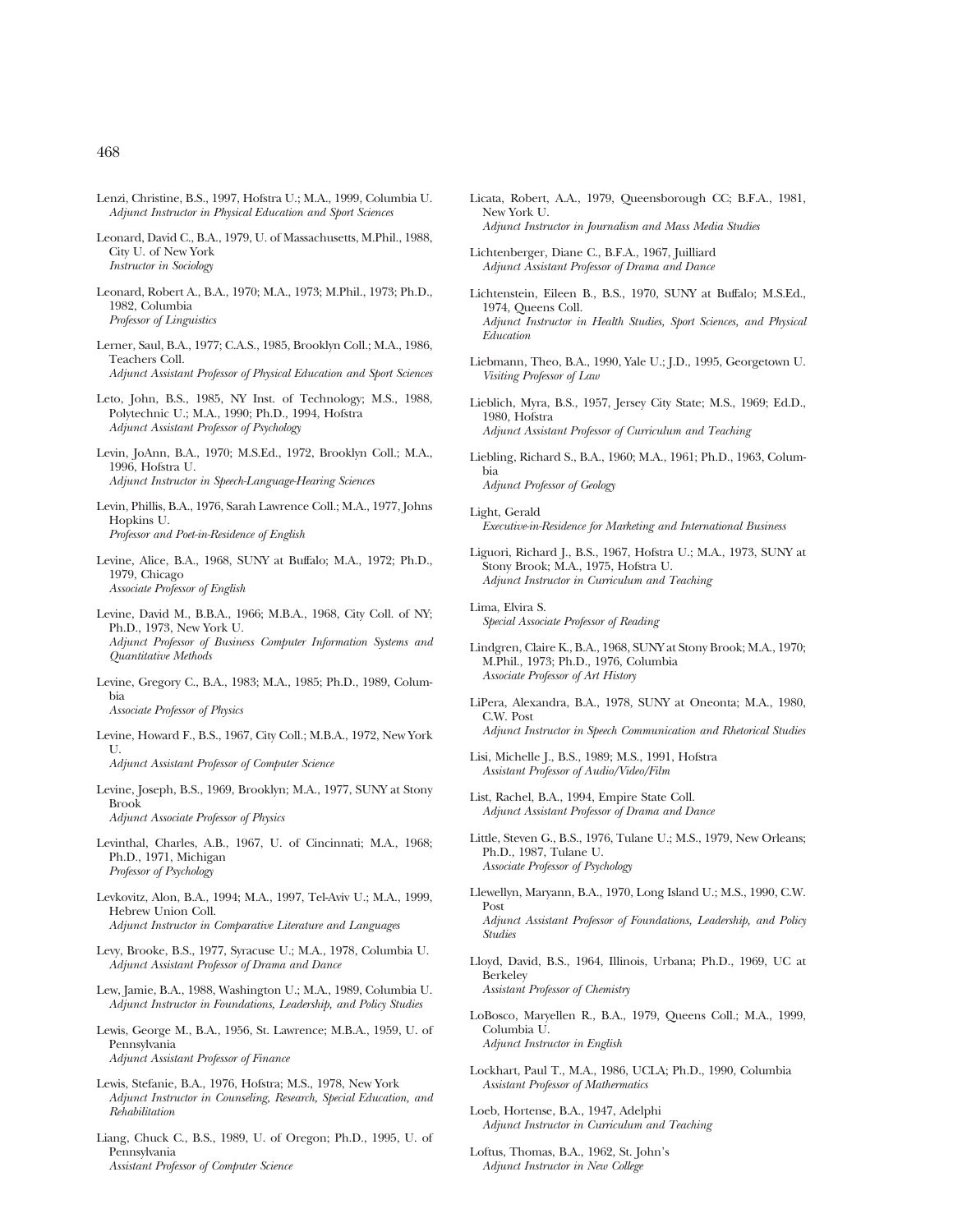- Lombardi, Robert J., B.A., 1980, U. of Buffalo; M.S., 1982, Hofstra *Adjunct Instructor in Counseling, Research, Special Education, and Rehabilitation*
- Longmire, Linda, B.A., 1972, UC at San Diego; M.A., 1988; Ph.D., 1988, CUNY *Associate Professor of Political Science and Teaching Fellow in New College*
- Looney, Joseph J., B.S., 1979, Queens; M.S., 1986, C.W. Post *Adjunct Assistant Professor of Accounting/Business Law*
- Lopate, Phillip, B.A., 1964. Columbia; Ph.D., 1979, Union *Professor of English; The John Cranford Adams Chair in the Humanities*
- Lopatin, Laurie, B.A., 1971, Wilson; M.S.L.S., 1973, Drexel; M.S.I.S., 1985, Palmer Graduate Library School of Long Island *Associate Professor of Library Services*
- LoPresti, William F., B.A., 1975, Hofstra; M.P.A., 1978, NYU *Adjunct Instructor in Sociology/Anthropology*
- Lorin, Harold, B.S., 1955, New York *Adjunct Senior Professor of Computer Science*
- Lorsch, Susan, B.A., 1972, SUNY at Stony Brook; A.M., 1975; Ph.D., 1977, Brown *Associate Professor of English*
- Loucif, Sabine, D.E.A., 1990, Sorbonne, Paris; M.A.Ed., 1991, Carthage Coll.; Ph.D., 1999, New University, Sorbonne *Assistant Professor of French*
- Love, Lewis, B.A., 1949, Brooklyn; M.A., 1951, New York; M.S., 1965, Adelphi *Adjunct Instructor in Curriculum and Teaching*
- Lozny, Ludomir R., M.A., 1980, Warsaw U. *Adjunct Instructor in Sociology/Antropology*
- Lubowich, Donald A., B.A., 1970, Northwestern; M.S., 1977, New Mexico State; M.S.E., 1982, Columbia *Adjunct Associate Professor of Physics*
- Ludwig, Michael J., B.S., 1976; M.S., 1981, SUNY at Cortland; Ph.D., 1994, Pennsylvania State *Assistant Professor of Health Professions and Family Studies*
- Lufrano, Nancy, B.A., 1981, SUNY at Buffalo; M.A., 1983, Hofstra *Adjunct Instructor in Speech-Language-Hearing Sciences*
- Lukaschek, Richard, B.S., 1960, U. of Dayton; M.S., 1969, U. of Miami *Adjunct Associate Professor of Mathematics*
- Lukaszewski, Angela, B.A., 1969, Hofstra; M.A., 1973, Adelphi *Adjunct Assistant Professor of Physics*
- Lutmar, Carmela, B.A., 1993, U. of Haifa; M.A., 1995, U. of Notre Dame *Adjunct Instructor in Comparative Literature and Languages*
- Lyn, Esmeralda O., B.S., 1969, St. Theresa's Coll., Philippines; M.B.A., 1972, St. John's; Ph.D., 1982, Baruch *Professor and Chairperson, Department of Finance*
- Lynch, Barbara L., B.A., 1970, SUNY at Oneonta; M.A., 1975, Columbia

*Adjunct Instructor in Communication, Department of Speech Communication and Rhetorical Studies*

- Maccarrone, Eugene T., B.B.A., 1976, Hofstra; CPA, 1978, New York State; J.D., 1981, Hofstra Law *Associate Professor of Business Law*
- MacCary, W. Thomas, B.A., 1963, Dartmouth; M.A., 1965, Cambridge; Ph.D, 1969, Stanford *Associate Professor of English*
- MacDonald, Andrea F., A.A., 1973, Dutchess C.C.; B.A., 1975, SUNY at Oswego; M.F.A., 1989, U. of New Orleans *Adjunct Assistant Professor in Audio/Video/Film*
- MacLeod, Amy Levine, B.A., 1998, Holy Cross Coll.; M.A., 1999, Hofstra U. *Adjunct Instructor in Curriculum and Teaching*
- Maffei, Jolea, B.F.A.,1985, U. of Michigan *Adjunct Assistant Professor of Dance*
- Mahon, Malachy T., B.A., 1954, Manhattan; LL.B., 1960, Fordham *Professor of Law; Siggi B. Wilzig Distinguished Professor of Banking Law*
- Mahoney, MaryJo, B.A., 1985, SUNY at Stony Brook; M.F.A., 1991, Sarah Lawrence Coll.; Ph.D., 1999, U. of Houston *Adjunct Assistant Professor of Literacy Studies*
- Maier, Thomas, B.A., 1978, Fordham; M.S., 1982, Columbia *Adjunct Associate Professor of Journalism and Mass Media Studies*
- Maizel, Richard D., B.S., 1976, U. of Pennsylvania; M.B.A., 1980, New York U. *Adjunct Assistant Professor of Finance*
- Malloy, Patrick, A.S., 1995, Suffolk C.C.; B.B.A., 1997; M.S., 1998, Adelphi U. *Adjunct Assistant Professor of Accounting, Taxation, and Business Law*
- Malone, Kristine R., B.A., 1992, U. of California; M.F.A., 1998, Sarah Lawrence Coll. *Adjunct Assistant Professor in New College*
- Maltz, Robin A., B.F.A., 1995; M.A., 1996, Tisch Sch. of Art *Adjunct Instructor in New College*
- Mandair, Avind-pal Singh, M.A., 1994, U. of Warwick; Ph.D., 1989, Aston, U.; Ph.D., 1999, U. of Warwick *Assistant Professor of Philosophy; The Bindra Endowed Chair in Sikh Studies*
- Mandery, Mathew M., B.S., 1965; M.A., 1971, Brooklyn Coll.; Ed.D., 1990, Fordham U. *Adjunct Associate Professor of Foundations, Leadership and Policy Studies*
- Manigaulte, John, B.S., 1983, SUNY at Cortland; M.A., 1990, New York Tech.; Ph.D., 1999, Pennsylvania State U. *Adjunct Associate Professor of Speech Communication and Rhetorical Studies*
- Manion, Deborah, B.A., 1997; M.A., 2000, SUNY at Buffalo *Adjunct Instructor in English*
- Mann, Patricia S., B.A., 1973, Bates Coll.; Ph.D., 1982, Yale *Assistant Professor of Philosophy*
- Manson, Mara L., B.S., 1981, SUNY at Brockport; M.S., 1989; C.A.S., 1990, Hofstra U. *Adjunct Assistant Professor of Physical Education and Sport Sciences*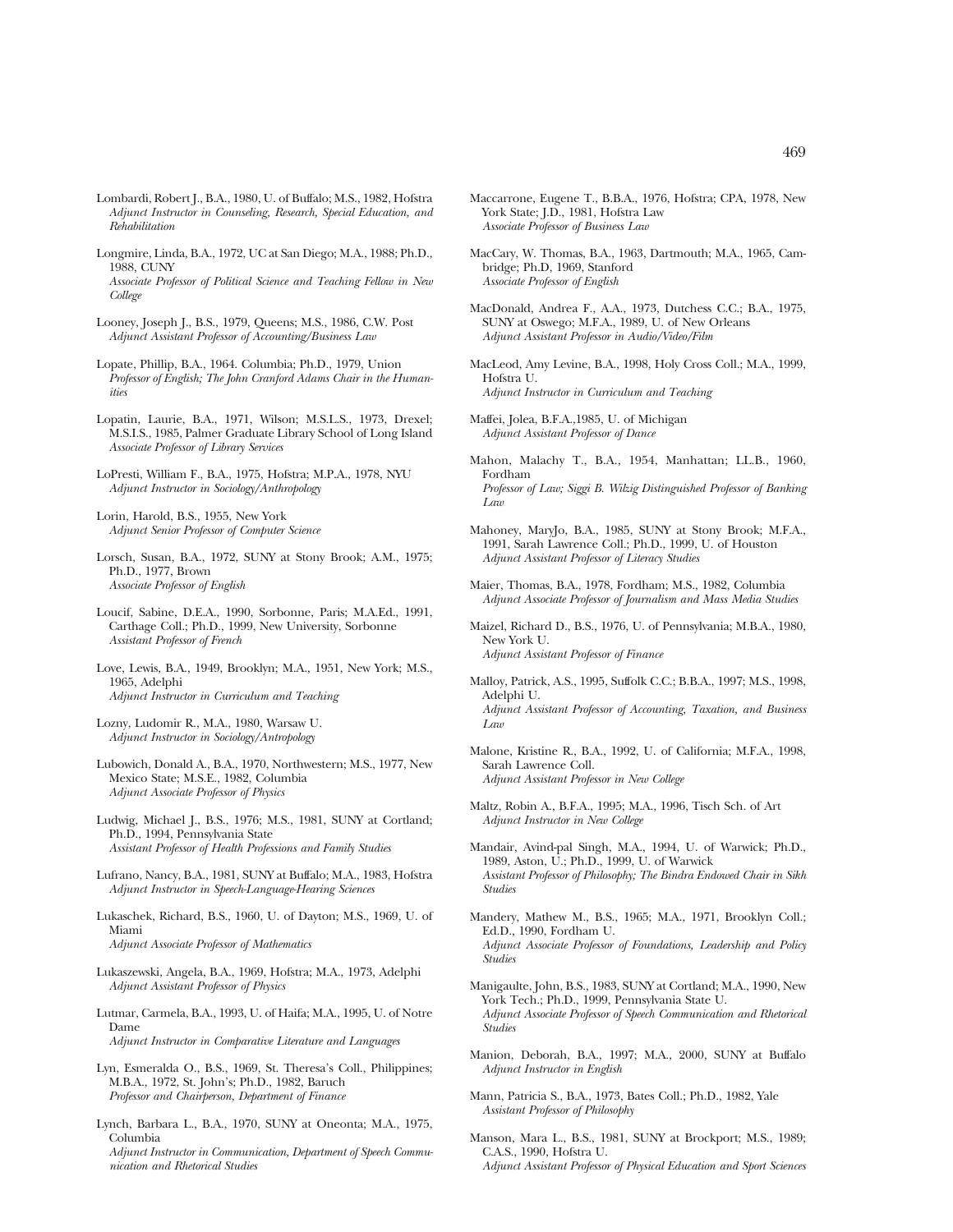- Manteen, Sabir, B.B.A., 1985; M.B.A., 1986, Wagner; M.S., 1987, Hofstra; J.D., 1994, CUNY School of Law *Assistant Professor of Accounting and Business Law*
- Mantell, Abraham S., B.S., 1987, Rensselaer Tech. Inst.; M.S., 1990, SUNY at Stony Brook *Adjunct Instructor in Mathematics*
- Maravell, Nicholas P., B.F.A., 1977, Pratt; M.A., 1980, Hunter *Adjunct Assistant Professor of Fine Arts*
- Marchesi, Donatella, B.A., 1987, Queens *Adjunct Instructor in Comparative Literature and Languages*
- Marino, Marcie L., A.A., 1993, Suffolk CC.; B.A., 1995, Binghamton; M.A., 1997, SUNY at Stony Brook *Adjunct Instructor in Comparative Literature and Languages*
- Marinucci, Kimberly, B.A., 1992, Smith Coll.; M.A., 1994, SUNY at Stony Brook *Adjunct Instructor in History*
- Mark, Philip, B.A., 1964; M.S., 1966; Ph.D., 1972, Adelphi *Adjunct Professor of Chemistry*
- Markley, David, B.F.A., 1967; M.F.A., 1972, Pennsylvania State *Adjunct Assistant Professor of Drama*
- Markoff, Janet S., B.A., 1959, U. of Cincinnati; M.Ed., 1960, Xavier; M.S., 1993, Dowling *Adjunct Associate Professor of Speech Communication and Rhetorical Studies*
- Marks, Melissa A., B.S., 1990; M.Ed., 1994, Temple U. *Adjunct Assistant Professor of Physical Education and Sport Sciences*
- Markus, Julia, B.A., 1961; M.A., 1962, Boston; Ph.D., 1976, Maryland *Professor of English*
- Marshall, Loretta S., B.A., 1965, Hampson U.; M.A., 1972, Hofstra U.; P.D., 1980, C.W. Post *Adjunct Instructor in Curriculum and Teaching*
- Marsicovetere, Dominic A., B.A., 1969, Queens; CPA, 1972, New York State; M.B.A., 1973, Pace *Assistant Professor of Accounting*
- Martin, Brett, B.S., 1984; M.A., 1985, Northwestern U.; Ph.D., 1997, CUNY *Assistant Professor of Speech-Language-Hearing Sciences*
- Martin, Susan L., A.B., 1963, Barnard; J.D., 1987, Hofstra Law *Professor of Business Law*
- Martorana, Barbara J., B.A., 1970; M.S., 1972, St. John's U. *Adjunct Instructor in Literacy Studies*
- Masheck, Joseph D., A.B., 1963; M.A., 1965; Ph.D., 1973, Columbia *Professor of Art History and Humanities*
- Mason-Egan, Pamela D., B.A., 1990, Hofstra; M.S., 1992, C.W. Post *Instructor in New College*
- Masrour, Mustapha, B.A., 1979, Mohamed 5, U. of Morocco; M.Ed., 1985, U. of Wales, United Kingdom *Adjunct Instructor in Comparative Literature and Languages; Director of the Foreign Language Laboratory*
- Massa, Nicholas, B.S., 1949; M.A., 1951; Ph.D., 1962, New York *Adjunct Professor of Psychology*
- Mathur, Anil, B.S., 1972, U. of Calcutta; M.S., 1975, U. of Delhi, India; M.B.A., 1978, Indian Inst. of Management; Ph.D., 1991, Georgia State *Associate Professor of Marketing and International Business; Associate Dean for Faculty Development, Zarb School of Business*
- Matthews, Christopher N., B.A., 1989, George Washington U.; M.A., 1991; Ph.D., 1998, Columbia U. *Assistant Professor of Sociology/Anthropology*
- Maurer, Suanne S., B.S., 1986; M.S., 1988, Canisius *Assistant Professor of Physical Education and Sport Sciences*
- Mazzocco, Dennis M., B.A., 1976, Seton Hall U.; M.A., 1991, California State U.; Ph.D., 1996, U. of California at San Diego *Assistant Professor of Audio/Video/Film*
- Mazzoleni, Roberto, M.A., 1990, U. of Sussex; Ph.D., 1994, Stanford U. *Assistant Professor of Economics/Geography*
- McArdie-Brady, Babara, B.A., 1972; M.A., 1978, Hofstra U. *Adjunct Instructor in Comparative Literature and Languages*
- McCabe, Edward G., B.S., 1955, Fordham; LL.B., 1957, New York *Adjunct Associate Professor of Business Law*
- McClain, Linda C., A.B., 1980, Oberlin; A.M., 1981, U. of Chicago; J.D., 1985, Georgetown *Professor of Law*
- McClarrin, E. Magalene, M.A., 1976, SUNY at Stony Brook; M.B.A., 1981, Dowling Coll.; P.D., 1986, Long Island U. *Adjunct Instructor in English*
- McCoy, Bernadette, B.S., 1949; M.A., 1956, Fordham; Ph.D., 1971, New York *Adjunct Associate Professor of English*
- McDonald, Michael K., B.S., 1981, Boston; M.S., 1986, Hofstra *Adjunct Instructor in Counseling, Research, Special Education, and Rehabilitation*
- McDonald, Robert, B.A., 1977, New York U.; J.D., 1983, St. John's U.

*Adjunct Special Professor of Law*

- McElya, Michele P., B.A., 1994, Bryn Mawr *Adjunct Instructor in History*
- McFeely, Maureen Connolly, B.A., 1965, St. John's; M.A., 1967, Brown; Ph.D., 1981, CUNY *Adjunct Associate Professor of English*
- McGuire, Deirdre C., B.A., 1967, Hofstra; Dipl., 1968, Manchester; M.F.A., 1974, Pennsylvania State *Adjunct Associate Professor of Drama*
- McKeough, William J., A.B., 1957, Fordham; M.S., 1963, Adelphi; Ph.D., 1968, New York *Professor Emeritus of Secondary Education*
- McKnight-Taylor, Mary, B.S., 1967, Coppin State; M.Ed., 1969; Ed.D., 1974, Virginia *Professor Emerita of Counseling, Research, Special Education, and Rehabilitation*
- McLaren, Joseph, B.A., 1970, Queens; M.A., 1974, City; A.M., 1977, Ph.D., 1980, Brown *Associate Professor of English*
- McLaughlin, Donna, B.S., 1996, Hofstra *Adjunct Instructor in Biology*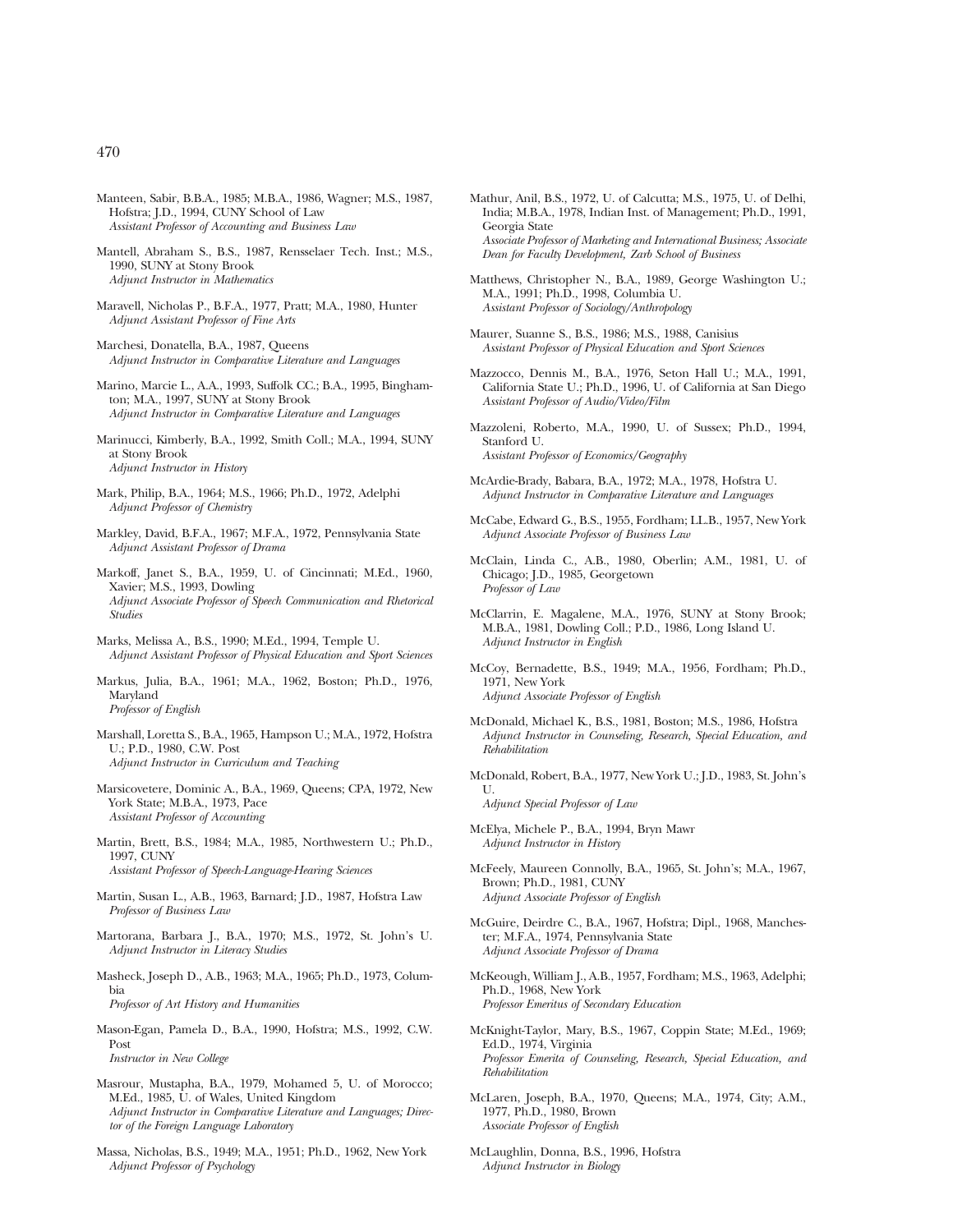- McLean, Ron, B.A., 1982, Fayetteville State; M.S., 1989, U. of N. Carolina; Ph.D., 1999, St. Louis U. *Assistant Professor of Counseling, Research, Special Education, and Rehabilitation*
- McLean, Stuart, B.A., 1986, Oxford U.; M.A., 1992; M.Phil., 1994; Ph.D., 1999, Columbia U. *Adjunct Assistant Professor of Sociology/Anthropology*
- McMellon, Charles A., B.B.A., 1968; M.B.A., 1994, Baruch Coll.; Ph.D., 1997, City U. *Assistant Professor of Marketing and International Business*
- McNair, Nora de Marval, LL.B., 1955, U. of Buenos Aires Law; A.M., 1970; Ph.D., 1977, New York *Professor of Spanish*
- Mecca, John A., B.A., 1956, Iona Coll.; M.A., 1967, Hunter *Adjunct Instructor in Curriculum and Teaching*
- Meiseles, Linda, B.A., 1977; M.A., 1982; M.L.S., 1985, C.W. Post *Associate Professor of Library Services*
- Melkonian, Martin, B.A., 1956, City; M.A., 1964, New School for Social Research *Adjunct Assistant Professor of Economics*
- Meller, Paul J., B.A., 1982, SUNY at Stony Brook; M.A., 1984, Columbia; Ph.D., 1988, Syracuse *Associate Professor of Psychology*
- Melo, James G., B.A., 1985, Faculdade Santa Marcelina; M.A., 1990, New York U. *Adjunct Assistant Professor of Music*
- Mendelsohn, Jay, B.A., 1953; M.S., 1960, Adelphi *Associate Professor of Computer Science*
- Mendes, Rafaela, B.A., 1991, SUNY at Old Westbury; M.A., 1994, SUNY at Stony Brook *Adjunct Instructor in Spanish*
- Menikoff, Jerry A., A.B., 1973; M.P.A., 1977; J.D., 1977, Harvard; M.D., 1986, Washington *Adjunct Professor of Law*
- Merguerian, Charles, B.S., 1972; M.A., 1977, CCNY; Ph.D., 1985, Columbia *Professor of Geology*
- Merrill, Lisa, B.A., 1976, CCNY; M.A., 1977; Ph.D., 1985, New York *Professor of Communication, Department of Speech Communication and Rhetorical Studies*
- Metlay, William, B.A., 1960, Southern Illinois; M.S., 1962; Ph.D., 1967, Lehigh *Professor of Psychology*
- Metzger, Edgar M., B.A. 1967, City Coll. of NY; M.A., 1973, New York U.; A. Cert., 1976, Brooklyn Coll. *Adjunct Instructor in Romance Languages and Literatures*
- Meyer-Gimpl, Elisabeth, A.A., 1991, Nassau CC.; B.A., 1993, Columbia *Adjunct Instructor in Comparative Literature and Languages*
- Meystrik, Frank, B.A., 1959; M.S., 1962, St. John's U.; M.A., 1966, Bowdoin Coll. *Adjunct Instructor in Physical Education and Sport Sciences*
- Michaels, Aileen, B.S., 1968, CCNY; M.S., 1970; Ph.D., 1973, Stevens Inst. of Technology *Associate Professor of Mathematics*
- Michelini, Brenda G., B.A., 1981; M.S., 1985, Queens Coll. *Adjunct Instructor in Curriculum and Teaching*
- Migdol, Donna, B.A., 1979, Oneonta; M.S., 1985, Hunter Coll. *Adjunct Instructor in Curriculum and Teaching*
- Mihailovic, Alexandar, B.A., 1981, Columbia; M.A., 1985; Ph.D., 1993, Yale *Associate Professor of Comparative Literature and Languages*
- Miletta, Maureen, B.A., 1950, Barnard; M.A., 1954; Ed.D., 1980, Columbia *Associate Professor of Curriculum and Teaching*
- Miller, Carol L., B.A., 1982, Empire State Coll.; M.A., 1992, Hofstra U. *Adjunct Instructor in Counseling, Research, Special Education, and Rehabilitation*
- Miller, Daisy, B.A., 1990, Hofstra U. *Adjunct Instructor in English*
- Miller, Jackson B., B.S., 1994; M.A., 1994, Ohio U.; Ph.D., 1998, Southern Illinois U. *Assistant Professor of Speech Communication and Rhetorical Studies*
- Miller, Ricki, B.A., 1970, Queens Coll.; M.Ed., 1971, Boston U. *Adjunct Instructor in Curriculum and Teaching*
- Miller, Solomon, B.S., 1949, Temple; Ph.D., 1964, Columbia *Adjunct Associate Professor of Anthropology*
- Millon, Anthony A., B.B.A., 1962; M.S., 1967, Hofstra *Adjunct Assistant Professor of Health Studies, Sport Sciences, and Physical Education*
- Mills, Francine R., B.A., 1969, Brooklyn Coll.; M.S., 1985, C.W. Post *Adjunct Instructor in Curriculum and Teaching*
- Mills, Sean J., B.A., 1990, Knox *Adjunct Assistant Professor in New College*
- Mince, John, B.A., 1967, Stony Brook; M.S., 1970, C.W. Post; Ph.D., 1980, St. John's *Adjunct Associate Professor of Counseling, Research, Special Education, and Rehabilitation*
- Minotti, Vincent L., B.S., 1962, Springfield Coll.; M.A., 1970, Teachers Coll. *Adjunct Assistant Professor of Health Studies, Sport Sciences, and Physical Education*
- Mintz, Warren, B.A., 1958, Alfred; Ph.D., 1971, New York *Associate Professor of Sociology; Teaching Fellow in New College*
- Mitelman, Meir, B.A., 1968, Texas; M.S., 1976; M.S.W., 1982, Yeshiva *Adjunct Instructor in Judaica*
- Moghadam, Fatemeh, B.A., 1967, Barnard; M.A., 1968, Columbia; Ph.D., 1979, Oxford *Professor and Chairperson, Department of Economics/Geography*
- Mohanty, Sunil K., Bacc., 1981, Indian Inst. of Tech., India; M.B.A., 1989, Mankato State U.; D.B.A., 1995, Cleveland State *Assistant Professor of Finance*
- Molina, John F., B.S., 1973, Northeastern; Ph.D., 1977, U. of New Orleans *Adjunct Assistant Professor of Chemistry*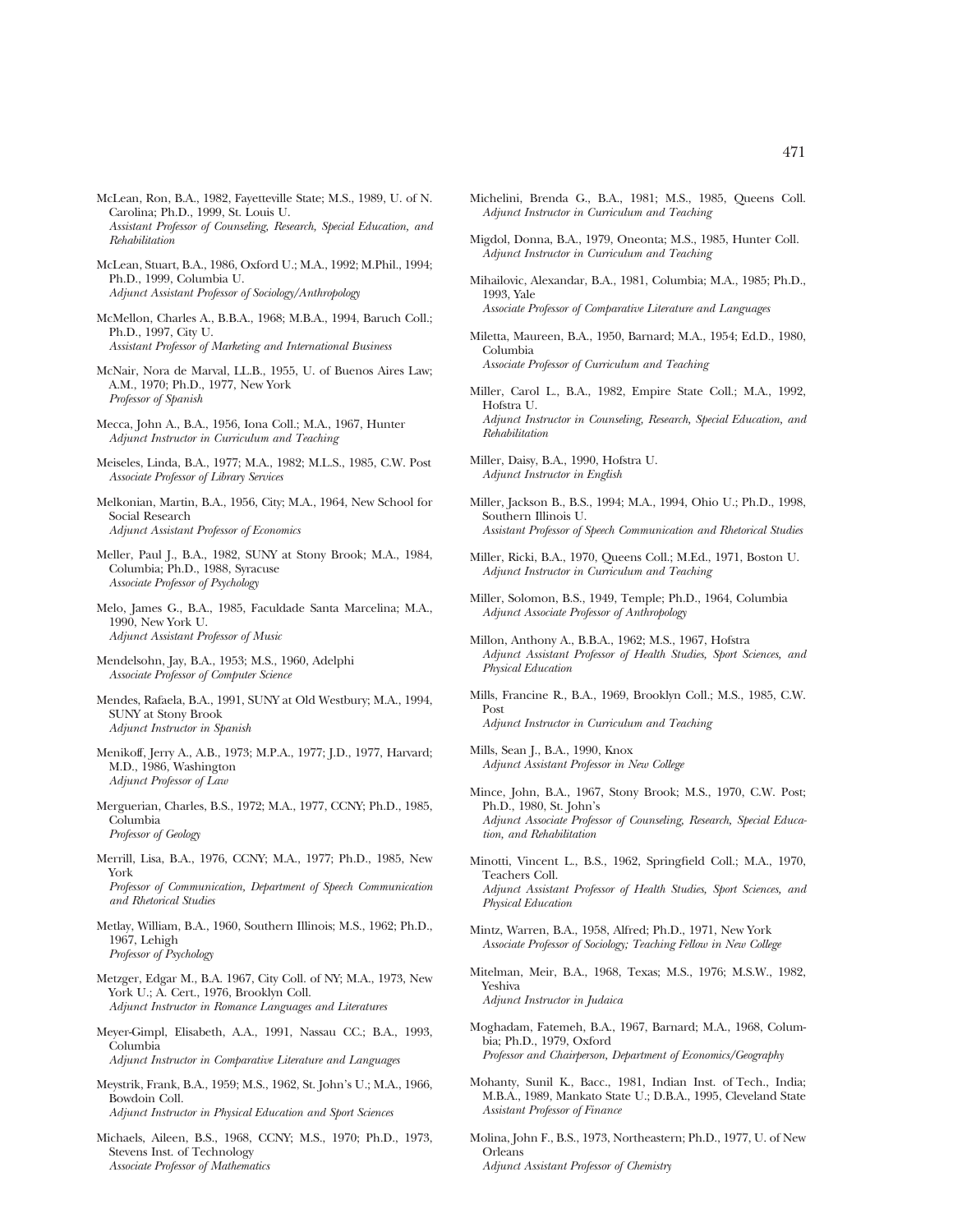- Mollgaard, Eske, B.A., 1985; M.A., 1986, U. of Copenhagen; Ph.D., 1993, Harvard U. *Special Assistant Professor of Philosophy*
- Mond, Corinne, B.A., 1973, SUNY at Buffalo; M.A., 1975, George Washington U.; M.A., 1979, C.W. Post *Adjunct Instructor in Curriculum and Teaching*
- Mondschein, Marcia R., A.B., 1959, Hunter; M.S., 1977, Hofstra *Adjunct Instructor in Curriculum and Teaching*
- Montana, Patrick J., B.S., 1958; M.S., 1959, Long Island; Ph.D., 1966, New York; M.B.A., 1974, U. of Cincinnati; C.L.P., 1987, New York State *Professor of Management*
- Montello, Louise, B.A., 1982, City Coll.; M.A., 1985; D.A., 1989, New York U. *Adjunct Assistant Professor of Counseling, Research, Special Education, and Rehabilitation*
- Montemurro, Silvia A., B.A., 1972; M.A., 1976, Queens *Adjunct Associate Professor of English*
- Moody, Dianne K., B.A., 1963; M.A., 1992, Adelphi U. *Adjunct Instructor in Curriculum and Teaching*
- Moore, Rusty M., B.S., 1963, Northwestern; M.A., 1964; M.A.L.D., 1965; Ph.D., 1969, Fletcher School at Tufts *Associate Professor of Marketing and International Business*
- Morris, David O., B.A., 1982, Hunter; M.A., 1984; Ph.D., 1991, New York; M.A., 1996, Bank Street Coll. *Adjunct Assistant Professor of Curriculum and Teaching*
- Morrissey, John F., B.A., 1982; M.A., 1985, Hofstra; Ph.D., 1991, U. of Miami *Associate Professor of Biology*
- Morrow, Douglas A., B.A., 1987; M.B.A., 1990, New York Inst. of Technology *Special Assistant Professor of Communication, Department of Audio/ Video/Film*
- Moser, Zelda, B.A., 1955, Adelphi; M.A., 1956, New York *Adjunct Instructor in Spanish*
- Motta, Robert, B.A., 1969, Northeastern; M.A., 1973; Ph.D., 1975, Hofstra *Professor of Psychology*
- Movsesian, Mark L., A.B., 1985, Harvard; J.D., 1988, Harvard Law *Professor of Law*
- Munisteri, Ben, B.A., 1987, Oberlin Coll. *Adjunct Assistant Professor of Drama and Dance*
- Murillo, Mario A., B.A., 1988, New York U. *Assistant Professor of Audio/Video/Film*
- Murphy, Barbara J., B.S., 1969, Hunter Coll.; M.A., 1972, New York U.; Ed.M., 1977; Ed.D., 1985, Columbia U. *Adjunct Assistant Professor of Biology*
- Murphy, Kevin P., B.S., 1985, Georgetown U.; M.A., 1996, New York U. *Adjunct Instructor in History*
- Murphy, Maureen O., B.S., 1962, SUNY at Cortland; M.A., 1968; Ph.D., 1970, Indiana U. *Professor of Curriculum and Teaching*
- Murphy, Raymond, B.A., 1983, Hofstra U.; M.S., 2000, Manhattanville Coll. *Adjunct Assistant Professor of Computer Science*
- Murphy, Susan M., B.A., 1977, Temple U. *Adjunct Instructor in Audio/Video/Film*
- Murray, Ann, B.S., 1951, Notre Dame; M.A., 1955, Columbia *Adjunct Instructor in Reading*
- Mwaria, Cheryl Benoit, B.A., 1970, Pennsylvania; M.A., M. Phil., 1974; Ph.D., 1985, Columbia *Associate Professor of Anthropology*
- Nagel, Paul J., B.S., 1981, SUNY at Oneonta; M.S., 1982, SUNY at Binghamton; M.S., 1987, Long Island U. *Adjunct Assistant Professor of Accounting, Taxation, and Business Law*
- Nagin, Paul A., B.S., 1972, Antioch Coll.; M.S., 1975; Ph.D., 1979, U. of Massachusetts *Adjunct Professor of Computer Science*
- Narine, Kenneth, B.A., 1980; M.A., 1986, Queens Coll.; M.Phil., 1996; Ph.D., 1999, City U. of N.Y. *Adjunct Assistant Professor of Economics/Geography*
- Nash-Kasuga, Jennifer, B.A., 1994; M.A., 1995, Hofstra U. *Adjunct Instructor in Curriculum and Teaching*
- Nasri, Farrokh, B.S., 1974, Iranian Inst. of Advanced Accounting, Tehran, Iran; M.B.A., 1977, St. John's; M.B.A., 1982; M. Phil., 1986; Ph.D., 1986, Baruch *Professor of Business Computer Information Systems and Quantitative Methods*
- Nass, Barry N., A.B., 1974; M.A., 1976; Ph.D., 1978, Princeton *Associate Professor of English; Associate Dean, Hofstra College of Liberal Arts and Sciences*
- Nathan, Suriyan, B.A., 1983, Queens Coll.; M.A., 1989, Hunter Coll.

*Adjunct Instructor in Mathematics*

- Navaie-Waliser, Maryam, B.A., 1990; M.Ph., 1993, U. of California; Ph.D., 1999, U. of North Carolina *Adjunct Assistant Professor of Health Professions and Family Studies*
- Navarra, Patricia Cregan, A.A., 1977, Nassau C.C.; B.A., 1979, SUNY at Buffalo; M.A., 2000, Queens Coll. *Adjunct Instructor in English*
- Naymark, Aleksandr, M.A., 1982, Moscow U. *Instructor in Fine Arts*
- Neelankavil, James P., B.Sc., 1961, St. Thomas Coll.; M.B.M., 1972, Asian Inst. of Management; Ph.D., 1976, New York *Professor of Marketing and International Business*
- Neer, Toba C., B.A., 1950, American; M.S., 1969, Adelphi; C.A.S., 1990, C.W.Post *Adjunct Instructor in Reading*
- Ner, Sylvia E., B.A., 1999, Hofstra U. *Adjunct Instructor in Biology*
- Nester, Daniel M., B.A., 1991, Rutgers U.; M.F.A., 1997, NYU *Adjunct Instructor in English*
- Neumann, Richard, B.A., 1969, Pomona; Dipl., 1971, University of Stockholm; J.D., 1975, American; LL.M., 1978, Temple *Professor of Law*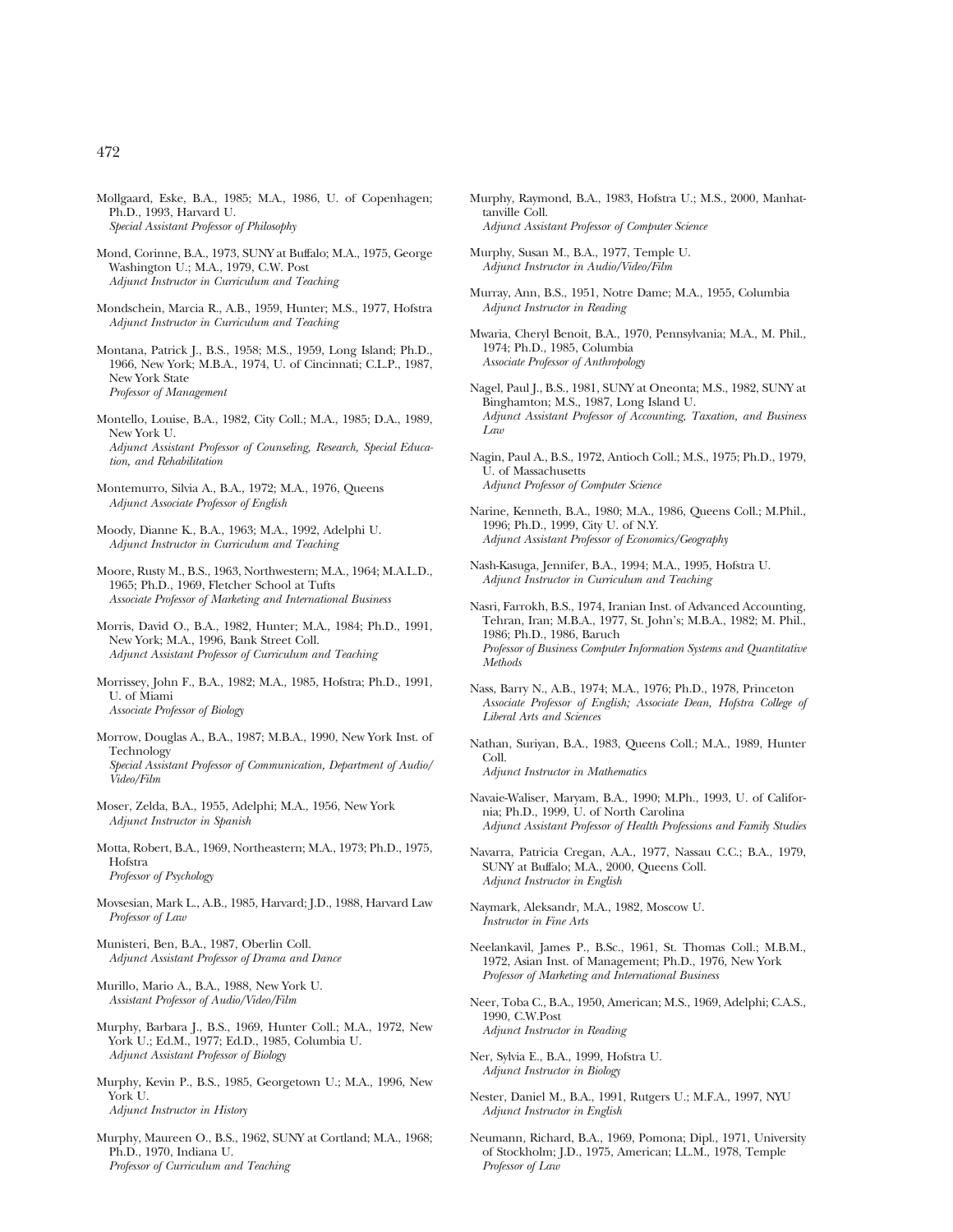- Neville, Diane, B.A., 1969, C.W. Post; M.S., 1975, Hofstra *Adjunct Instructor in Counseling, Research, Special Education, and Rehabilitation*
- Newman, Alina M., B.A., 1972, Pace U.; M.S., 1975, Conolly Coll. *Adjunct Instructor in Literacy Studies*
- Newman, Laurence J., B.A., 1963, Long Island; C.A.S., 1977; M.S., 1990, Hofstra *Adjunct Assistant Professor of Administration and Policy Studies*
- Newman, Rosyln H., B.A., 1967; M.A., 1973; C.A.S., 1982, Hofstra  $U$ *Adjunct Instructor in English*
- Neziroglu, Fugen, B.A., 1974; M.A., 1976; Ph.D., 1977, Hofstra *Adjunct Professor of Psychology*
- Nguyen, Duong B., B.A., 1987, U. of California at Irvine; Ph.D., 1995, U. of California at Santa Barbara *Assistant Professor of Psychology*
- Nguyen, A. Minh, B.A., 1991; M.A., 1992; M.Phil., 1994; Ph.D., 1999, Columbia U. *Adjunct Assistant Professor of Philosophy*
- Nien, Nancy C., B.A., 1995, U. of California at Berkeley; Ed.M., 1997, Harvard U. *Adjunct Instructor in Political Science*
- Nienstedt, Anne V., A.B., 1998, Dartmouth Coll. *Adjunct Instructor in Biology*
- Nikbakht, Ehsan, B.B.A., 1972, Tehran Coll.; M.B.A., 1975, Iran Center; D.B.A., 1981, Geo. Washington U. *Professor of Finance; Editor, Hofstra University Business Review*
- Niles, William J., B.A., 1965; M.S.Ed., 1969, St. John's U.; Ph.D., 1983, Fordham U. *Adjunct Assistant Professor of Counseling, Research, Special Education, and Rehabilitation*
- Nimmo, Kristi K., B.A. 1987; M.A., 1988, Washington U.; Ph.D., 1993, Lehigh *Adjunct Assistant Professor of English*
- Nirode, William F., B.A., 1995, Baldwin Wallace Coll. *Instructor in Chemistry*
- Nocella, Richard A., B.S., 1961, Queens; M.A., 1969, Adelphi *Adjunct Assistant Professor of Physics*
- Norris, Fredi L., B.S., 1972, Adelphi U.; M.A., 1974, Hofstra U. *Adjunct Instructor in Literacy Studies*
- Novick, Sabrina, B.A., 1987, Pomona; Ph.D., 1993, U. of California at Berkley *Associate Professor of Chemistry*
- O'Brien, Richard, B.A., 1967, Franklin; M.A., 1969; Ph.D., 1972, West Virginia *Professor of Psychology*
- O'Brien, Timothy A., B.A., 1966, Michigan State U.; M.A., 1972, U. of Maryland; J.D., 1976, Loyola U. Law *Adjunct Professor of Law*
- O'Byrne, Anne E., B.A., 1991, U. of Warwick; M.A., 1993, U. of Virginia *Assistant Professor of Philosophy*
- Ocko, Beth S., B.A., 1977, Oberlin; M.F.A., 1988, Yale *Assistant Professor of Fine Arts*
- O'Connor, OP, Eileen Marie, B.A., 1977, Molloy; M.Phil., 1986, Fordham U.; M.A., 1996, Boston Coll. *Adjunct Instructor in Computer Science*
- O'Dwyer, Terry F., B.S., 1960, Hofstra; Ph.D., 1967, Polytechnic Inst. of Brooklyn *Adjunct Professor of Physics*
- Ohr, Phyllis S., B.A., 1976, SUNY at Buffalo; M.A., 1979, Columbia; P.D., 1983; Ph.D., 1990, St. John's *Associate Professor of Psychology*
- Olin, Jill A., B.S., 1997, U. of New Hampshire *Adjunct Instructor in Biology*
- Oliveri, Vito O., B.A., 1997, Hofstra U. *Adjunct Instructor in Biology*
- O'Loughlin, Michael, B.A., 1977, University College, Dublin; M.A., 1981; Ph.D., 1988, Columbia *Associate Professor of Literacy Studies*
- O'Neill, Nancy S., B.A., 1981; M.A., 1985, Queens Coll.; Ed.M., 1991; Ed.D., 1996, Columbia U. *Adjunct Assistant Professor of Romance Languages and Literatures*
- Orion, Loretta L., B.A., 1974, Adelphi; M.A., 1986; Ph.D., 1990, SUNY at Stony Brook *Adjunct Assistant Professor of Sociology/Anthropology*
- Orlic, Ivan Dean, B.B.A., 1993; M.B.A., 1998, Hofstra U. *Adjunct Instructor in Finance*
- Orr, William F., B.S., 1966, California Inst. of Technology; M.S., 1967; Ph.D., 1974, Wisconsin *Associate Professor of Mathematics; Teaching Fellow in New College*
- Ortof, Robert E., B.A., 1977, Queens *Adjunct Instructor in Health Studies, Sport Sciences, and Physical Education*
- Osterman, Karen F., B.A., 1967, Emmanuel; Ph.D., 1984, Washington *Associate Professor and Chairperson, Department of Administration and Policy Studies*
- Ostheimer, Getchen, B.A., 1979, Wellesley Coll.; Ph.D., 1996, Rutgers U. *Assistant Professor of Computer Science*
- Ostling, Edward G., B.A., 1964, St. John's; M.S., 1966, Purdue; Ph.D., 1971, Lehigh *Professor and Chairperson, Department of Mathematics*
- Ostrick, Barbara G., B.A., 1963, Connecticut; M.A., 1983, Columbia Teacher College *Adjunct Instructor in Mathematics*
- Ostroske, Walter *Adjunct Instructor in Physical Education and Sport Sciences*
- O'Sullivan, Virginia, A.S., 1982, Nassau C.C.; B.A., 1966, St. John's U.; M.A., 1997, C.W. Post *Adjunct Instructor in Literacy Studies*
- Otis, Laura C., B.S., 1983, Yale; M.A., 1988, U. of California; M.A., 1989; Ph.D., 1991, Cornell *Associate Professor of English*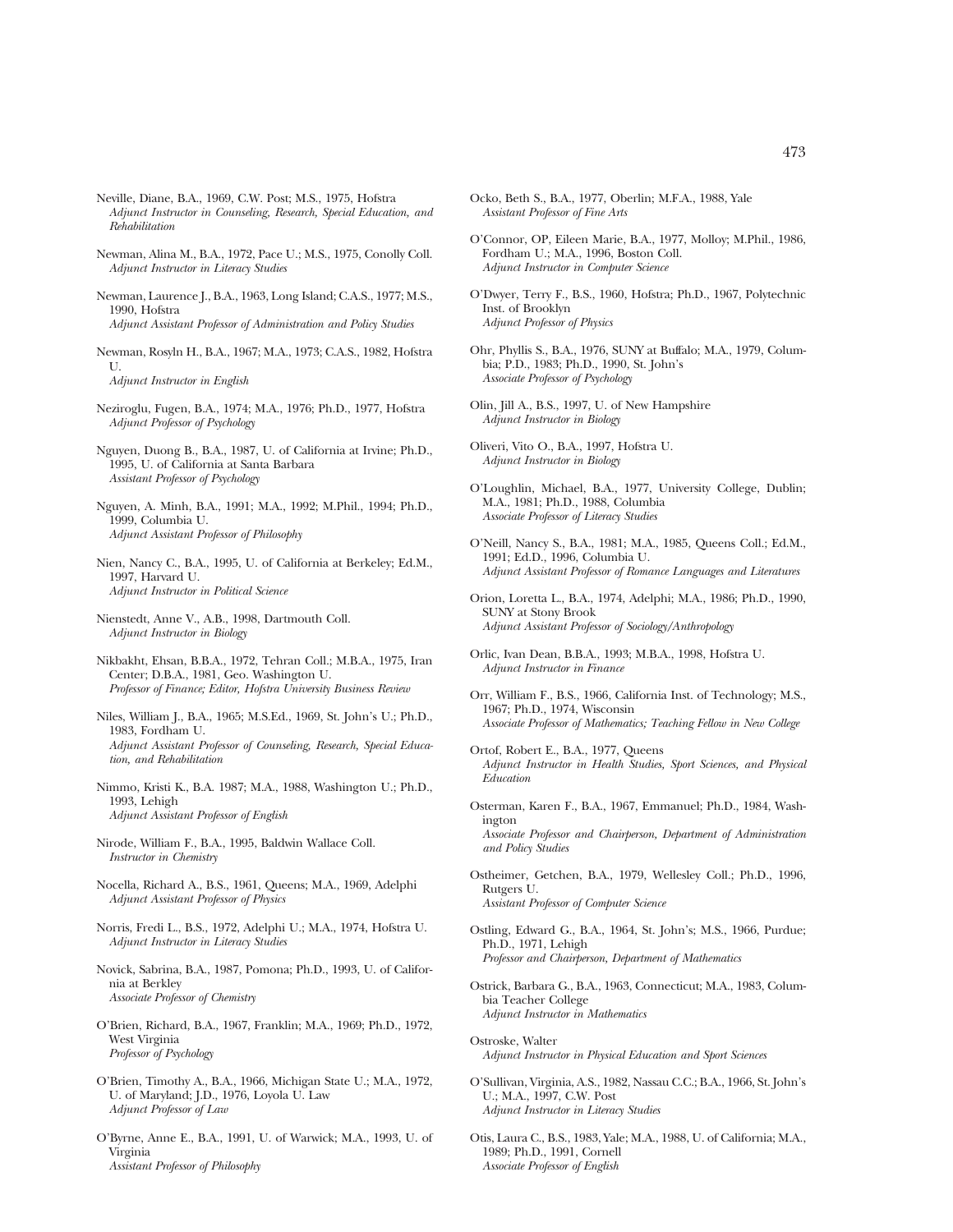- Otto, Christiana G., B.A., 1985, Coll. Econ/Politics; M.A., 1990; Ph.D., 1997, U. of Hamburg *Adjunct Assistant Professor of Sociology/Anthropology*
- Owens, Shane Gregory, B.A., 1997, Drew U.; M.A., 1998, Hofstra U. *Adjunct Instructor in Psychology*
- Pace, Darra A., B.S., 1971, Boston U.; M.S., 1973, Adelphia U.; C.A.S., 1997, Hofstra U. *Assistant Professor of Counseling, Research, Special Education, and Rehabilitation*
- Packard, Rae M., B.A., 1973, Rosemont; M.S., 1996, C.W. Post *Adjunct Instructor in Library Services*
- Paknejad, M. Javad, B.S., 1975, Tehran College of Insurance, Tehran, Iran; M.B.A., 1978, U. of Bridgeport; M.B.A., 1982, Baruch; M.Phil., 1986; PhD., 1986, CUNY *Professor of Business Computer Information Systems and Quantitative Methods*
- Palazzo, Marie, B.A., 1999, Hofstra U. *Adjunct Instructor in Biology*
- Palmer, Lorraine, B.A., 1951, Brooklyn; M.L.S., 1973, Palmer Graduate Library School of Long Island *Adjunct Assistant Professor of Library Services*
- Panayotakis, Konstantinos, B.A., 1993, Stanford U.; M.Phil., 1997, **CUNV** *Adjunct Instructor in Sociology/Anthropology*
- Panetta, Janet *Adjunct Assistant Professor of Drama and Dance*
- Panzeca, Philip J., B.S., 1957; M.A., 1964, Hofstra; M.S., 1970, Polytechnic Inst. *Professor Emeritus of Computer Science and Engineering*
- Panzer, Deborah A., B.A., 1993, SUNY at Oneonta; M.A., 1998, New York U. *Adjunct Instructor in Speech Communication and Rhetorical Studies*
- Papa, Louis J., B.A., 1980, SUNY at Buffalo; J.D., 1984, Brooklyn Law; M.B.A., 1989, Baruch *Adjunct Assistant Professor of Business Law*
- Papaioannou, George J., B.S., 1971, Sch. of Economics and Business, Athens; M.B.A., 1973, Duquesne U.; Ph.D., 1979, Pennsylvania State *Professor of Finance*
- Paretta, Joseph R., B.A., 1989; M.A., 1996, Hofstra *Adjunct Instructor in New College*
- Parisi, Lisa A., B.S., 1985, SUNY at Oneonta; M.S., 1988, C.W. Post *Adjunct Instructor in Curriculum and Teaching*
- Park, Soyoung, B.A., 1988, C.W. Post; M.Div., 1983, NY Theological Seminary *Adjunct Instructor in Philosophy*
- Parker, Heather, B.A., 1990; M.A., 1993; Ph.D., 1996, UCLA *Assistant Professor of History*
- Parkoff, Linda S., B.A., 1965, SUNY at Albany; M.A., 1968, Northestern *Adjunct Assistant Professor of English*
- Parvulescu, Adrian, M.A., 1966; Ph.D., 1976, U. of Bucharest *Adjunct Associate Professor of Comparative Literature and Languages*
- Paskus, Robert, B.S., 1971; M.S., 1975, CUNY at City; M.B.A., 1982, Hofstra *Adjunct Associate Professor of Business Computer Information Systems and Quantitative Methods; Computer Science*
- Pastrana, Gabriel B., B.A., 1961, Santo Tomas; M.A., 1977, Georgetown U. *Adjunct Assistant Professor of Romance Languages and Literatures*
- Paternostro, RoseMarie, B.S., 1961; M.S., 1963, SUNY at Cortland *Adjunct Instructor in Curriculum and Teaching*
- Patten, Lynn M., B.S.Ed., 1972, Hofstra; M.S.Ed., 1993 Dowling *Adjunct Instructor in Reading*
- Paul, Hadassah, B.A., 1961, Hebrew U.; Ph.D., 1966, Wayne State *Professor of Psychology*
- Pauzano, Nicole M., B.S., 1997, Allentown Coll.; M.A., 1998, Hofstra *Adjunct Instructor in the School for University Studies*
- Payne, Anneliese, B.S., 1989; M.S., 1990, Eastern Illinois U.; Ph.D., 1997, Indiana State U. *Assistant Professor of Curriculum and Teaching; Associate Dean of Faculty Computing Support*
- Pecan, David E., B.A., 1989, Bennington Coll.; M.A., 1999, Long Island U. *Adjunct Instructor in English*
- Pedersen, Frederick, O., B.A., 1961, Gettysburg Coll.; M.A., 1966, Adelphi U. *Adjunct Instructor in Curriculum and Teaching*
- Pelaez, Alexander, B.A., 1992; M.S., 1997, New York U. *Adjunct Instructor in Computer Science*
- Pellegrino, Patrick P., B.A., 1969, Rutgers, U.; M.S., 1978, SUNY at Stony Brook *Adjunct Instructor in Mathematics*
- Pelligrino, Vincent P., B.A., 1973, SUNY at Oswego; M.A., 1975; Ph.D., 1992, New York *Adjunct Assistant Professor of Communication, Department of Speech Communication and Rhetorical Studies*
- Perotti, Rosanna, B.A., 1982, Point Park; Ph.D., 1989, U. of Pennsylvania *Associate Professor of Political Science*
- Peterson, Cie, B.S., 1981; M.A., 1999, St. John's U. *Adjunct Instructor in English*
- Petruzzi, Leon T., B.M., 1981, SUNY at Fredonia; M.S., 1986, C.W. Post; Ph.D., 1993, New York U. *Adjunct Assistant Professor of Music*
- Pierse, Joseph E., B.A., 1999, Hofstra U. *Adjunct Instructor in Biology*
- Pillaipakkamnatt, Krishnan, B.E., 1989, Andhra U., India; Ph.D., 1995, Vanderbilt *Assistant Professor of Computer Science*
- Piltch, Benjamin, B.A., 1962, Hunter; M.S., 1967, Brooklyn; Ed.D., 1980, Hofstra *Adjunct Assistant Professor of Curriculum and Teaching*
- Pilweski, Susan, B.A., 1999, Queens Coll.; M.F.A., 1999, Sarah Lawrence Coll. *Adjunct Instructor in English*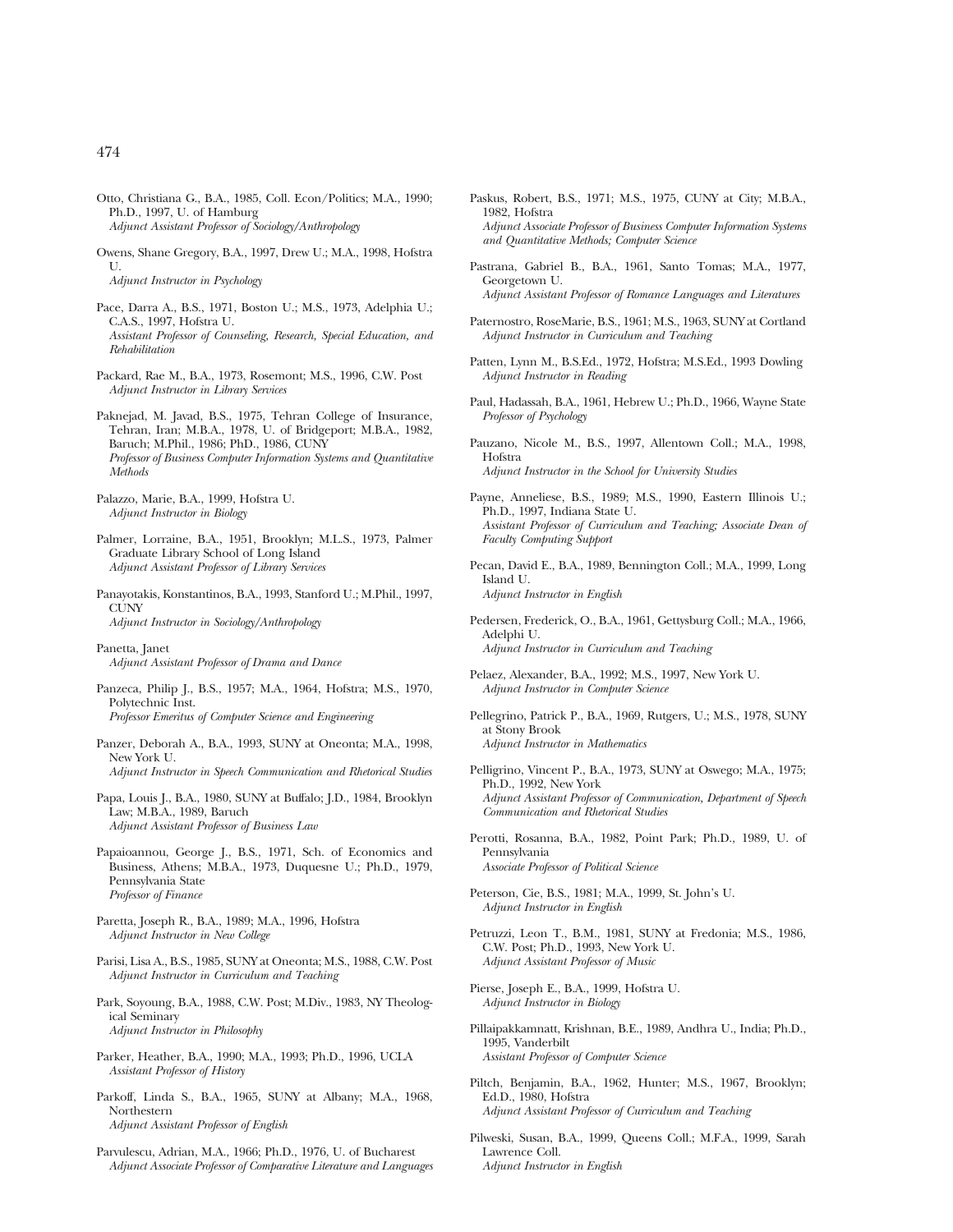- Pinhasi-Vittoria, Limor, B.Ed., 1995, State Teachers Coll.; M.A., 1998, New York U. *Adjunct Instructor in Literacy Studies*
- Pinti, Rosanne Alicia, B.A., 1996, Hofstra U.; M.A., 1998, John Jay Coll.; M.S., 1999, Hofstra U. *Adjunct Instructor in Psychology*
- Pinto, Anthony, B.A., 1997; M.A., 1998, Hofstra U. *Adjunct Instructor in Psychology*
- Pinzone, Caterina, B.A., 1988, Queens Coll.; B.S., 1990, Touro; M.A., 1996, Hofstra *Adjunct Instructor in Health Studies, Sport Sciences, and Physical Education*
- Pinzone, Judy A., A.A., 1978, Nassau CC.; M.A., 1980; M.S., 1982, Queens Coll.; Ed.M., 1986; Ed.D., 1987, Columbia *Adjunct Associate Professor of Curriculum and Teaching*
- Pioreck, Richard J., B.A., 1980, Adelphi; M.A., 1986, Queens *Adjunct Assistant Professor of English*
- Pirone, James J., Dipl., 1959, Juilliard *Adjunct Assistant Professor of Music*
- Plath, Robert, B.A., 1995, SUNY at Stony Brook; M.F.A., 1997, Brooklyn Coll. *Adjunct Instructor in English*
- Plotnick, Charlotte, B.A., 1956, Brooklyn Coll.; M.S., 1984, Adelphi U. *Adjunct Instructor in Speech-Language-Hearing Sciences*
- Polidoro, Michael, B.S., 1991, William Paterson; M.S., 1993, U. of Florida *Adjunct Instructor in Health Studies, Sport Sciences, and Physical Education*
- Polo, Suzanne, B.S., 1991, Hunter Coll.; M.S., 1996, Columbia U. *Adjunct Assistant Professor of Health Professions and Family Studies*

Pomare, Eleo *Adjunct Assistant Professor of Drama and Dance*

- Poris, Barry, B.S., 1970; M.S.Ed., 1973, CCNY; M.S., 1983; Ed.D., 1985, Columbia *Adjunct Assistant Professor of Health Studies, Sport Sciences, and Physical Education*
- Porr, Carol J., A.A., 1987, Nassau CC, B.A., 1991; M.A., 1995, Hofstra *Adjunct Instructor in English*
- Posin, Daniel, M.A., 1967, Yale; L.L.M., 1975, NYU Law; J.D., 1967, Yale Law *Special Professor of Law*
- Posner, Beth S., B.A., 1995, Yeshiva U.; M.A., 1997, New York U. *Adjunct Instructor in Political Science*
- Powell, David A., B.A., 1973, West Virginia; M.A., 1978, Pennsylvania State; Ph.D., 1985, Pennsylvania *Associate Professor of French*
- Price, Eloise, B.A.:Ed., 1950; M.A.:Ed., 1954, Havana, Cuba; B.A.:Ed., 1963, Brooklyn *Adjunct Assistant Professor of Spanish*
- Price, Julie E., B.S., 1980, St. John's U.; M.A., 2000, New York Inst. of Technology *Adjunct Assistant Professor of Journalism and Mass Media Studies*
- Prigozy, Ruth M., B.A., 1951, Brooklyn; M.A., 1962, New York; Ph.D., 1969, CUNY *Professor of English*
- Puchta, James, B.A., 1983; M.S., 1985, Hofstra U.; Ph.D., 1999, Walden U. *Adjunct Assistant Professor in New College*
- Puerzer, Richard, B.S., 1989; M.S., 1991; Ph.D., 1997, U. of Pittsburgh *Assistant Professor of Engineering*
- Pugliese, Richard A., B.F.A., 1954; M.A., 1958, Ohio State *Adjunct Associate Professor of Fine Arts*
- Pugliese, Stanislao G., B.A., 1987, Hofstra; M.A., 1990, City; Ph.D., 1995, CUNY *Associate Professor of History*
- Puglisi, Matthew T., B.A., 1999, Queens Coll. *Adjunct Instructor in Philosophy*
- Pumo, Dorothy E., B.S., 1973; M.S., 1974; Ph.D., 1976, U. of Michigan *Professor and Chairperson, Department of Biology*
- Pusateri, Angelo, A.A.S., 1968; B.B.A., 1972; M.B.A., 1977, Baruch Coll. *Adjunct Instructor in Management and General Business*
- Pushkin, David S., B.F.A., 1985, San Francisco Art; M.F.A., 1990, Columbia *Assistant Professor in New College*
- Pustovoit, Igor V., B.A., 1985, Kiev State U., M.A., 1992, Kiev Inst. of Intn'l. Relations *Adjunct Instructor in Comparative Literature and Languages*
- Quattrucci, Samantha, B.A., 1995, Hofstra *Adjunct Instructor in School for University Studies*
- Quick, Karen A., B.A., 1992; M.A., 1993; Ph.D., 1997, Hofstra *Adjunct Assistant Professor of Psychology*
- Quinn, Mary C., B.A., 1971, Barry; M.S., 1974, Long Island *Adjunct Assistant Professor of Curriculum and Teaching*
- Quirk, Michael J., B.A., 1976; M.A., 1980; Ph.D., 1984, Fordham *Adjunct Assistant Professor of Philosophy*
- Rabbany, Sina, B.S., 1985; M.S., 1986; Ph.D., 1991, U. of Pennsylvania *Professor of Engineering*
- Rabino, Linda, B.A., 1962, City Coll.; M.A., 1967, City U.; M.A., 1985; Ph.D., 1992, SUNY at Stony Brook *Adjunct Assistant Professor of Curriculum and Teaching*
- Radcliffe, Dennis, B.S., 1960, U. of Durham, England; M.S., 1964, U. of Alberta, Canada; Ph.D., 1966, Queen's U. of Ontario, Canada *Professor and Chairperson, Department of Geology*
- Radin, Tara J., B.A., 1989; M.B.A./J.D., 1993; Ph.D., 1999, U. of Virginia *Assistant Professor of Management and General Business*
- Rahim, Habibeh, B.A., 1978, U. of Toronto; M.T.S., 1980; A.M., 1982; Ph.D., 1989, Harvard *Adjunct Assistant Professor of Philosophy*
- Rai, Anoop, B.A., 1975; M.A., 1977, U. of Delhi, India; M.B.A., 1980, U. of Notre Dame; Ph.D., 1987, Indiana *Professor of Finance*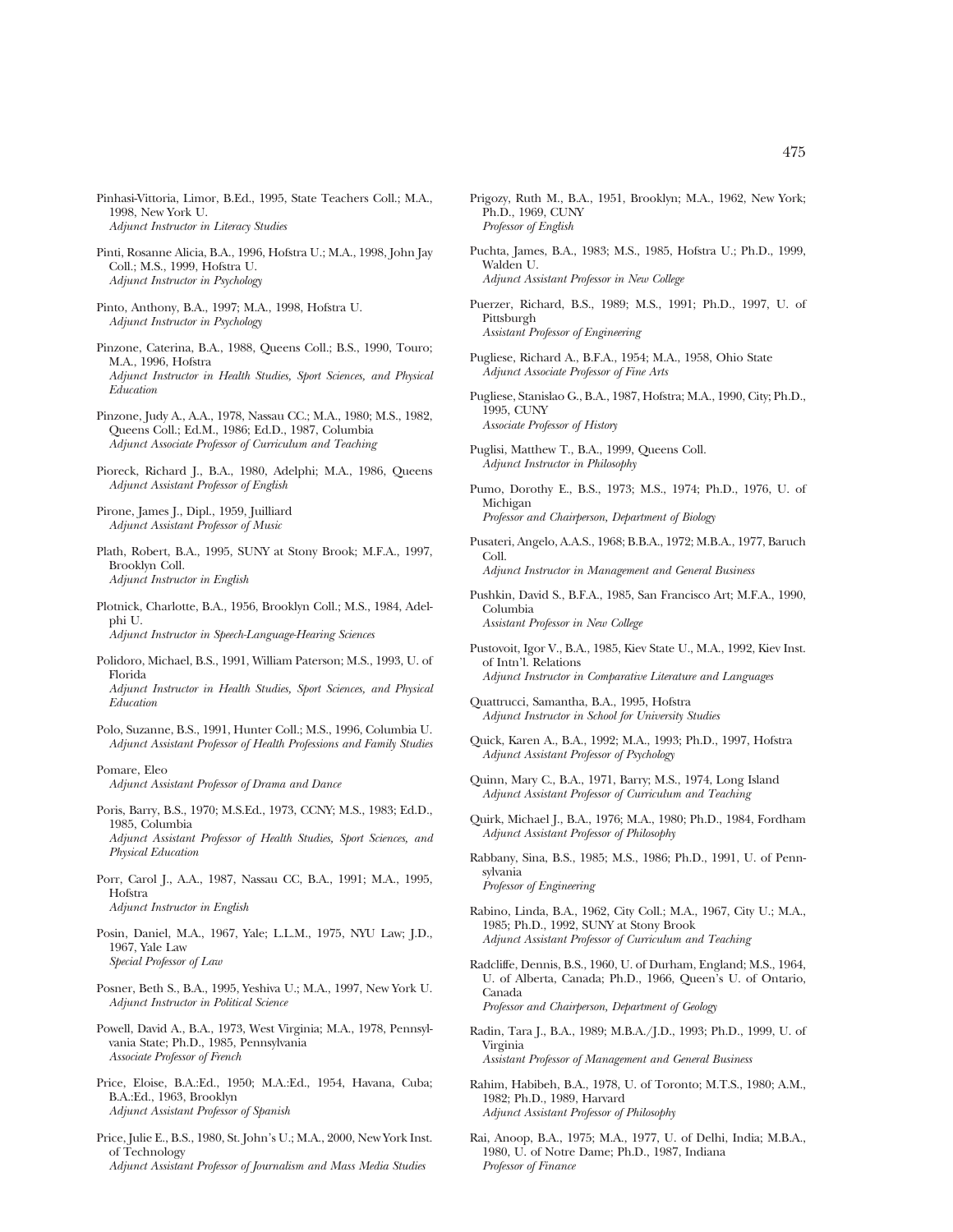- Ramsey, Wayne T., B.A., 1974; M.A., 1981, SUNY at Stony Brook *Adjunct Assistant Professor of Physics*
- Rao, Ambati, DH Ed., 1978, Madras U., India; M.S., 1983, SUNY at Buffalo; M.S., 1999, New York U. *Adjunct Assistant Professor of Computer Science*
- Raship, Manush, B.E., 1956; M.E., 1959; Engg. Sci. Dr., 1964, New York *Associate Professor of Engineering*
- Ratajczak, David C., B.M., 1980, Eastman School of Music *Adjunct Instructor in Music*
- Rau, Emil D., B.A., 1966, New York; M.S., 1968, Industrial Col., Armed Forces; M.S., 1971; M.B.A., 1974, Fairleigh Dickinson; Advanced Prof. Cert., 1976, New York *Instructor in Management and General Business*
- Rauch, Eric, B.A., 1989, Cornell U.; M.S., 1995; M.S., 1999, Hofstra U. *Adjunct Instructor in Literacy Studies*
- Rauch, Joan, A.B., 1952, Indiana; M.S., 1976; P.D., 1979; P.D., 1981, Long Island *Adjunct Instructor in Counseling, Research, Special Education, and Rehabilitation*
- Raya, Eladia, M.A., 1994, Queens Coll. *Adjunct Instructor in Romance Languages and Literatures*
- Raymond, Beth J., B.S., 1963, Jackson; Ph.D., 1968, New York *Associate Professor Emerita of Psychology*
- Rear, Michael C., B.A., 1982, Hofstra; M.A., 1985, CUNY *Adjunct Instructor in Political Science*
- Reesman, Linda L., B.S., 1972, New York U.; M.S., 1974, Columbia; M.A., 1991, C.W. Post; D.A., 1997, St. John's *Adjunct Instuctor in English*
- Reich-Shapiro, Mindi, B.A., 1980; M.S., 1995, Queens Coll. *Adjunct Instructor in Curriculum and Teaching*
- Reilly, Elizabeth T., B.A., 1952, D'Youville Coll.; M.A., 1955, Queens; M.S., 1979, C.W. Post *Adjunct Instructor in Reading*
- Reinfeld, Barbara, B.A., 1958, Carleton; A.M., 1959; M.Phil., 1977; Ph.D., 1979, Columbia *Adjunct Professor of History*
- Reiter, Levi, B.A., 1970, Hunter; M.A., 1972, Connecticut; Ph.D., 1978, U. of Rochester *Associate Professor of Speech-Language-Hearing Sciences*
- Reither, Barbara B., B.S., 1969, U. of Bridgeport; M.S., 1973, New Rochelle Coll. *Adjunct Instructor in Curriculum and Teaching*
- Remsen, James F., A.S., 1984, Nassau C.C.; B.S., 1986; M.A., 1991, Hofstra U. *Adjunct Instructor in Biology*
- Resnick, Alan N., B.S., 1969, Rider; J.D., 1972, Georgetown; LL.M., 1974, Harvard *Professor of Law; Benjamin Weintraub Distinguished Professor of Bankruptcy Law*
- Reyer, Lillian C., B.S. Ed., 1972; M.S. Ed., 1980, Hofstra *Adjunct Assistant Professor of Fine Arts*
- Reynolds-Gilmore, Mary K., B.A., 1993, Molloy Coll.; M.S., 1995, Syracuse U. *Adjunct Instructor in Speech-Language-Hearing Sciences*
- Richardson, Jeanita W., B.S., 1985, Temple U.; M.Ed., 1997, U. of Virginia *Assistant Professor of Administration and Policy Studies*
- Rieppi, Pablo, B.A., 1992, George Mason U.; M.A., 1994, The Juilliard School *Adjunct Assistant Professor of Music*
- Rigby, Ethel M., B.S., 1959, Nyack Coll.; M.S., 1962, Oneonta State *Adjunct Assistant Professor of Foundations, Leadership and Policy Studies*
- Risk, Mark D., B.A., 1978, Swartmore; M.A., 1981, U. of Chicago; J.D., 1984, New York U. *Special Professor of Law*
- Rivera-Hurst, Irene, B.A., 1976, Hofstra; M.A., 1983, SUNY at Stony Brook *Adjunct Associate Professor of Curriculum and Teaching*
- Roberson, Gloria Grant, B.S., 1981, Adelphi; M.L.S., 1984, Palmer Graduate Library School of Long Island; M.S., 1988, Adelphi *Adjunct Assistant Professor of Library Services*
- Robin, Michael, B.S., 1964, City; M.S., 1970, New York *Adjunct Assistant Professor of Computer Science*
- Robinson, Nathalie G., B.S., 1976, Western Connecticut State U.; M.S., 1980, Temple U.; Ed.D., 1995, Teachers Coll. *Assistant Professor of Music*
- Rockwell, Charles, B.A., 1952, Hofstra; M.S., 1957, U. of Oklahoma; Ph.D., 1974, Cornell *Adjunct Professor of Geology*
- Rodrigue, Jean-Paul, B.S., 1989; M.Sc., 1991; Ph.D., 1994, U. of Montreal *Assistant Professor of Economics/Geography*
- Rodriguez, Nicholas, B.F.A., 1984, Juilliard School *Adjunct Assistant Professor of Drama and Dance*

Romano, Jeffrey L., B.A., 1991, Hofstra *Adjunct Instructor in New College*

- Romeo, Thomas J., B.S., 1959; M.S., 1960, Springfield, Ed.D., 1991, New York U. *Adjunct Assistant Professor and Chairperson, Department of Physical Education and Sport Sciences*
- Romero, Patricia, B.A., 1993, Queens Coll.; M.A., 1995, U. of Cincinnati *Adjunct Instructor in Romance Languages*
- Rooney, David M., B.S., 1974; M.S., 1976; Ph.D., 1978, No. Carolina State. *Associate Professor and Chairperson, Department of Engineering*
- Rosati, Robert J., B.A., 1980, SUNY at Stony Brook; M.A., 1981; Ph.D., 1985, Hofstra *Adjunct Associate Professor of Psychology*
- Rose, Raphael D., B.A., 1988, Binghamton; M.A., 1995, Hofstra *Adjunct Instructor in Psychology*
- Roselli, Richard, B.S., 1980, SUNY at Potsdam; M.S., 1989, C.W. Post

*Adjunct Assistant Professor of Music*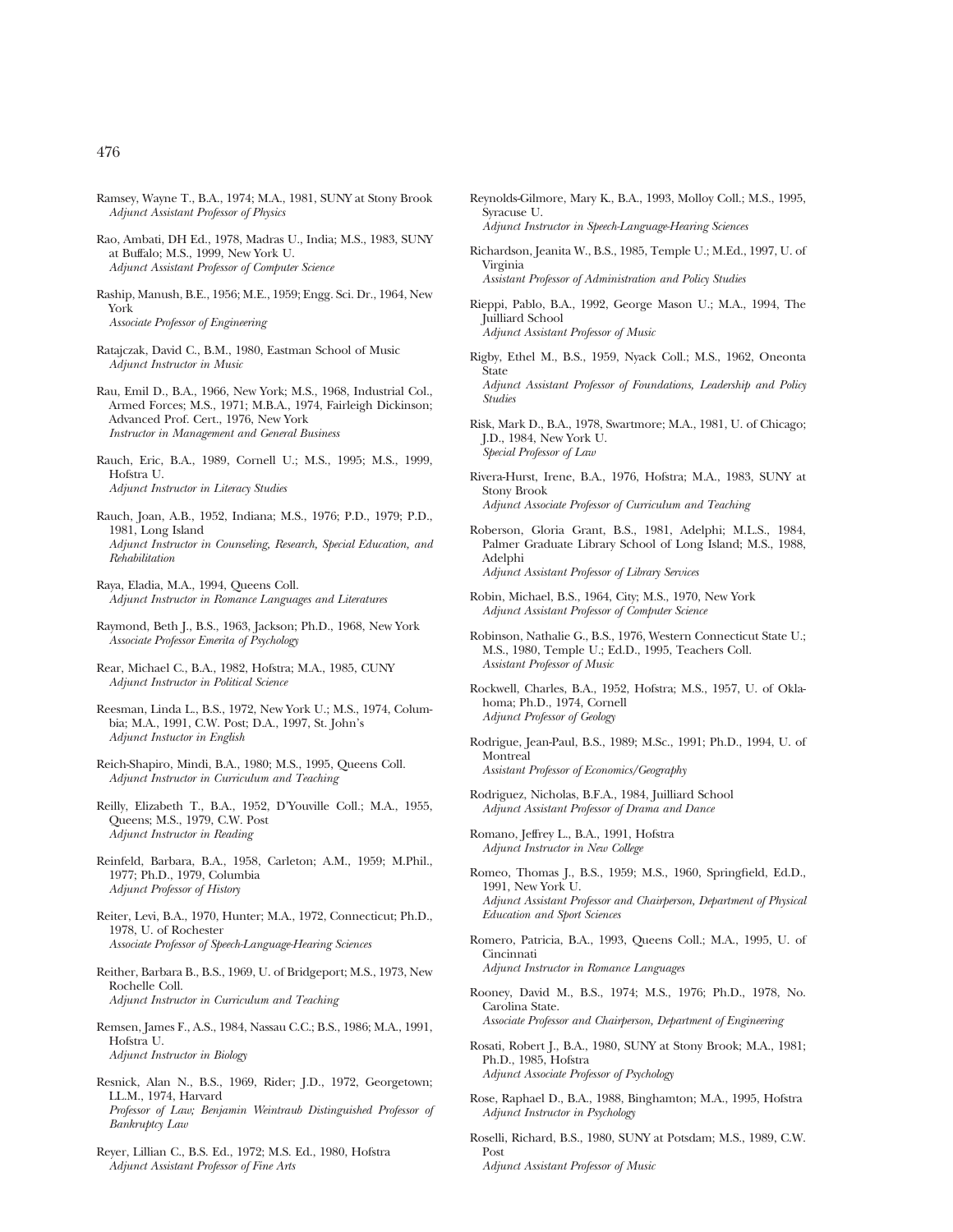- Rosen, Daniel, B.A., 1974; M.A., 1973, Queens *Adjunct Assistant Professor of Mathematics*
- Rosen, Efrem, B.Sc., 1957, Brooklyn; M.Sc., 1961, Long Island; Ph.D., 1966, Rutgers *Professor of Biology; Teaching Fellow in New College*
- Rosenfeld, Jeffrey P., A.B., 1968, U. of Rhode Island; M.A., 1970, Amherst; Ph.D., 1977, SUNY at Stony Brook *Adjunct Professor of Sociology*
- Rosenthal, Cindy D., B.A., 1976, Tufts; M.A., 1989; Ph.D., 1997, New York U. *Assistant Professor in the School for University Studies*
- Rosman, Howard, B.A., 1951; M.A., 1952, SUNY at Albany; Ph.D., 1958, Columbia *Professor Emeritus of Chemistry*
- Ross, Holli W., B.Mus., 1979, Mannes Coll. of Music *Adjunct Assistant Professor of Music*
- Rostan, Susan M., B.A., 1970, SUNY at Stony Brook; M.F.A., 1986, C.W. Post; Ed.D., 1991, Columbia *Adjunct Assistant Professor of Counseling, Research, Special Education, and Rehabilitation*
- Rountree, Timothy B., B.A., 1984, Howard U.; J.D., 1987, American U. of Washington Coll. *Special Professor of Law*
- Rowley Jr., Martin, B.S., 1969, St. John's; M.A., 1975, SUNY at Stony Brook; M.B.A., 1981, New York Inst. of Tech. *Adjunct Instructor in Curriculum and Teaching*
- Rubenstein, Sondra M., B.A., 1972; M.A., 1974, Fairleigh Dickinson; M. Phil., 1979; Ph.D., 1983, Columbia *Professor of Journalism and Mass Media Studies*
- Rundel, Judith A., B.A., 1961, Coll. of St. Rose; M.A., 1963, John Carroll *Adjunct Assistant Professor of English*
- Russell, J. Stephen, B.A., 1973; M.A., 1975; Ph.D., 1978, Johns Hopkins *Professor of English*
- Rustici, Craig M., A.B., 1986, Lafayette; M.A., 1987; Ph.D., 1992, U. of Chicago *Associate Professor of English*
- Ryan, Debra J., B.A., 1975, SUNY at Geneseo; M.S., 1978, C.W. Post *Adjunct Instructor in Counseling, Research, Special Education, and Rehabilitation*
- Ryan, Dennis, B.S., 1968, Harvey Mudd; M.S., 1972; M.Phil., 1974; Ph.D., 1977, Yale *Professor of Chemistry*
- Ryan, Jean G., B.S., 1967; M.Ed., 1972, Shippensburg; Cert., 1980, Millersville *Adjunct Instructor in Reading*
- Saab, Jorge, M.A., 1996, Queens Coll. *Adjunct Instructor in Romance Languages and Literatures*
- Saborido, Juan M., B.S., 1988, U. de Compostela; B.A., 1992, Jersey City St. Coll.; M.A., 1995, St. John's *Adjunct Instructor in Spanish*
- Sacks, Farrell, B.A., 1978, Queens Coll.; M.S., 1992, NY Inst. of Technology; M.A., 1995, Adelphia U. *Adjunct Assistant Professor of Computer Science*
- Saff, Grant, B.A., 1984; B.A., 1986; Post-Grad Dipl. in Ed., 1987, U. of Cape Town, So. Africa; M.Sc., 1989, U. of Witwatersrand; Ph.D., 1996, Rutgers *Assistant Professor of Economics/Geography*
- Saladino, Charles, B.A., 1965; M.A., 1966, Hofstra; Ph.D., 1971, Iowa State *Adjunct Professor of Biology*
- Salerno, Judith, B.S., 1966, Adelphi U.; M.S., 1970, Hofstra U. *Adjunct Assistant Professor of Physical Education and Sport Sciences*
- Salts, Nigel J., M.A., 1985, Brooklyn Coll.; M.A., 1989, City Coll. of NY; M.Sc., 1993, Rutgers U. *Adjunct Instructor in Mathematics*
- Salzinger, Kurt, A.B., 1951, NYU; A.M., 1952; Ph.D., 1954, Columbia *Professor of Psychology*
- Salzman, Michael J., B.M., 1983, Indiana; M.M., 1985, Mannes Coll. of Music *Adjunct Assistant Professor of Music*
- Sampedro, Benita, Bacc., 1989, U. of Santiago; M.A., 1990, U. of Colorado; Ph.D., 1997, New York U. *Assistant Professor of Spanish*

Sampson, Benjamin, B.A., 1998, Hofstra U. *Adjunct Instructor in English*

- Sander, Peter, A.B., 1957, Brandeis; M.F.A., 1962, Carnegie-Mellon *Professor of Drama*
- Sanford, Christopher P.J., B.Sc., 1982, U. of London/Queen Mary College; Ph.D., 1988, U. of London/Birkbeck College *Associate Professor of Biology*
- Sansone, Roseann, B.A., 1973, Queens Coll. *Adjunct Instructor in Comparative Literature and Languages*
- Santiago, Patricia, B.S., 1978, Adelphi U.; M.S., 1988, St. John's U. *Adjunct Instructor in Literacy Studies*
- Santoro, Doris A., B.A., 1994, U. of Rochester *Adjunct Instructor in Foundations, Leadership and Policy Studies*
- Sarabia, Teresa, B.A., 1975; M.A., 1978, Queens *Adjunct Assistant Professor of Spanish*
- Sargent, Robert B., B.A., 1961, Davidson; M.A., 1963; Ph.D., 1972, New York *Associate Professor of English*
- Satler, Gail R.,, B.A., 1972, SUNY at Stony Brook; M.A., 1976, Queens; Ph.D., 1985, CUNY *Associate Professor and Teaching Fellow in New College*
- Sawhney, Sabina, B.A., 1982; M.A., 1984; U. of Delhi, New Delhi; Ph.D., 1993, Bryn Mawr *Assistant Professor of English*
- Sawyer, Janice M., B.A., 1968, Marymount; M.S., 1978, C.W. Post; P.D., 1993; C.A.S., 1993; Ed.D., 1994, Hofstra *Adjunct Assistant Professor of Administration and Policy Studies*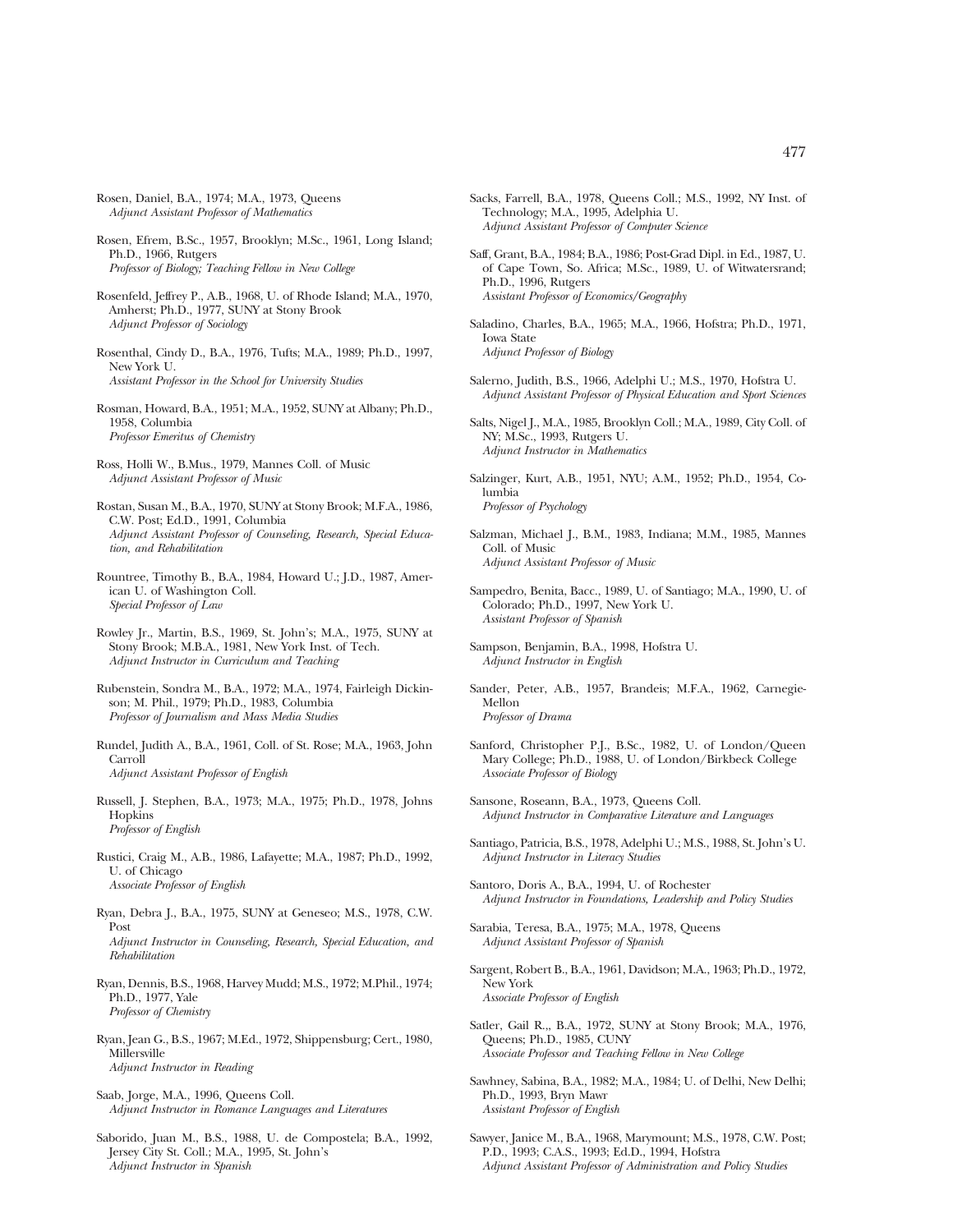- Scalingi, Vera, B.A., 1971, City; M.P.S., 1974, Pratt Inst. *Adjunct Instructor in Communication, Department of Speech Communication and Rhetorical Studies*
- Scavelli, Cynthia, B.A., 1976, SUNY at Stony Brook; M.S., 1978, Hofstra *Adjunct Instructor in New College*
- Schain, Linda J., B.A., 1971; M.S., 1974, Lehman; M.B.A., 1979, Iona; CPA, 1981, New York State *Assistant Professor of Accounting and Business Law*
- Schare, Mitchell L., B.A., 1978, SUNY at Stony Brook; M.A., 1982; Ph.D., 1985, SUNY at Binghamton *Associate Professor of Psychology*
- Schatten, Heide, M.A., 1994; Ph.D., 1977, U. of Heidelberg *Associate Professor of Biology*
- Scheffler, Frances L., B.S., 1968, SUNY at Albany; M.S., 1974, Columbia U.; M.Ph., 1998, CUNY *Assistant Professor of Speech-Language Pathology*
- Schepard, Andrew, B.A., 1968, City; M.A., 1969, Columbia; J.D., 1972, Harvard *Professor of Law*
- Scherr, Barry, B.A., 1973; M.A., 1979, Brooklyn Coll.; Ph.D., 1991, SUNY at Buffalo *Adjunct Assistant Professor of English*
- Schlegel, Susann P., B.S., 1965, Adelphi *Adjunct Instructor in Health Studies, Sport Sciences and Physical Education*
- Schleith, Helmut J., B.A., 1990, Hofstra U.; M.S., 1993, Adelphi U. *Adjunct Instructor in Chemistry*
- Schmelkin, Liora Pedhazur, B.A., 1971; M.A., 1974; Ph.D., 1979, New York *Professor of Psychology; Distinguished Professor of Teaching Excellence*
- Schmitt, Lois, B.A., 1968; M.S., 1969, Hofstra U. *Adjunct Instructor in Health Professions and Family Studies*
- Schoen, Rosanne, B.A., 1968, Brooklyn; M.A., 1970, New York *Adjunct Instructor in Speech-Language-Hearing Sciences*
- Schottenfeld, Lorraine, B.A., 1949, Brooklyn; M.S., 1964, Adelphi; Ed.D., 1976, Teachers College, Columbia *Adjunct Associate Professor of Curriculum and Teaching*
- Schultz, Andrea, B.A., 1988, Yale U.; M.M.A., 1991, Cleveland Inst.; D.M.A., 1995, SUNY at Stony Brook *Adjunct Assistant Professor of Music*
- Schuster, Leslie, B.A., 1966; M.A., 1968, Queens; Ph.D., 1979, **CCNY** *Adjunct Associate Professor of Political Science*
- Schwab, Gail M., B.A., 1972, Syracuse; M.A., 1974, Hunter; Ph.D., 1982, Bryn Mawr *Professor of French and Chairperson, Department of Romance Languages and Literatures*
- Schwaeber, Heny T., B.S., 1955; J.D., 1959, New York U. *Special Professor of Law*
- Schwartz, Diane C., B.A., 1964, Brooklyn; M.S., 1967, Hunter; P.D., 1989; Ed.D., 1992, St. John's *Associate Professor of Counseling, Research, Special Education, and Rehabilitation*
- Schwartz, Israel M., B.A., 1975, Brooklyn; M.A., 1987, Hunter; Ph.D., 1991, New York *Associate Professor of Health Professions and Family Studies*
- Schwartz, Laurence C., B.F.A., 1983, Boston U. *Adjunct Instructor in Speech Communication and Rhetorical Studies*
- Schwartz, Maria M., B.A., 1995; J.D., 1995, Hofstra *Special Professor of Law*
- Schwartzberg, Michael L., B.S., 1994, Hofstra *Adjunct Instructor in Health Studies, Sport Sciences, and Physical Education*
- Sciarra, Daniel, B.A., 1973, Fairfield U.; M.A., 1987, Boston Coll.; Ph.D., 1994, Fordham *Assistant Professor of Counseling, Research, Special Education, and Rehabilitation*
- Scott, Charles, B.A., 1966, Adelphi U.; M.A., 1972; C.A.S., 1983, Hofstra U. *Adjunct Instructor in English*
- Scott, Kimberly A., B.A., 1991, Smith Coll.; M.S., 1995, Long Island U. *Assistant Professor of Administration and Policy Studies*
- Seabold, Daniel E., B.A., 1988, Western Maryland Coll.; Ph.D., 1996, U. of California at Berkeley *Assistant Professor of Mathematics*
- Seagull, Robert W., B.Sc., 1973; M.Sc., 1975, University of Windsor; Ph.D., 1979, York *Professor of Biology*
- Sebel, Sheldon J., B.S., 1965, City Coll. of NY; M.B.A., 1975, Baruch Coll. *Adjunct Instructor in Curriculum and Teaching*
- Secter, Charles, B.S., 1975; M.A., 1979, John Jay; M.L.S., 1991, C.W.Post *Adjunct Assistant Professor of Library Services*
- Seeley, William P., B.A., 1988; M.F.A., 1992, Columbia U. *Adjunct Instructor in Philosophy*

Segev, Samuel, B.A., 1971, Tel-Aviv U. *Special Professor of Political Science*

- Selinger, Evan M., B.A., 1996, Binghamton U.; M.A., 1998, U. of Memphis *Adjunct Instructor in Philosophy*
- Seltzer, Jeffrey L., B.S., 1978, U. of Pennsylvania; J.D., 1981, Georgetown U. *Adjunct Special Professor of Law*
- Selvin, Barbara, B.A., 1978, SUNY at Binghamton; M.S., 1983, Columbia U. *Adjunct Assistant Professor of Journalism and Mass Media Studies*
- Semel, Susan F., A.B., 1963, Wheaton; M.A., 1965; Ed.M., 1979; Ed.D., 1984, Columbia *Associate Professor of Curriculum and Teaching*
- Serper, Mark R., B.A., 1985; M.A., 1989; Ph.D., 1991, SUNY at Binghamton *Associate Professor of Psychology*
- Sessions, David N., B.Sc., 1970, London; M.B.A., 1979, Adelphi; M.Phil., 1984; Ph.D., 1987, New York *Associate Professor of Business Computer Information Systems and Quantitative Methods*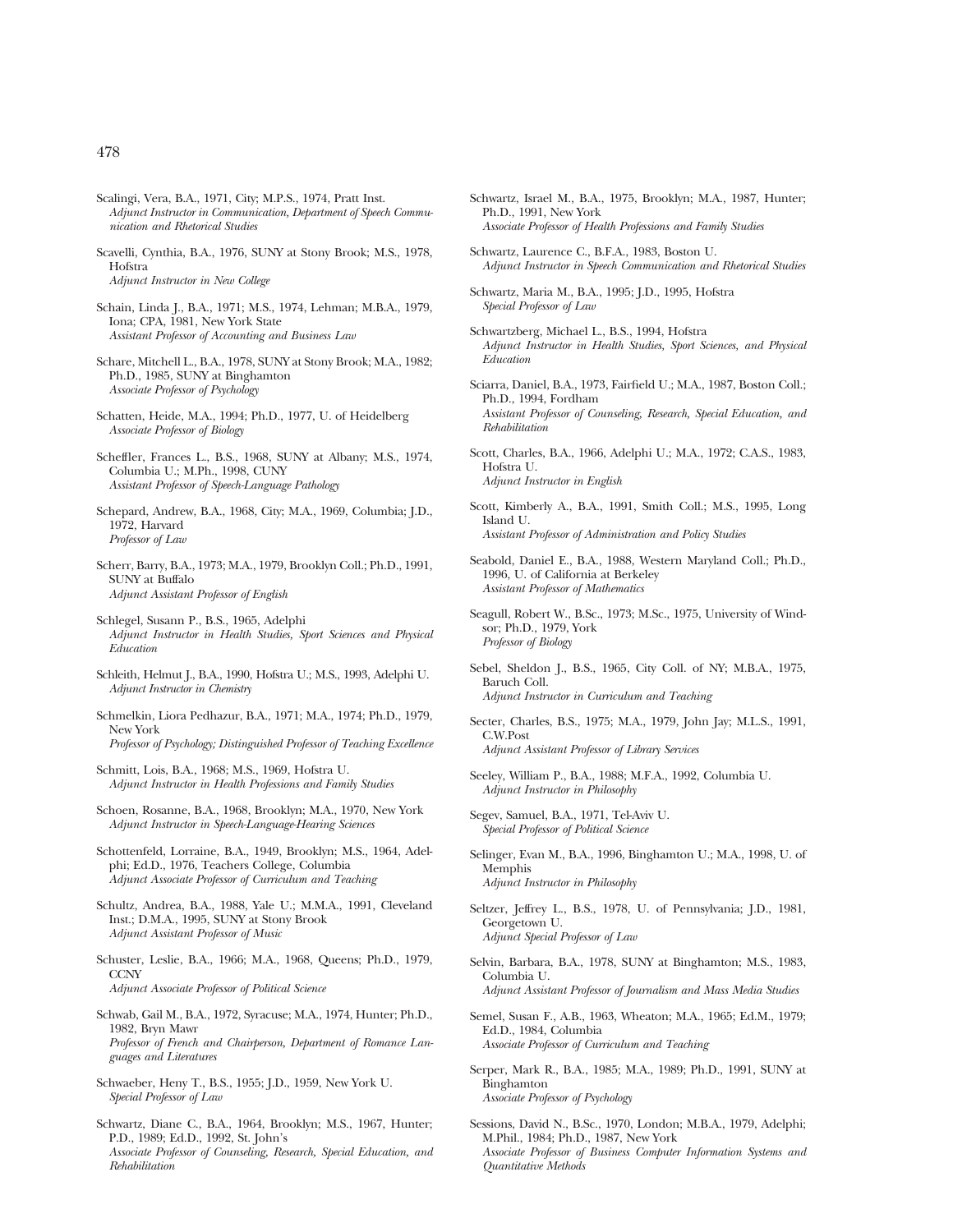- Sexton, John T., B.B.A., 1967, Iona Coll.; M.B.A., 1969, SUNY at Buffalo *Adjunct Assistant Professor of Curriculum and Teaching*
- Sferlazza, Victoria, B.A., 1976, Queens Coll.; M.A., 1978, U. of Southern California *Adjunct Instructor in Comparative Literature and Languages*
- Sganga, Fred S., B.S., 1981, Hunter; M.P.H., 1984, Columbia *Adjunct Assistant Professor of Health Studies, Sport Sciences, and Physical Education*
- Shah, Rajesh J., B.A., 1991, Chemical Tech.; Ph.D., 1995, Pennsylvania State *Adjunct Assistant Professor of Engineering*
- Shaham, Meira, B.Sc., 1965; M.Sc., 1968; Ph.D., 1983, Hebrew, Israel *Adjunct Assistant Professor of Biology*
- Shahani-Denning, Comila, B.A., 1983, St. Xavier's, Bombay, India; M.A., 1986; Ph.D., 1988, Rice *Associate Professor of Psychology*
- Shakeshaft, Charol, B.A., 1972, Nebraska; M.S., 1978; Ph.D., 1979, Texas A & M *Professor, Department of Administration and Policy Studies*
- Shanies, Stanley A., B.A., 1962, Hofstra; M.D., 1967, U. of Bologna *Adjunct Associate Professor of Biology*
- Shapiro, Evelyn, B.A., 1967; M.S., 1971, Brooklyn Coll. *Adjunct Instructor in Curriculum and Teaching*
- Shapiro, June, B.A., 1956, Hunter; M.S. in Ed., 1964, Hofstra; Ph.D., 1979, Union *Adjunct Associate Professor of Elementary and Early Childhood Education*
- Shapiro, Terri C., B.A., 1986; M.A., 1988; Ph.D., 1994, Hofstra *Adjunct Assistant Professor of Psychology*
- Sharland, Alexander P., B.A., 1981, U. of Stirling; M.B.A., 1983, Virginia Polytechnic Inst.; D.B.A., 1993, Florida State U. *Assistant Professor of Marketing and International Business*
- Sharpe, Alexander E., B.M., 1991, Mannes Coll. of Music; M.M., 1994, Juilliard; D.M.A., 1996, Suny at Stony Brook *Adjunct Assistant Professor of Music*
- Shaw, Keith V., B.A., 1983, U. of Kentucky; Ph.D., 1994, U. of Pennsylvania *Adjunct Assistant Professor of Fine Arts*
- Sheehan, Julie A., B.A., 1986, Yale U. *Adjunct Instructor in English*
- Sheff, Alice, B.A., 1945, Hunter Coll.; M.S., 1965, Adelphia U.; Ed.D., 1974 Teachers Coll. *Adjunct Assistant Professor of Curriculum and Teaching*
- Shen, Richard, B.A., 1986, Pratt Inst. *Adjunct Instructor in English*
- Shenker, Caroline, B.A., 1958, Cornell U.; M.S., 1968, Queens Coll.; M.B.A., 1989, Adelphi U. *Adjunct Instructor in Curriculum and Teaching*
- Sherman, Elaine, B.A., 1961, Brooklyn; M.B.A., 1978, Hofstra; M.Phil. 1982; Ph.D., 1983, CUNY *Professor of Marketing and International Business*
- Sherman-Lehman, Marilyn J., B.S., 1975, Hofstra U.; M.M., 1977, Manhattan School of Music *Adjunct Assistant Professor of Music*
- Shieh, Frances, B.A., 1964, National Cheng-Chi; M.L.S., 1968, Atlanta U. *Adjunct Instructor in Library Services*
- Sichko, Michael, B.S., 19963, CUNY at City; M.A., 1966; M.A., 1970, CUNY at Brooklyn *Adjunct Associate Professor of Geology*
- Sieber, Mena B., B.S., 1964, SUNY at Buffalo; M.A., 1968, Adelphi U.; M.L.S., 1980, C.W. Post *Associate Professor of Library Services*
- Sigal, Ron, B.A., 1974, Columbia; M.S., 1980; Ph.D., 1983, NYU *Assistant Professor of Computer Science*
- Sigda, Pamela D., B.A., 1961, U. of Virginia; M.A., 1974, SUNY at Stony Brook; M.S., 1985; P.D., 1991, Long Island *Adjunct Instructor in Counseling, Research, Special Education, and Rehabilitation*
- Sikorski, Henry, B.A., 1970, U. of Miami; M.A., 1975, Hofstra; Ph.D., 1992, U. of New Mexico *Adjunct Assistant Professor of English*
- Silber, Norman I., B.A., 1972, Washington; M.A., 1978; Ph.D., 1986, Yale; J.D., 1986, Columbia *Professor of Law*
- Silberfeld, Jeffrey, B.A., 1969, Princeton U.; J.D., 1975, Hofstra U. *Legal Writing Instructor, School of Law*
- Silberger, Sylvia, B.A., 1992, SUNY at New Paltz; Ph.D., 1998, Wesleyan U. *Instructor in Mathematics*
- Silver, Alvin M., B.S.I.E., 1958, Columbia; M.S.I.E., 1962, Stevens Inst. of Tech.; Eng. Sc.D., 1972, Columbia *Professor of Business Computer Information Systems*
- Silver, Marc L., B.A., 1973, SUNY at Binghamton; M.A., 1974, Georgia State; Ph.D., 1981, Columbia *Professor of Sociology*
- Silverberg, Elaine, B.A., 1968, Hunter Coll.; M.A., 1973; M.S., 1985, Queens Coll. *Adjunct Instructor in Administration and Policy Studies*
- Silverman, Mark, B.A., 1981, SUNY at Binghamton; J.D., 1984, Union U. *Adjunct Special Professor of Law*
- Silverman, Ronald H., B.A., 1961, Michigan; J.D., 1964, Chicago *Professor of Law; Peter S. Kalikow Distinguished Professor of Real Estate Law*
- Silverstone, Leo E., B.A., 1953; M.S., 1959, Columbia; M.S., 1967, **Queens** *Adjunct Instructor in Curriculum and Teaching*
- Silverstone, Robert, B.S., 1962, SUNY at Stony Brook; M.S., 1966, Adelphi *Adjunct Assistant Professor of Mathematics*
- Simmons, Randy K., B.A., 1979, Missouri; M.A., 1983, SUNY at Stony Brook *Adjunct Instructor in Sociology*
- Simon, George, B.A., 1974, New York U.; M.A., 1978; M.S., 1986, Fordham U. *Adjunct Assistant Professor of Health Professions and Family Studies*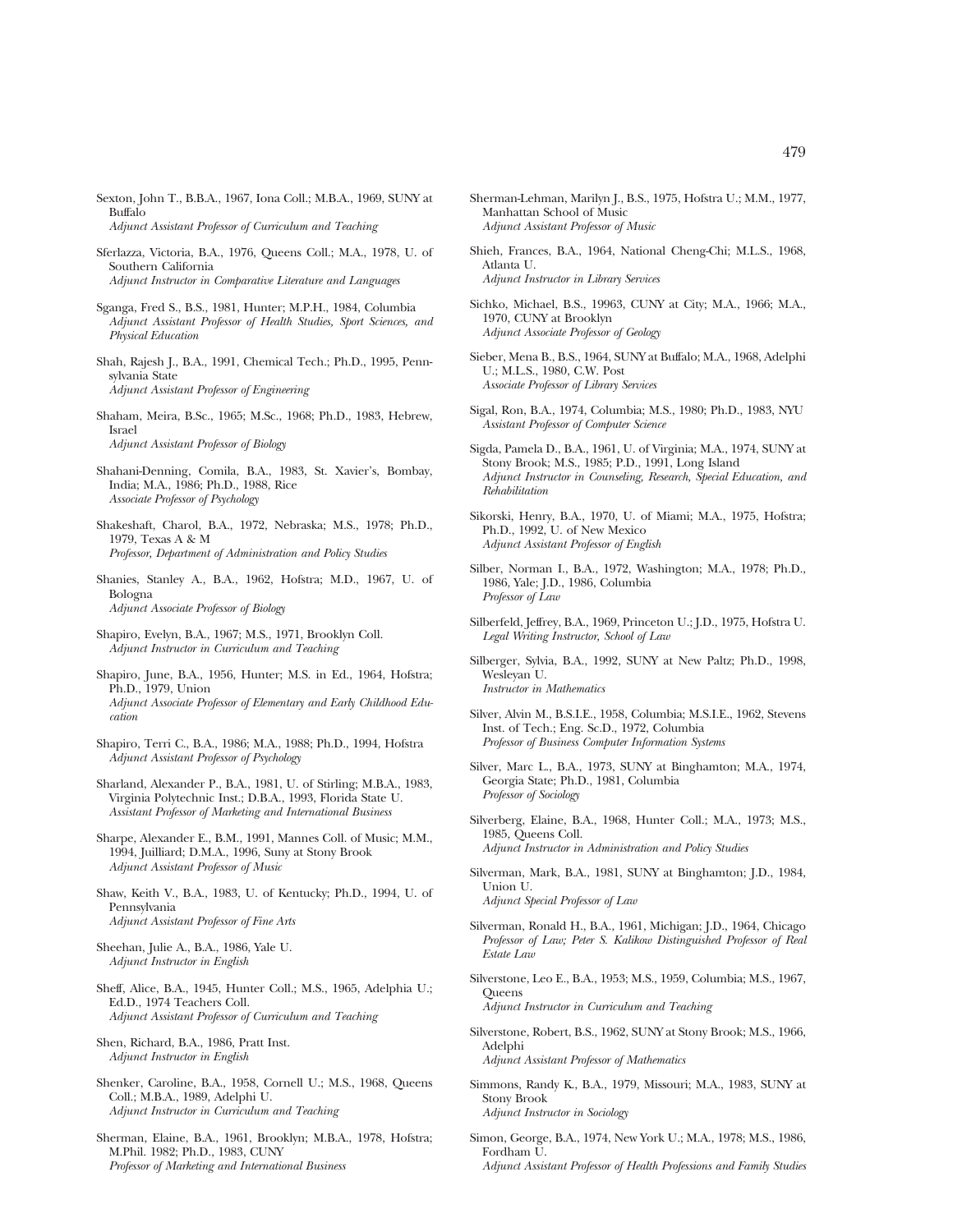- Simon, Roy D., B.A., 1973, Williams; J.D., 1977, New York *Professor of Law*
- Simons, Eileen, B.A., 1962, Marymount; M.A., 1986, Hofstra *Adjunct Instructor in Curriculum and Teaching*
- Singer, Alan J., B.A., 1971, CCNY; M.A., 1973; Ph.D., 1982, Rutgers *Associate Professor of Curriculum and Teaching*
- Singer, Ira J., A.B., 1983, Princeton; Ph.D., 1990, U. of California at Berkeley *Assistant Professor of Philosophy*
- Singh, Annemarie B., B.A., 1990, LaSalle U.; M.L.S., 1996, Drexel  $\bar{U}$ *Instructor in Library Services*
- Sipos, Astrid, B.B.A., 1967; M.B.A., 1971, Hofstra U.; M.S., 1976, C.W. Post; M.S., 1983, New School; M.A., 1997, Hofstra U. *Adjunct Assistant Professor of Psychology*

Siracusa, Frank, B.A., 1960; M.S., 1961, Columbia *Adjunct Instructor in Curriculum and Teaching*

- Sisson, Patricia A., B.A., 1982, St. Francis; M.A., 1985, Fordham *Adjunct Instructor in Communication, Department of Speech Communication and Rhetorical Studies*
- Slavin, Nathan S., B.S., 1969, Brooklyn; M.B.A., 1971, Baruch; CPA, 1974, New York; Ph.D., 1980, CUNY *Associate Professor of Accounting*
- Sloan, Richard, B.A., 1967; M.S., 1969, Hofstra *Adjunct Assistant Professor of Counseling, Research, Special Education, and Rehabilitation*
- Slottow, Stephen P., B.A., 1989, Cleveland State U.; M.A., 1998, CUNY *Adjunct Assistant Professor of Music*
- Sloyer, Shirlee, B.A., 1946; M.A., 1966; Ed.D., 1979, New York *Associate Professor of Communication, Department of Speech Communication and Rhetorical Studies*
- Smagler, Diana D., B.B.A., 1981; M.B.A., 1984, Hofstra *Adjunct Assistant Professor of Marketing*
- Smith, Amanda L., B.A., 1985; M.A., 1970, Pennsylvania State U.; M.A., 1972, U. of Michigan *Adjunct Assistant Professor of Drama and Dance*
- Smith, Barbara J., B.A., 1969; M.A., 1976, Hofstra U. *Adjunct Instructor in Curriculum and Teaching*
- Smith, Charles H., B.S., 1968, LaSalle; M.B.A., 1972; Ph.D., 1985, Syracuse *Associate Professor of Management and General Business*
- Smith, Heather Lee, B.A., 1997, U. of North Carolina; M.A., 1998, Hofstra U. *Adjunct Instructor in Psychology*
- Smith, Kathleen, B.A., 1977, Molloy; M.A., 1978, Adelphi; Ph.D., 1993, City *Adjunct Associate Professor of Sociology*
- Smith, Marvin, B.A., 1965; M.S., 1970, Hofstra *Adjunct Associate Professor of Communication, Department of Audio/ Video/Film*
- Smith, Patricia, B.A., 1986, California State U.; M.A., 1991; Ph.D., 1995, University of California at Los Angeles *Assistant Professor of English*
- Smith, Sally A., B.A., 1965, Coll. of New Rochelle; M.S.Ed., 1972; M.S., 1978, Bank Street Coll; Ph.D., 1998, New York U. *Assistant Professor of Curriculum and Teaching*
- Smith, Timothy H., A.B., 1957, Princeton; Ed.M., 1961; Ed.D., 1968, Rutgers *Professor of Administration and Policy Studies*
- Smitten, Carole, B.A., 1960; M.S., 1980; P.D., 1982, Hofstra *Adjunct Instructor in Counseling, Research, Special Education, and Rehabilitation*
- So, Gerald T., B.A., 1996, Hofstra; M.A., 1998, Queens Coll. *Adjunct Instructor in English*
- Sobel, Carolyn, B.A., 1960, Swarthmore; M.A., 1977, Hunter; Ph.D., 1981, CUNY *Associate Professor of Linguistics; Teaching Fellow in New College*
- Sobel, Ronald, B.A., 1962; M.S., 1963, Hofstra; Ed.D., 1975, Yeshiva U. *Adjunct Assistant Professor of Counseling, Research, Special Education, and Rehabilitation*
- Soliman, Khalid S., B.S., 1986, Ain Shams U.; M.B.A., 1993, Murray State U. *Special Assistant Professor of Business Computer Information Systems*
- Soll, Beth, B.S., 1965, U. of Wisconsin; Ph.D., 1999, Boston U. *Adjunct Assistant Professor of Drama and Dance*
- Solomon, Marilyn R., B.S., 1964, New York U.; M.S., 1968, Queens Coll. *Adjunct Instructor in Curriculum and Teaching*
- Soloway, Jerome, B.A., 1973, Fairleigh Dickinson; M.S., 1995, Adelphi U. *Adjunct Instructor in Curriculum and Teaching*
- Sonfield, Matthew C., A.B., 1964, Cornell; M.B.A., 1966, Harvard; Ph.D., 1976, New York *Professor of Management and General Business; Robert F. Dall Distinguished Professor of Business*
- Souchet, Theresa Ann, B.A., 1986, SUNY at Binghamton; M.A., 1989, Pennsylvania State; M.S., 1994, Purdue U. *Adjunct Instructor in Foundations, Leadership and Policty Studies*
- Spagnoli, Ilya, B.A., 1986, Brooklyn; M.S., 1990, Hofstra *Adjunct Instructor in Counseling, Research, Special Education, and Rehabilitation*
- Spencer, Patricia L., B.M., 1965, Oberlin *Adjunct Associate Professor of Music*
- Spiegel, Kevin M., B.A., 1978, SUNY at New Paltz; M.B.A., 1987, Adelphi *Adjunct Assistant Professor of Health Studies, Sport Sciences, and Physical Education*
- Spiro, Peter J., B.A., 1982, Harvard; J.D., 1987, U. of Virginia *Professor of Law*
- Spring, Kathleen M., B.A., 1994, Hofstra U.; M.S., 1996, Southern Illinois U. *Instructor in Speech Communication and Rhetorical Studies*
- Stacki, Sandra L., B.A., 1979; M.A., 1981, U. of Idaho; M.S., 1992, U. of So. Maine; Ph.D., 1997, Indiana U. *Assistant Professor of Curriculum and Teaching*
- Stambuk, Andrew M., B.A., 1978, Creighton U.; M.A., 1980, U. of Chicago *Adjunct Instructor in English*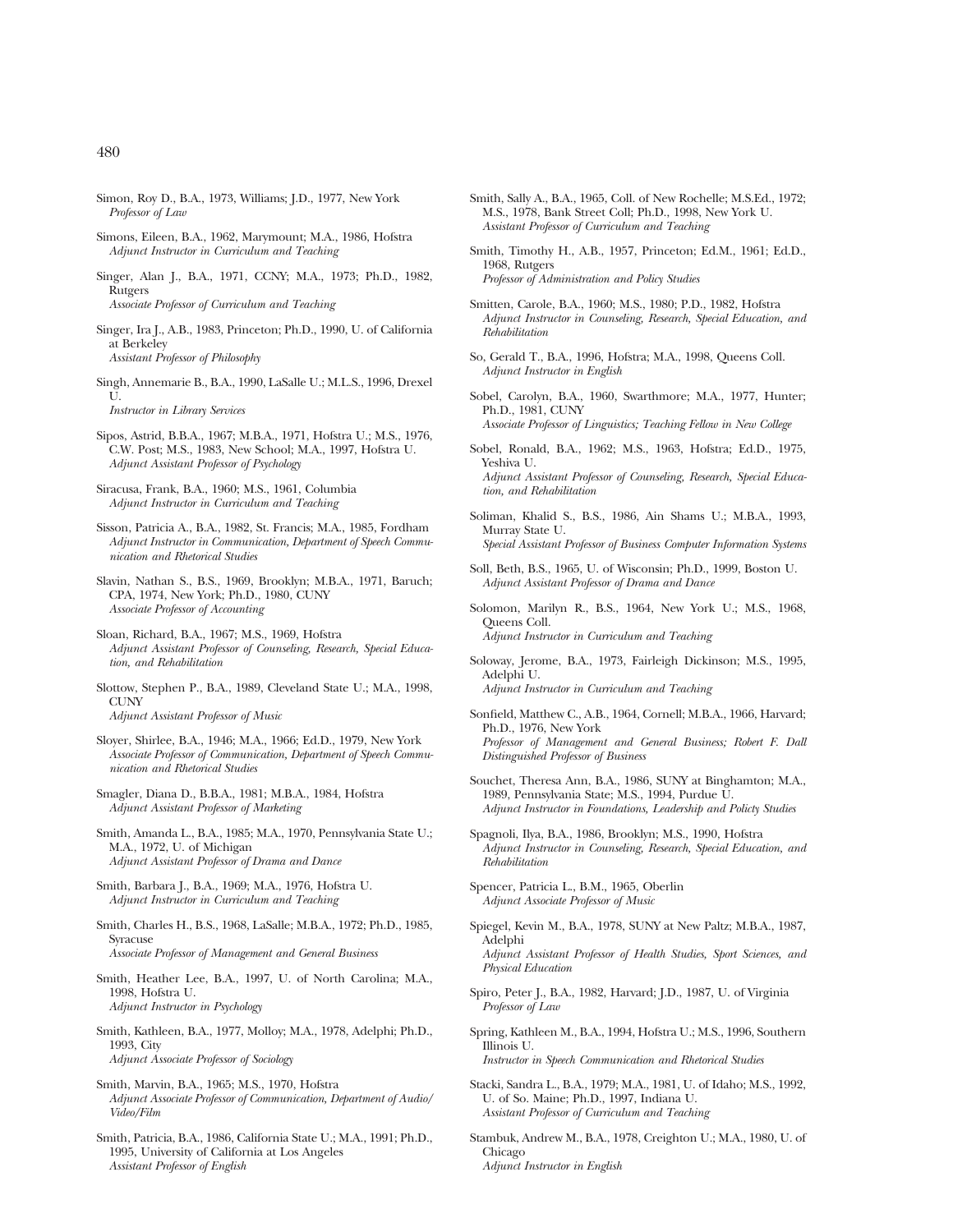- Stanco, Angelo T., B.A., 1969, Cathedral Coll.; M.S., 1973; Ph.D., 1981, C.W. Post *Adjunct Instructor in Curriculum and Teaching*
- St. Angelo, Carol J., B.S., 1981, Mississippi U. for Women, Ph.D., 1988, Cornell *Adjunct Assistant Professor of Biology*
- Stanley, Barbara E., B.S., 1979; M.P.H., 1984, Indiana U. *Adjunct Instructor in Health Studies, Sport Sciences, and Physical Education*
- Stanton, Robin M., B.A., 1976; M.A., 1980, SUNY at Stony Brook *Adjunct Instructor in New College*
- Stark, Elias, B.A., 1959, City Coll. of NY; M.S., 1964, Adelphi U. *Adjunct Instructor in Mathematics*
- Starr, Darryn M., B.S., 1993; M.S.E., 1994, Cornell U. *Adjunct Instructor in Business Computer Information Services and Quantitative Methods*
- Starykh, Oleg, M.S., 1988, Moscow Institute of Physics and Tech.; Ph.D., 1991, Russian Academy of Sciences *Assistant Professor of Physics*
- Staudt, John G., B.A., 1991, Hofstra U.; M.Phil., 1999, George Washington U. *Adjunct Instructor in History*
- Steckel, Hilda, B.F.A., 1952, Temple; M.A., 1953, Columbia *Adjunct Instructor in Curriculum and Teaching*
- Stein, Amy R., B.A., 1985, Tufts U.; J.D., 1988, Fordham U. *Legal Writing Instructor, School of Law*
- Stein, Margaret, B.A., 1977, Brooklyn Coll.; M.P.A., 1979, New York U.; M.A., 1994, Hofstra *Adjunct Instructor of English*
- Steinman, Maxine, B.F.A., 1985, Adelphia U.; M.F.A., 1995, Teachers Coll. *Adjunct Assistant Professor of Drama and Dance*
- Stephenson, Tracy L., B.A., 1990; M.A., 1992, Louisiana State U.; Ph.D., 1996, So. Illinois U. *Assistant Professor of Speech Communication and Rhetorical Studies*
- Stern, Nancy, A.B., 1965, Barnard; M.S., 1968, New York; M.A., 1974; Ph.D., 1978, SUNY at Stony Brook *Professor of Business Computer Information Systems and Quantitative Methods; Brodlieb Distinguished Professor of Business*
- Stern, Nancy, B.A., 1981, William and Mary; M.Phil., 1997, CUNY *Adjunct Instructor in Comparative Literature and Languages*
- Stevans, Lonnie K., B.S., 1978, Hofstra; M.S., 1980; Ph.D., 1983, Oklahoma State *Associate Professor of Business Computer Information Systems and Quantitative Methods*
- Stiller, Walter, B.A., 1978, Yale U.; Ph.D., 1986, CUNY *Adjunct Assistant Professor of English*
- St. Jean, Patricia, B.S., 1982, SUNY at Oneonta; M.S., 1987, Dowling Coll. *Adjunct Instructor in Literacy Studies*
- Stollwerk, Susan S., B.A., 1971, Hofstra; M.S.L.S., 1972, Palmer Graduate Library School of Long Island; M.A., 1975, Hofstra *Adjunct Assistant Professor of Library Services*
- Stratford, Gail M., B.A., 1978; M.A., 1979, Hofstra *Adjunct Instructor in English*
- Straub, Terri A., B.S., 1986; M.B.A., 1990, Iona Coll. *Adjunct Assistant Professor of Health Professions and Family Studies*
- Straus, Hillary, B.A., 1986, U. of Michigan; M.A., 1988, Northwestern U. *Adjunct Assistant Professor of Journalism*
- Strothkamp, Ronald, B.S., 1971, CCNY; M. Phil., 1975; Ph.D., 1977, Columbia *Associate Professor of Chemistry*
- Sturmann, Vera, B.A., 1976; M.A., 1978; Ph.D., 1995, SUNY at Stony Brook *Adjunct Assistant Professor of German*
- Subramaniam, Prithwi Raj, B.S., 1988, U. of Malaysia; M.S., 1994, Purdue U.; Ph.D., 1998 U. of Illinois *Assistant Professor of Physical Education and Sport Sciences*
- Sukhodolsky, Denis G., M.S., 1991, St. Petersberg State U.; M.A., 1993; Ph.D., 1997, Hofstra *Adjunct Assistant Professor of Psychology*
- Sullivan, Daniel M., B.A., 1975, Notre Dame; J.D., 1978, Syracuse U. *Adjunct Professor of Law*
- Sullivan, James J., B.A., 1972; M.Ed., 1974, U. of Massachusetts *Adjunct Instructor in Literacy Studies*
- Sultanik, Aaron, B.A., 1972, Northwestern U.; M.A., 1973, NYU; M.A., 1975, U. of Pennsylvania *Adjunct Assistant Professor of Audio/Video/Film*
- Summers, Marc D., B.A., 1967; M.A., 1968; Ph.D., 1974, Hofstra *Adjunct Associate Professor of Psychology*
- Super, Reed W., B.A., 1985, Duke U.; M.B.A., 1992, U. of Virginia at Darden; J.D., 1992, U. of Virginia Law *Adjunct Professor of Law*
- Sushman, Reuben L., B.A., 1985, Rutgers U., M.B.A., 1994, New York U. *Adjunct Instructor in Finance*
- Sutterlin, Beth, B.A., 1983, Augustana; J.D., 1987, Hamline *Adjunct Assistant Professor in New College*
- Swift, Jeannine M., B.A., 1958, Webster; M.A., 1965, Boston Coll.; Ph.D., 1969, Massachusetts Inst. of Tech. *Associate Professor Emerita of Economics*
- Swift, William, B.A., 1960, Valparaiso; A.M., 1962; Ph.D., 1969, Washington U. *Adjunct Professor of Economics*
- Tafti, Mohammed H.A., B.S., 1970; M.S., 1975, Pahlavi U.; D.B.A., 1984, George Washington *Professor of Business Computer Information Systems and Quantitative Methods*
- Tahl, Marilyn H., B.A., 1955, Cornell; M.S., 1971, C.W.Post; C.A.S., 1987, Bankstreet Coll. *Adjunct Instructor in Curriculum and Teaching*
- Takahashi, Yoshie, B.A., 1975, Seijo U. Tokyo; M.A., 1991, New York U. *Adjunct Instructor in Comparative Literature and Languages*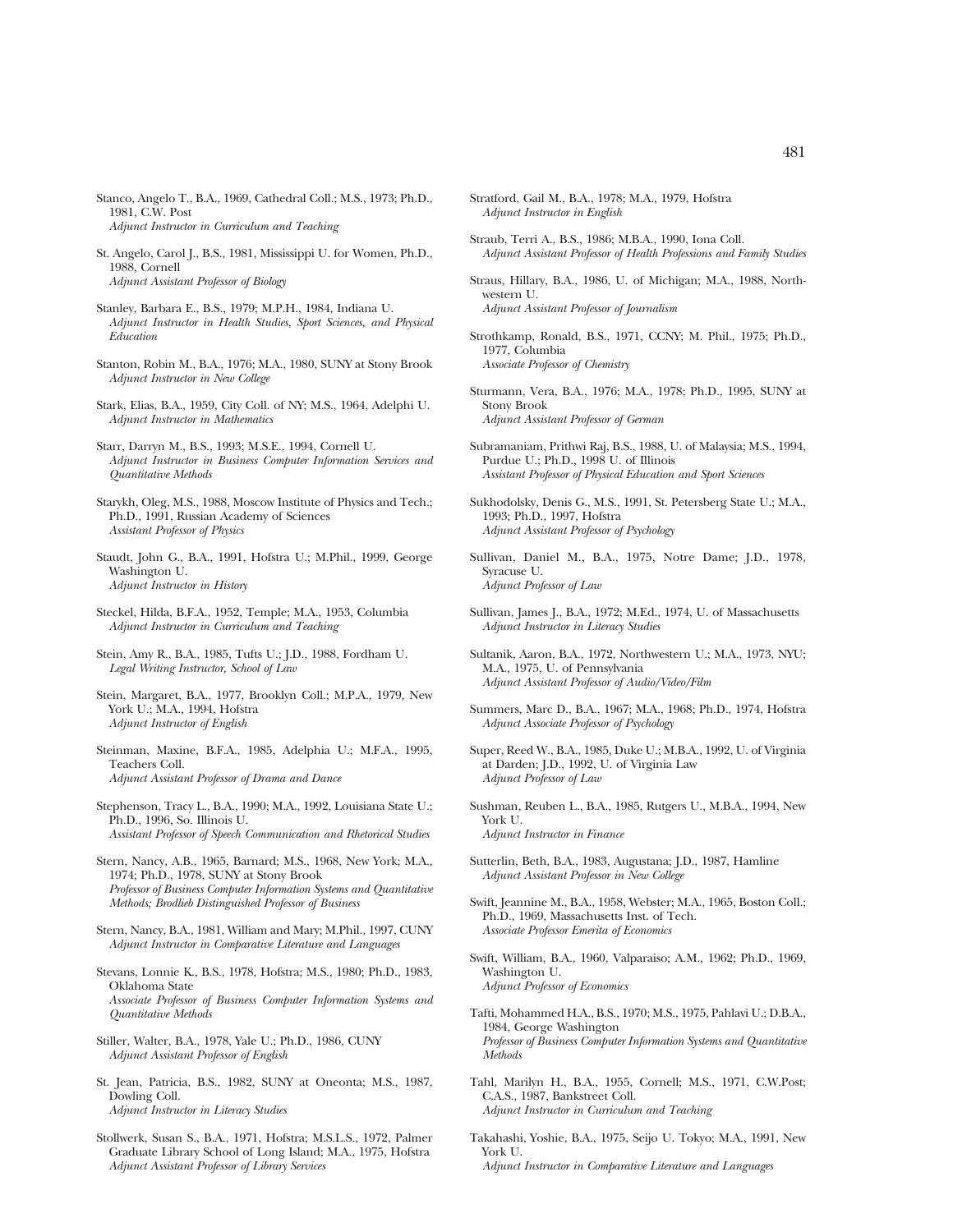- Tanacredi, John T., B.S., 1972, Richmond Coll.; M.S., 1974, Hunter; Ph.D., 1988, Polytechnic U. *Adjunct Professor of Engineering*
- Tartell, Lottie, B.A., 1947, Manitoba; A.M., 1949, Columbia *Adjunct Associate Professor of Economics*
- Tawil, Judith, B.A., 1966, Brooklyn Coll.; M.A., 1993; Ph.D., 1996, **CUNY** *Adjunct Assistant Professor of English*
- Taylor, Denalene C., M.Ed., 1977, Rutgers; M.A., 1980; D.Ed., 1981, Columbia *Professor and Chairperson, Department of Literacy Studies*
- Taylor, Eunice J., B.A., 1965, William and Mary; M.A., 1975, Goddard; Ph.D., 1984, U. of No. Carolina *Adjunct Associate Professor of Anthropology*
- Teehan, John, P., B.A., 1984, St. Joseph's Coll.; M.A., 1987, Queens Coll. *Assistant Professor in School for University Studies*
- Teich, Ira, A.A.S., 1970, Nassau CC; B.S., 1972; M.B.A., 1973, Long Island *Adjunct Assistant Professor of Marketing and International Business*
- Tepper, Arthur, B.S., 1968, Brooklyn; M.S., 1971, Columbia *Adjunct Assistant Professor of Computer Science*
- Terens, Thelma, B.A., 1948, New York; M.S., 1977, Hofstra *Adjunct Instructor in French*
- Tersigni, Delfina E., B.A., 1990, Adelphi *Adjunct Instructor in Comparative Literature and Languages*
- Thomas, Maxine L., B.A., 1985, Wilberforce U.; M.Dv. 1991, Princeton Theologica *Adjunct Assistant Professor of Speech Communication and Rhetorical Studies*
- Tilyou, Elizabeth Mary, B.A., 1985, Adelphi U.; M.L.S., 1987, C.W. Post; M.A., 1991, CUNY Graduate School *Adjunct Assistant Professor of Library Services*
- Timmins, Heather L., B.A., 1985, U. of Pennsylvania; M.A., 1988, Hofstra *Adjunct Instructor in Speech-Language-Hearing Sciences*
- Tobias, Betty M., B.S., 1966; M.A., 1970, City Coll. *Adjunct Instructor in Counseling, Research, Special Education, and Rehabilitation*
- Toher, Gertrude R., B.A., 1969, Rhode Island Coll.; M.A., 1970, Columbia U.; Ph.D., 1995, Indiana U. *Assistant Professor of Curriculum and Teaching*
- Toledo, Wanda M., B.A., 1983; M.S., 1986, Queens; P.D., 1990; C.A.S., 1991; Ph.D., 1998, Hofstra *Adjunct Assistant Professor of Curriculum and Teaching*
- Tooker, Bradford J., A.S., 1980, SUNY at Farmingdale; B.S., 1982, Clarkson U.; Ph.D., 1993, SUNY at Stony Brook *Adjunct Assistant Professor of Mathematics*
- Torff, Bruce A., B.G.S., 1981, U. of Iowa; M.M., 1984, New England Conserv.; Ed.M., 1990; Ed.M., 1991; Ed.D., 1995, Harvard *Assistant Professor of Curriculum and Teaching*
- Tornincaso, James A., B.E., 1970, SUNY Maritime Coll.; M.B.A., 1977, Iona Coll. *Adjunct Assistant Professor of Marketing and International Business*
- Torras-Baumgarten, Gladys M., B.A., 1977, U. of Pennsylvania; M.B.A., 1981, Columbia *Assistant Professor of Marketing and International Business*
- Tracht, Marshall, B.A., 1983, Yale; M.B.A., 1990; J.D., 1990, U. of Pennsylvania *Professor of Law*
- Trapani, Paul, B.A., 1994, SUNY at Geneseo *Adjunct Instructor in Computer Science*
- Trasciatti, Mary Anne, B.A., 1985, Providence Coll.; M.A., 1991, Emerson Coll.; Ph.D., 1999, U. of Maryland *Assistant Professor of Speech Communication and Rhetorical Studies*
- Treijs, Normunds, B.A., 1967, Western Michigan *Adjunct Associate Professor of Fine Arts*
- Trillo, Alex, B.A., 1993, U. of California at Irvine; M.A., 1996, SUNY at Stony Brook *Adjunct Instructor in Sociology/Anthropology*
- Troisi, Thomas J., B.A., 1983, Temple; M.S., 1989, Queens; Ed.D., 1995, Hofstra *Adjunct Assistant Professor of Curriculum and Teaching*
- Trubiano, Frank M., B.A., 1973, Queens Coll.; M.S., 1990, Fordham; M.L.S., 1994, Queens Coll. *Adjunct Assistant Professor of Library Services*
- Truman-Nielsen, Pamela, B.S., 1994, SUNY at Oswego; M.S., 1998, Hofstra U. *Adjunct Instructor in Curriculum and Teaching*
- Tsytsarev, Sergei, Bacc., 1977, Leningrad (USSR); Ph.D., 1982, VMB Psych. Inst. (USSR) *Associate Professor of Psychology*
- Tucker, Vicki L., B.A., 1985, Rollins Coll.; M.S., 1988, Florida Inst. of Technolgoy *Adjunct Assistant Professor of Health Professions and Family Studies*
- Tudor, Doyna S., M.S., 1968, U. of Bucharest *Adjunct Instructor in Physics*
- Turoff, Barbara S., B.A., 1977, U. di Bologna; Ph.D., 1990, New York U. *Adjunct Associate Professor of Romance Languages and Literatures*
- Twible, Deidre A., B.A. 1997; M.A., 1999, St. John's U. *Adjunct Instructor in Curriculum and Teaching*
- Uddin, Mohammed N., M.S., 1980, Dhaka U.; M.S., 1987, Queens Coll. *Adjunct Instructor in Business Computer Information Systems and Quantitative Methods*
- Udolf, Roy, B.E.E., 1950, New York; J.D., 1954, Brooklyn Law; M.A., 1963, Hofstra; Ph.D., 1971, Adelphi *Professor of Psychology; Teaching Fellow in New College*
- Ulrich, Jerry, B.M., 1977, Eastern Illinois U.; M.M., 1978, S. Methodist U.; D.M.A., 1986, U. of Cincinnati *Associate Professor of Music*
- Ultsch, Lori J., B.S., 1987, U. of Rhode Island; M.A., 1989, Rutgers U.; Ph.D., 1996, U. of California *Assistant Professor of Romance Languages*
- Unruh, Elizabeth, B.A., 1971, Molloy; M.S., 1981; Ed.D., 1986, Hofstra *Associate Professor in School for University Studies*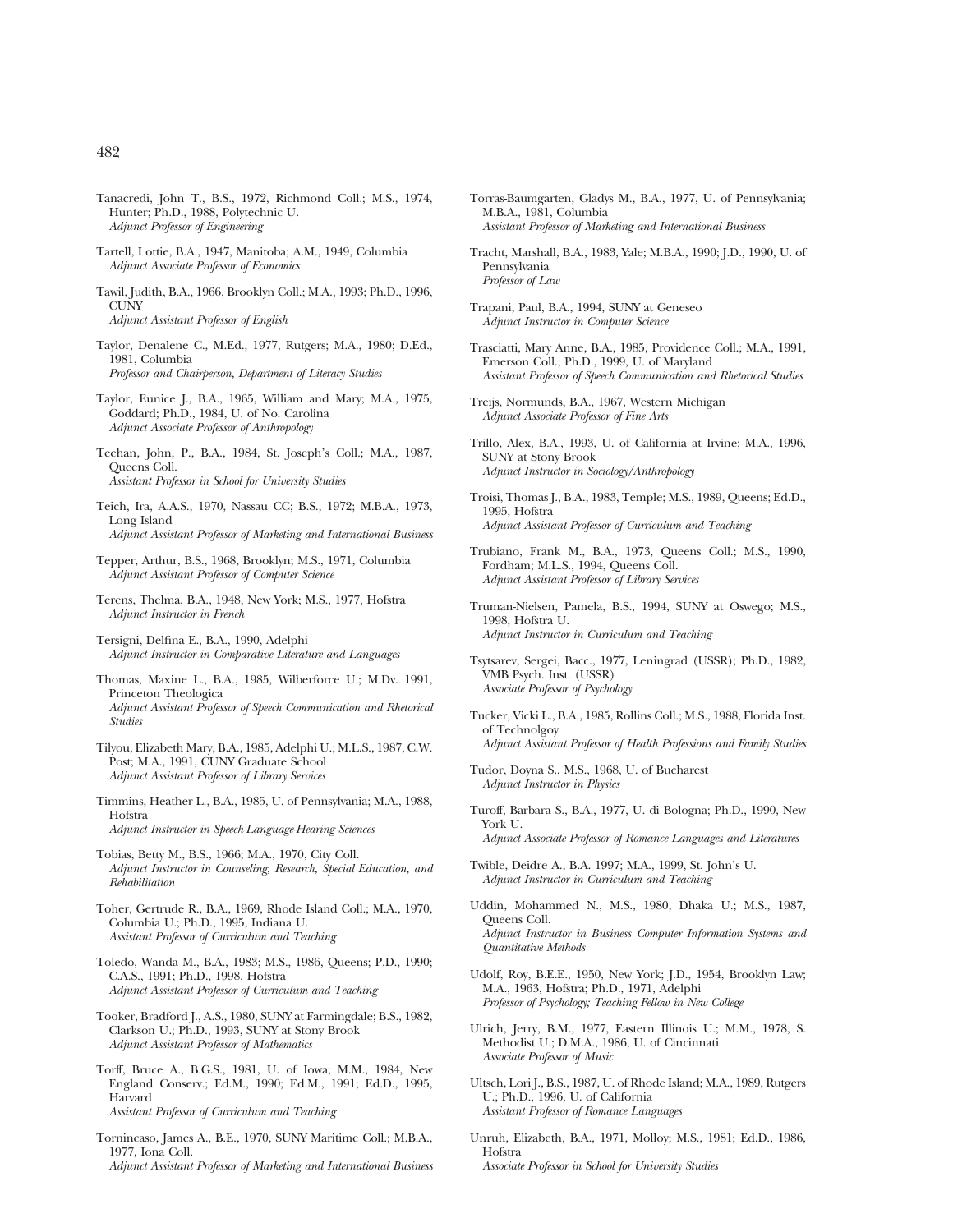- Urgo, Rosetta, B.A., 1975; M.A., 1979, Queens *Adjunct Instructor in Italian*
- Uruburu, Paula M., B.A., 1979; Ph.D., 1983, SUNY at Stony Brook *Associate Professor of English*
- Uscinski, Margaret, B.A., 1997, Loyola U. *Adjunct Instructor in Biology*
- Valenti, S. Stavros, B.S., 1978, Georgetown; M.A., 1981; Ph.D., 1983, U. of Connecticut *Associate Professor of Psychology*
- Vander Ven, Thomas M., B.A., 1988, Indiana U.; M.A., 1994, George Mason U; Ph.D., 1998, U. of Cincinnati *Assistant Professor of Sociology*
- Van Wie, Paul D., B.A., 1978; M.A., 1986, C.W. Post; Ph.D., 1989, **CUNY** *Adjunct Associate Professor of Political Science*
- Varisco, Daniel M., B.A., 1973, Wheaton; M.A., 1975; Ph.D., 1982, U. of Pennsylvania *Associate Professor of Sociology/Anthropology*
- Vecchiarelli, Theresa A., B.A., 1993; M.S., 1995, Hofstra U. *Adjunct Instructor in Mathematics*
- Velasco, Julian, B.S., 1991, Georgetown U.; J.D., 1994, Columbia U. *Associate Professor of Law*
- Venuti, Elizabeth K., B.S., 1986, Cornell U.; M.Ph., 1996; Ph.D., 1997, Columbia U. *Assistant Professor of Accounting*
- Verbit, Adina; B.A., 1995, Queens; M.A., 1998, New York U. *Adjunct Instructor in English*
- Verbsky, Franklin, B.A., 1965, Queens; M.A., 1981, Hofstra *Adjunct Instructor in Music*
- Verriello, Anthony M., B.S., 1990; M.S., 1996, Hofstra *Adjunct Instructor in Computer Science*
- Vestigo, Robert, B.A., 1977; M.A., 1982, SUNY at Stony Brook *Adjunct Instructor in English*
- Vichengrad, Kirk T., B.A., 1992, SUNY at Binghamton; M.F.A., 1995, U. of Connecticut *Adjunct Assistant Professor of Drama and Dance*
- Viswanathan, K.G., B.E., 1984, Regional Engg. Coll., India; M.B.A., 1986, West Michigan; Ph.D., 1991, U. of Tennessee *Associate Professor of Finance*
- Vogel, Richard, B.A., 1978, Florida Atlantic U.; M.A., 1991, Georgia State U.; Ph.D., 1996, Florida Intl. U. *Adjunct Assistant Professor of Economics/Geography*
- Vomacka, Jill E., B.S., 1976, Cortland; M.A., 1980, Adelphi *Adjunct Assistant Professor of Health Studies, Sport Sciences, and Physical Education*
- Wachter, Ann-Mari, B.S., 1957, Technical Coll., Helsinki; B.A., 1979, C.W. Post; Ph.D., 1988, SUNY at Stony Brook *Adjunct Assistant Professor of Philosophy*
- Wachter-Jurcsak, Nanette M., B.S., 1982, St. Lawrence; M.S., 1990, Old Dominion; Ph.D., 1995, U. of Connecticut *Assistant Professor of Chemistry*
- Wade, Cheryl L., B.A., 1976, SUNY at Stony Brook; M.A., 1980, St. John's; J.D., 1988, Hofstra *Professor of Law*
- Wagner, Janet, B.A., 1959, Queens; M.L.S., 1975, Palmer Graduate Library School of Long Island; M.A., 1982, Hofstra *Associate Professor of Library Services*
- Wagner, Thomas E., B.S.Ed., 1954; M.S., 1960, Hofstra *Adjunct Assistant Professor of Curriculum and Teaching*
- Wahba, Mohamed A., B.A., 1956, Ain-Shams U., Cairo; M.A., 1974, American U. in Cairo; M.S., 1977; Ph.D., 1980, Pennsylvania State *Associate Professor of Management*
- Waldinger, Barbara, M.S., 1973, Queens; M.A., 1987, Hunter *Adjunct Assistant Professor in New College*
- Waldman, Lawrence J. B.A., 1968; M.B.A., 1974, Hofstra; CPA, New York State *Adjunct Associate Professor of Accounting/Business Law*
- Walker, Vern R., B.A., 1967, U. of Detroit; M.A., 1969; Ph.D., 1975, Notre Dame; J.D., 1980, Yale *Professor of Law*
- Wallace, Kathleen A., B.A., 1972, Rosemont; Ph.D., 1983, SUNY at Stony Brook *Professor of Philosophy*
- Wallach, Lori A., B.A., 1989; M.A., 1996, Adelphi U. *Adjunct Instructor in English*
- Walsh, John A., B.A., 1968, Holy Cross at Worcester, Maine; M.A., 1978; Ph.D., 1984, Texas *Associate Professor of History*
- Walsh, John M., B.A., 1958, St. John's; M.A., 1966; Prof'l. Cert., 1970, Brooklyn Coll. *Adjunct Instructor in Curriculum and Teaching*
- Walter, Kathleen Z., B.A., 1970, SUNY at Brockport; M.A., 1973, Adelphi; P.D., 1988, LIU *Adjunct Assistant Professor of Health, Physical Education and Recreation*
- Walters, Robert C., B.A., 1981, SUNY at Oswego; M.A., 1988, Indiana State U. *Adjunct Instructor in Curriculum and Teaching*
- Wanderman, Miriam, B.A., 1970, Herbert Lehman; M.L.S., 1972, Pratt Inst.; M.A., 1975, Herbert Lehman *Adjunct Assistant Professor of Library Services*
- Waner, Stefan, B.S., 1971, U. of the Witwatersrand; B.S., 1975, Liverpool; M.S., 1976; Ph.D., 1978, Chicago *Professor of Mathematics*
- Ward, Laviece C., B.A., 1972, North Carolina at Wilmington; M.A., 1978; Ph.D., 1987, Colorado at Boulder *Associate Professor of English*
- Warner, Paul D., B.S., 1951; M.B.A., 1954; CPA, 1957, New York State; J.D., 1958; LL.M., 1961; Ph.D., 1981, New York *Professor and Chairperson, Department of Accounting and Business Law*
- Warren, Barbara, B.S., 1974, St. John's; M.A., 1977; Ed.D., 1988, Hofstra *Adjunct Assistant Professor of Curriculum and Teaching*
- Warren, Dorothea, B.A., 1978; M.S., 1990, Coll. of New Rochelle *Adjunct Instructor in Curriculum and Teaching*
- Waters, Winston S., B.A., 1978, Syracause; J.D., 1981, Seton Hall *Adjunct Associate Professor of Accounting/Business Law*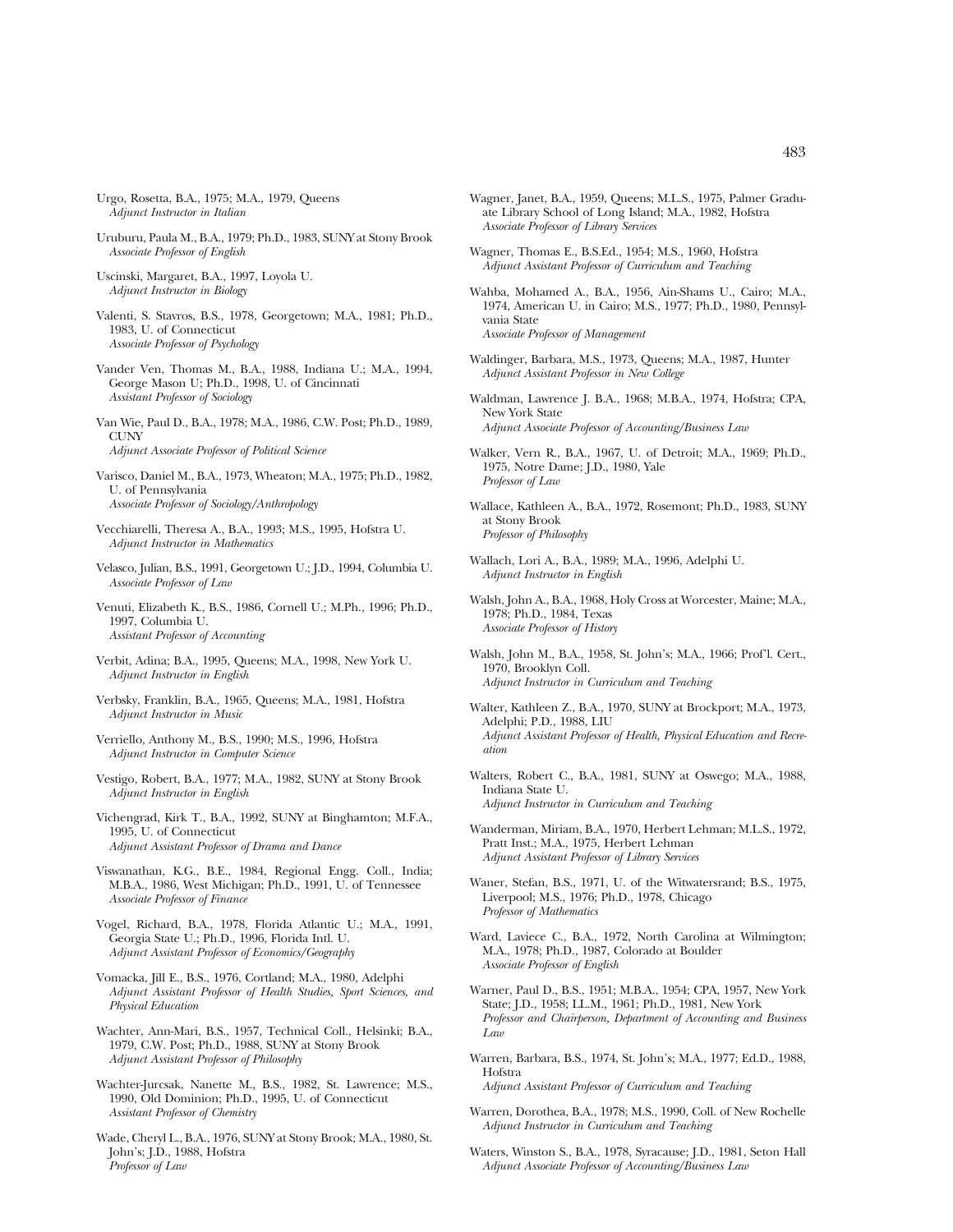- Watts, Charles P., B.A., 1960, Macalester; M.A., 1965, New York *Adjunct Assistant Professor of Spanish*
- Waxman, Geffrey M., B.A., 1972, Brooklyn Coll.; M.S., 1975, Richmond Coll.; P.D., 1981, St. John's U. *Adjunct Assistant Professor of Computer Science*
- Waxman, Saul J., B.B.A., 1977, Hofstra; M.B.A., 1979, Rutgers *Adjunct Instructor in Finance*
- Weaver,Daniel, B.A., 1962, Earlham Coll. *Adjunct Associate Professor of English*
- Weber, Gerard J., A.B., 1960, Fordham U.; M.A., 1962, Columbia U.; M.P.A., 1977, New York U. *Adjunct Associate Professor of History*
- Weilhoefer, Edward J., B.S., 1958, Tri-State Coll. *Adjunct Assistant Professor of Business Computer Information Systems and Quantitative Methods*
- Weiner, Sylvia, B.A., 1952, Brooklyn Coll.; M.A., 1969, Hofstra U. *Adjunct Instructor in Curriculum and Teaching*
- Weidenbaum, Jonathan, B.A., 1996, SUNY at Albany *Adjunct Instructor in Philosophy*
- Weinstein, Estelle, B.S., 1958, Brooklyn; M.A., 1977, Adelphi; Ph.D., 1983, Hofstra *Professor and Chairperson, Department of Health Professions and Family Studies*
- Weisel, Martha S., B.A., 1967; M.A., 1969, Queens; J.D., 1981, St. John's *Associate Professor of Business Law*
- Weiss, David M., B.A., 1964, Long Island U.; M.A., 1967, Vanderbilt U.; Ph.D., 1977, U. of Pittsburgh *Adjunct Associate Professor of Health Professions and Family Studies*
- Weiss, Marysia, B.A., 1972, Lehman; Ph.D., 1978, CUNY *Professor of Mathematics*
- Weissman, David E., B.A., 1960; B.E.E., 1960; M.E.E., 1961, New York; Ph.D., 1968, Stanford *Professor of Engineering*
- Welch, Patricia M., B.A., 1983, Smith Coll.; A.M., 1991; Ph.D., 1998, U. of Michigan *Assistant Professor of Comparative Literature and Languages*
- Wellman, David J., B.A., 1986, Lewis/Clark Coll.; M.A., 1988, Columbia U.; M.Div., 1980; M.Phil, 1998, Union Theological Sem. *Adjunct Instructor in Philosophy*
- Welsh, Bridget B., B.A., 1988, Colgate; M.A., 1991, Columbia *Instructor in Political Science*
- Wenderoff, Alan J., B.A., 1974, SUNY at Stony Brook; M.A., 1979, Hunter Coll.; M.S.Ed. 1982, Pace U.; Ph.D., 1998, Walden U. *Adjunct Assistant Professor of Curriculum and Teaching*
- Wenderoff, Avril C., B.A., 1978, Pace U.; M.A., 1982, Teachers Coll. *Adjunct Instructor in Curriculum and Teaching*
- Wessler, C. Robert, B.A., 1973; M.S., 1976, Hofstra U. *Adjunct Instructor in Romance Languages and Literatures*
- Westergard, Lance, B.F.A., 1967, Juilliard *Associate Professor of Dance*
- Westlake, Tuula A., B.S., 1993, SUNY at Old Westbury; M.B.A., 1997, Baruch Coll. *Adjunct Instructor in Marketing and International Business*
- Wetter, Felicitas, B.F.A., 1976, North Texas State; M.F.A., 1979, Columbia *Adjunct Associate Professor of Fine Arts*
- Whitaker, Linda Hobbs, B.S., 1978, Russell Sage Coll.; M.A., 1997, SUNY at Stony Brook *Adjunct Instructor in Counseling, Research, Special Education, and Rehabilitation*
- Whitbeck, Judith A., A.B., 1965, Vassar Coll.; M.A., 1967, U. of Virginia; Ph.D., 1980, U. of California at Berkeley *Special Assistant Professor of History*
- White, Harvey, B.S., 1950, New York; M.S., 1957, SUNY at New Paltz; Ph.D., 1963, New York *Professor of Speech-Language-Hearing Sciences*
- Whittelsey, Frances Cerra, B.S., 1967, Queens Coll.; M.S., 1968, Columbia U. *Adjunct Assistant Professor of Journalism and Mass Media Studies*
- Whitton, Sharon, B.S., 1966, Florida State; M.A., 1973, Emory; Ed.S., 1975; Ph.D., 1976, Georgia State *Professor and Chairperson, Department of Curriculum and Teaching*
- Wicks, Jack, B.A., 1986, Marist Coll.; M.B.A., 1996, Hofstra U. *Adjunct Instructor in Business Computer Informaton Systems and Quantitative Methods*
- Wiley, James E., B.A., 1970, Ruters; M.A., 1972, Ohio State; Ph.D., 1991, Rutgers *Associate Professor of Economics/Geography*
- Wilkow, Murray, B.S., 1948, Oswego; M.A., 1949; Ed.D., 1962, Columbia *Adjunct Professor of Counseling, Research, Special Education, and Rehabilitation*
- Wilkowski, Kenneth, B.S., 1976, York Coll.; M.A., 1981; Ph.D., 1981, John's Hopkins *Adjunct Associate Professor of Chemistry*
- Willens, Howard, B.S., 1954, City Coll. of NY; M.S., 1957, Columbia U. *Adjunct Associate Professor of Marketing and International Business*
- Willey, Joanne M., B.A., 1981, U. of Pennsylvania; Ph.D., 1988, Massachusetts Inst. of Tech. *Associate Professor of Biology*
- Williams, Patricia M., B.A., 1977; M.A., 1981; Ph.D., 1986, SUNY at Stony Brook; Cert., 1987, Pace; Cert., 1993, Hofstra *Adjunct Assistant Professor of Psychology*
- Wilson, Lucy J., B.S., 1977, SUNY at Plattsburgh; M.S., 1979, Clarkson Coll.; J.D., 1997, St. John's U. *Adjunct Assistant Professor of Accounting, Taxation, Business Law*
- Wink, Jr., Wayne H., B.A., 1991, Hofstra; J.D., 1996, St. John's *Adjunct Assistant Professor of Political Science*
- Winston, Elaine R., B.S., 1981, Syracuse U.; M.B.A., 1987, Fordham U.; M.Phil., 1998, Baruch Coll. *Special Assistant Professor of Business Computer Information Systems and Quantitative Methods*
- Wissner, Aileen, B.A., 1948, Queens; M.A., 1962, New York; M.E., 1982, Columbia *Adjunct Instructor in Curriculum and Teaching*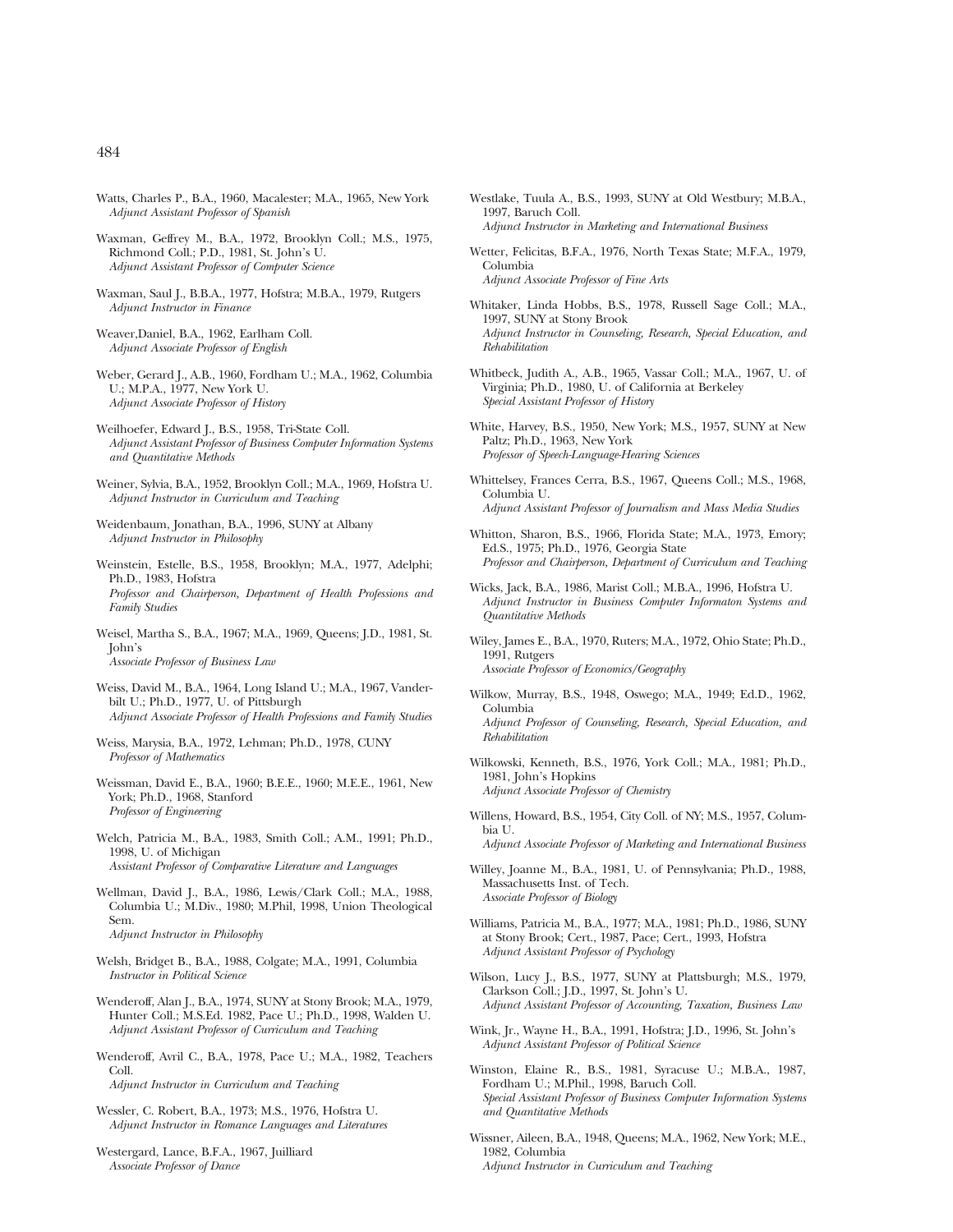- Wolf, Jonathan, B.A., 1980, Queens Coll.; M.A., 1982, U. of Rochester; Ed.M., 1996, Teachers Coll. *Adjunct Assistant Professor of Physics*
- Wolf, Karin A., B.A., 1980, Queens; M.A., 1990, Hunter *Adjunct Instructor in English*
- Wolff, Manfred P., B.S., 1961, Hofstra; M.S., 1963, Rochester; Ph.D., 1967, Cornell *Professor of Geology*
- Wolper, Lawrence F., B.A., 1968, Hofstra U.; M.B.A., 1973, Baruch Coll. *Adjunct Associate Professor of Health Professions and Family Studies*
- Wondolowski, Christine R., B.A., 1972, Emmanuel; M.M., 1979, Ithaca; M.L.S., 1983, Geneseo *Associate Professor of Library Services*
- Wong, Daniel W., B.A., 1979; M.S., 1981, U. of North Texas; Ph.D., 1987, U. of N. Colorado *Associate Professor and Chairperson, Department of Counseling, Research, Special Education, and Rehabilitation*
- Wong-Hernandez, Lucy, B.S., 1992, York Coll.; M.S., 1995, Hofstra *Adjunct Instructor in Counseling, Research, Special Education, and Rehabilitation*
- Wood, Vivian F., B.A., 1967, Howard; M.A., 1969, Catholic; M.L.S., 1974, Rutgers *Assistant Professor of Library Services*
- Woodbury, Susan C., B.A., 1972, Stonehill Coll.; M.S., 1976, C.W. Post *Adjunct Instructor in Literacy Studies*
- Wright, Denise D., B.A., 1985, Marymount; M.S., 1987; ASHA Cert., 1989, Brooklyn *Adjunct Instructor in Curriculum and Teaching*
- Wu, Yihren, B.A., 1977; M.A., 1977, CCNY; Ph.D., 1982, Massachusetts Inst. of Technology *Professor of Mathematics*
- Wurm, Robert C., B.A., 1973; M.A., 1976, SUNY at Stony Brook; M.A., 1993, Hofstra *Adjunct Instructor in Computer Science*
- Yadin, Eleanor, B.A., 1992, Adelphi; M.L.I.S., 1996, LIU/Palmer *Adjunct Instructor in Library Services*
- Yohn, Susan M., B.A., 1979, Mt. Holyoke; M.A., 1986; Ph.D., 1987, New York *Associate Professor of History*
- Zajac, Alfred, B.S., 1948, St. Andrews; M.S., 1952, New York; Ph.D., 1957, Polytechnic Inst. *Adjunct Professor of Physics*
- Zaki, Mahfouz H., M.P.H., 1959, Alexandria U.; M.D., 1949, Cairo, U.; Dr.P.H., 1962, Columbia *Adjunct Professor of Counseling, Research, Special Education, and Rehabilitation*
- Zaleski, Joan M., B.A., 1967, Hunter Coll.; M.L.S., 1979, Queens Coll.; Ph.D., 1997, New York U. *Assistant Professor of Literacy Studies*
- Zalma, Ralph, B.S., 1961; M.S. in Ed., 1963, City; Ed.D., 1971, Columbia *Associate Professor of Counseling, Research, Special Education, and Rehabilitation*
- Zhang, Yong, B.A., 1982; M.A., 1984, Beijing Inst. of Foreign Trade; M.B.A., 1988; Ph.D., 1992, U. of Houston *Associate Professor of Marketing*
- Zilbert, Allen B., B.A., 1978, Queens; M.B.A., 1980, St. John's; Ed.M., 1986; Ed.D., 1988, Columbia *Adjunct Assistant Professor of Business Computer Information Systems and Quantitative Methods*
- Zimmerman, Lee, B.A., 1977; Ph.D., 1984, UCLA *Associate Professor of English*
- Zimmerman, Paul, B.A., 1977, Bennington Coll.; M.F.A., 1991, Yale School of Drama *Adjunct Instructor in English*
- Zimmerman, Randee L., B.A., 1995, Hofstra U.; M.S., 1997, Coll. of New Rochelle *Adjunct Instructor in Literacy Studies*
- Zimmerman, Shari A., B.A., 1978, SUNY at Binghamton; M.A., 1981; Ph.D., 1984, SUNY at Buffalo *Associate Professor of English*
- Zito, William, B.S., 1974, Hofstra *Adjunct Associate Professor of Music*
- Zubieta, Maria Jose, B.A., 1993, California State U. at Northridge; M.A., 1996, U. of California *Adjunct Instructor in Romance Languages and Literatures*
- Zuccaro, Frank A., B.B.A., 1972, Hofstra; M.A., 1976, Columbia *Adjunct Assistant Professor of Management and General Business; Marketing*
- Zucker, Anita B., B.A., 1976, Queens; M.A., 1980, St. John's; M.B.A., 1987, Adelphi *Adjunct Instructor in Political Science*
- Zwiren, Linda D., B.A., 1968, Queens; M.S., 1970, Pennsylvania State; Ph.D., 1981, U. of Georgia *Professor of Physical Education and Sport Sciences*
- Zwirn, Susan, B.A., 1972, Clark; M.A., 1974, Rhode Island School of Design

*Adjunct Assistant Professor of Curriculum and Teaching*

Zychowicz, Edward J., B.A., 1981, Syracuse; M.B.A., 1984; Ph.D., 1989, SUNY at Binghamton *Associate Professor and Chairperson, Department of Finance*

## EMERITI

- Ackerman, Carolyn S., B.A., 1938, Hunter; M.A., 1940, Columbia; M.S.L.S., 1966, Palmer Graduate Library School of Long Island *Associate Professor Emerita of Library Services*
- Adkinson, Bruce, B.A., 1943, Pomona; M.A., 1949, Princeton *Associate Professor Emeritus of Political Science*
- Agnello, Eugene J., A.B., 1941, SUNY at Albany; Ph.D., 1950, Rochester

*Professor Emeritus of Chemistry*

Alpert, Harvey J., A.B., 1950, Boston; M.Ed., 1954; Ed.D., 1955, U. of Florida

*Professor Emeritus of Reading*

- Andrews, Charles R., B.S. in Ed., 1954, Bloomsburg U. of Pennsylvania; M.A., 1959, U. of Oklahoma; M.S.L.S., 1964; Ph.D., 1967, Case Western *Professor Emeritus of Library Services*
- Barash, Meyer, B.S.S., 1937, City; M.A., 1938, Columbia *Associate Professor Emeritus of Sociology*
- Barnes, Leo, B.S.S., 1931, City; A.M., 1933, Brown; Ph.D., 1948, New School for Social Research *Professor Emeritus of Finance*
- Booth, Donald R., B.F.A., 1959; B.F.A., 1961, Rhode Island School of Design; M.A., 1962, New York *Assistant Professor Emeritus of Fine Arts*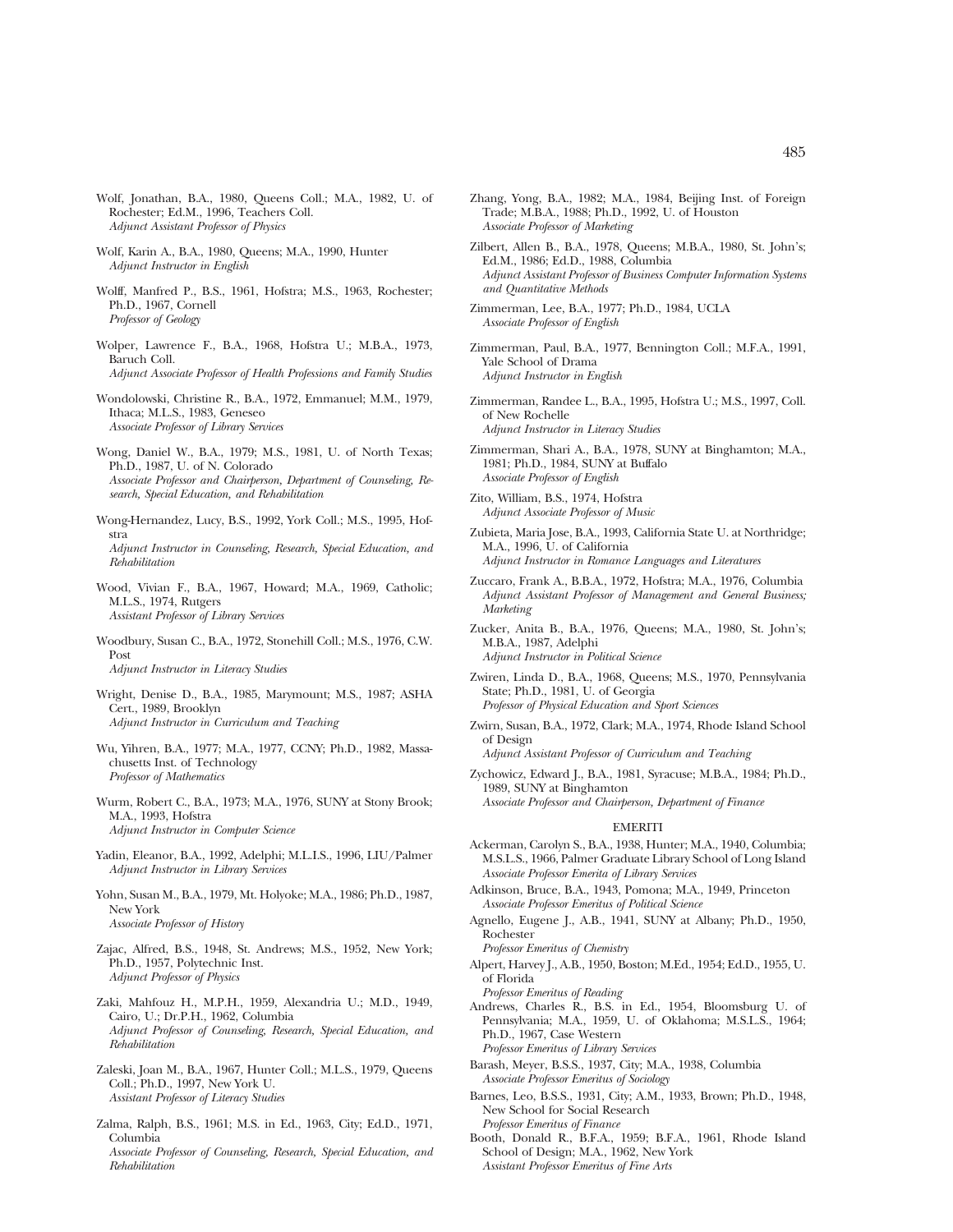- Braun, Robert M., B.A., 1940, New York; M.A., 1941, Columbia Teachers College; M.B.A., 1948, New York; CPA, 1951, New York State; Ph.D., 1980, New York *Associate Professor Emeritus of Accounting* Brown, Thomas J., B.S. in Ed., 1938, Stroudsburg; M.A., 1949; Ed.D., 1953, Columbia *Professor Emeritus of Educational Administration* Chalfant, Edward A., A.B., 1942. Dartmouth; M.A., 1947, Columbia; Ph.D., 1954, Pennsylvania *Professor Emeritus of English* Charlesworth, Geoffrey B., B.A., 1942; M.A., 1943, Cambridge *Professor Emeritus of Mathematics* Charney, Leon, B.S., 1950, New York; M.A., 1956, San Diego State; Ph.D., 1959, Syracuse *Professor Emeritus of Counseling, Research, Special Education, and Rehabilitation* Churchill, Frederick J., B.A., 1939, Clark; M.A., 1947, Middlebury; Ph.D., 1952, New York *Professor Emeritus of German* Crews, Lois McSloy, B.S., 1929; M.S., 1932, Northwestern *Associate Professor Emerita of Drama and Speech* Davis, Jerry B., B.A., 1954, Brooklyn; M.A., 1955; Ed.D., 1961, Columbia *Professor Emeritus of Curriculum and Teaching* Davison, Robert A., 1939, Ohio Wesleyan; M.A., 1940, Columbia; Ph.D., 1956, New York *Professor Emeritus of History* Dittemore, Edgar E., B.Mus. Ed., 1959; B.Mus., 1960; M.Mus. Ed., 1963, Kansas; Ph.D., 1968, Iowa *Professor Emeritus of Music* Dolin, Richard, B.E.E., 1947; M.E.E., 1950, New York; P.E., 1960, New York State *Professor Emeritus of Engineering* Dunbar, Georgia S., B.A., 1941, Barnard; M.A., 1945; Ph.D., 1953, Columbia *Professor Emerita of English* Dunbaugh, Edwin L., B.A., 1950, Franklin and Marshall; M.A., 1951; Ph.D., 1960, Pennsylvania *Professor Emeritus of History* Dykstra, David L., B.E., 1936, River Falls; M.A., 1941, Minnesota; Ph.D., 1951, Wisconsin *Professor Emeritus of History* Easton, Allan, B.S., 1957, Hofstra; Ph.D., 1964, Columbia *Professor Emeritus of Management* Enzer, Hyman A., A.B., 1938, Union; M.A., 1955; Ph.D., 1963, New York *Professor Emeritus of Sociology* Felsten, Eveline, B.A., 1949, Hunter; M.A., 1950, Columbia *Associate Professor Emerita of French* Fernandez, Sinesio J., B.A., 1942; Ph.D., 1947, Havana; Ph.D., 1975, New York *Associate Professor Emeritus of Spanish* Formanek, Ruth, B.S., 1951; M.S., 1958, City; Ph.D., 1962, Vienna *Professor Emerita of Curriculum and Teaching* Gewirtz, Arthur D., A.B., 1948, New York; A.M., 1949; Ph.D., 1975, Columbia *Associate Professor Emeritus of English* Giannone, Luigi, Dipl., 1959, Universita di Perugia, Italy; B.S., 1963, Columbia; M.A., 1967; Ph.D., 1979, New York *Associate Professor Emeritus of Italian* Gilbert, Charles, B.S., 1949, New York; M.A., 1950, Pennsylvania State; Ph.D., 1953, New York *Professor Emeritus of Finance* Glaser, Herman, B.A., 1943, Brooklyn; Ph.D., 1950, Johns Hop
	- kins *Professor Emeritus of Physics*
- Gold, Ruth, B.A., 1953; M.A., 1955, Brooklyn; Ed.D., 1973, Columbia *Professor Emerita of Counseling, Research, Special Education, and Rehabilitation*
- Goldberger, Avriel H., B.A., 1949, Pennsylvania; M.A., 1951; Ph.D., 1960, Bryn Mawr *Professor Emerita of French*
- Goldstein, Stanley P., B.S., 1949, Oklahoma; M.S., 1956, New York; Ph.D., 1969, Polytechnic Inst. of Brooklyn *Professor Emeritus of Engineering*
- Greenbaum, Howard H., B.S., 1939, Columbia; CPA, 1942, New York State; M.S., 1945; Ph.D., 1952, Columbia *Distinguished Professor Emeritus of Management and General Business*
- Harper, Paul F., B.A., 1960, Pittsburgh; Ph.D., 1969, Cornell *Professor Emeritus of Political Science*
- Holmes, Richard R., B.A., 1942, Oberlin; Ph.D., 1950, Minnesota *Professor Emeritus of Chemistry*
- Hunerberg, Catherine F., B.A., 1948, Hofstra; M.A., 1950, Queens; Ed.D., 1957, Columbia *Professor Emerita of Education*
- Iezzi, Frank, B.A., 1948, Queens; M.A., 1949; Ph.D., 1954, Wisconsin *Professor Emeritus of Communication*
- Jackson, George D., A.B., 1951, Harvard; M.A., 1953; Ph.D., 1961, Columbia *Professor Emeritus of History*
- Jeanneney, John R., B.A., 1957, Dartmouth; M.A., 1960; Ph.D., 1969, Columbia
- *Associate Professor Emeritus of History* Jeffrey, Mildred M., B.A., 1935, Hunter; M.A., 1962, Adelphi *Associate Professor Emerita of English*
- Jennings, Vincent, A.B., 1961; M.A., 1964, Fordham; M.L.S., 1966, Pratt

*Associate Professor Emeritus of Library Services*

Johnson, Robert W., B.A., 1958; M.A., 1959, Hofstra; Ph.D., 1973, Cornell

*Associate Professor Emeritus of Biology*

- Kertzner, Stanley, A.B., 1949, Cornell; Sc.M., 1952, Brown *Professor Emeritus of Mathematics*
- Knee, David I., B.S., 1956; City; Ph.D., 1962, Massachusetts Inst. of Technology *Professor Emeritus of Mathematics*
- Langer, Shirley P., B.A., 1943, Hunter; M.A., 1952, Columbia *Associate Professor Emerita of Psychology; Teaching Fellow in New College*
- Levantrosser, William F., A.B., 1950; M.A., 1951, Michigan; M.A., 1964; Ph.D., 1965, Rutgers *Professor Emeritus of Polical Science*
- Ligon, Mary Gilbert, B.A., 1942; M.S., 1943, Wellesley; Ed.D., 1956, Columbia *Professor Emerita of Counselor Education*
- Marcus, John T., B.A., 1946; M.A., 1947, U. of Cincinnati; Ph.D., 1954, Cornell *Professor Emeritus of History*
- Mason, Richard F., B.S., 1950, Boston; M.S., 1952; Ph.D., 1963, Wisconsin

*Professor Emeritus of Drama and Dance*

- McBrien, William A., B.A., 1952; M.A., 1954; Ph.D., 1959, St. John's *Professor Emeritus of English*
- McCourt, Robert P., A.B., 1950, Michigan; M.S., 1952; Ph.D., 1954, Ohio State *Professor Emeritus of Biology*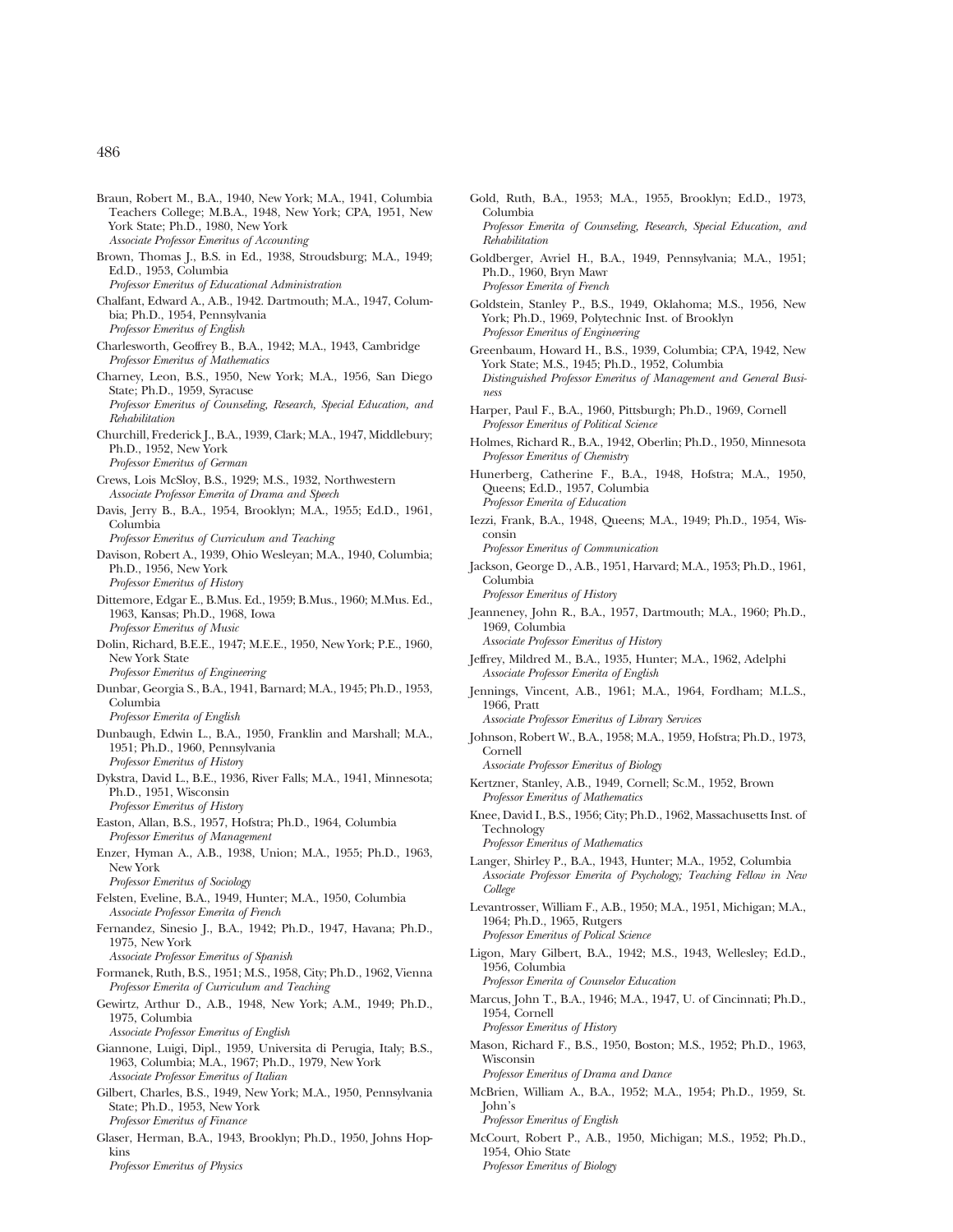Schleich, Miriam M., A.B., 1937, Ohio Wesleyan; M.A., 1943;

Schmertz, Eric J., A.B., 1948, Union; J.D., 1954, New York; LL.D.,

Schneiweiss, Jeannette W., B.S., 1958, Brooklyn; M.A., 1961;

Scott, Wilbur S., B.A., 1939, Columbia; M.A., 1942; Ph.D., 1943,

*Professor Emeritus of Fine Arts; Teaching Fellow in New College* Shepherd, David L., B.S., 1941, Maryland State; M.A., 1947;

Siegman, Howard L., B.A., 1958, City; M.A., 1959, New York

Silverman, Bertram, B.A., 1953, Queens; M.A., 1955, Illinois;

Sirefman, Josef P., B.A., 1950, City; J.D., 1953; M.B.A., 1961;

Sparberg, Esther B., B.S., 1943, North Carolina; M.A., 1946;

Stone, Thomas B., A.B., 1941, Milligan; M.S., 1948; Ed.D., 1956,

Studholme, Janice M., B.A., 1946, Beaver; M.A., 1949, Temple;

Ed.D., 1958, Columbia *Professor Emerita of Reading*

Ph.D., 1963, New York

*Professor Emeritus of English*

Ed.D., 1954, Columbia *Professor Emeritus of Reading*

Ph.D., 1967, Columbia *Professor Emeritus of Economics*

Ph.D., 1973, New York *Professor Emeritus of Business Law*

Ed.D., 1958, Columbia *Professor Emerita of Chemistry*

Ed.D., 1961, Columbia

*Professor Emeritus of Education*

Tennessee

*Distinguished Professor Emeritus of Law*

*Associate Professor Emerita of Biology*

*Associate Professor Emeritus of Drama*

1978, Union

Princeton

Shapiro, David

McDaniel, Sara W., A.B., 1933; M.Ed., 1949, Mercer; M.A., 1955; Ed.D., 1957, Columbia *Professor Emerita of Counselor Education* McKeough, William J., A.B., 1957, Fordham; M.S., 1963, Adelphi; Ph.D., 1968, New York *Professor Emeritus of Secondary Education* McKnight-Taylor, Mary, B.S., 1967, Coppin state; M.Ed., 1969; Ed.D., 1974, Virginia *Professor Emerita of Counseling, Research, Special Education, and Rehabilitation* Meier, Marie, A.B., 1940, Hunter; M.A., 1941, Columbia; Ph.D., 1947, Maryland *Professor Emerita of Psychology* Mendelsohn, Fred V., B.S., 1946; M.A., 1950, New York; Ph.D., 1971, St. John's *Professor Emeritus of Music and Education* Moore, John C., A.B., 1955, Rockhurst; Ph.D., 1960, Johns Hopkins *Professor Emeritus of History* Morgenstern, Anne, B.A., 1928, Hunter; M.S., 1942, City; Ph.D., 1963, New York *Professor Emerita of Elementary Education* Nathan, Rhoda B., B.A., 1946, Brooklyn; M.A., 1947, Columbia; Ph.D., 1973, CUNY *Professor Emerita of English* Panzeca, Philip J., B.S., 1957; M.A., 1964, Hofstra; M.S., 1970, Polytechnic Inst. *Professor Emeritus of Computer Science and Engineering* Parker, Ellen A., B.A., 1955; M.A., 1964, Brooklyn; Ph.D., 1976, CUNV *Professor Emerita of Speech-Language-Hearing Sciences* Pavalow, Melvin, B.E.E., 1951; M.S., 1954, New York; Ph.D., 1972, Adelphi *Associate Professor Emeritus of Physics* Porinchak, David D., B.S., 1953, Indiana State; M.Ed., 1955, Pennsylvania State *Professor Emeritus of Fine Arts* Pressel, Gene B., B.S., 1950, Long Island; M.A., 1953, Alabama; Ph.D., 1971, New York *Professor Emeritus of Speech-Language-Hearing Sciences* Rauch, Sidney J., B.A., 1942, Colby; M.A., 1946; Ed.D., 1952, Columbia *Professor Emeritus of Reading* Rawlinson, John L., A.B., 1942, Oberlin; M.A., 1949; Ph.D., 1959, Harvard *Professor Emeritus of History* Raymond, Beth J., B.S., 1963, Jackson; Ph.D., 1968, New York *Associate Professor Emerita of Psychology* Raywid, Mary Anne, A.B., 1949, North Carolina; M.A., 1950; Ph.D., 1959, Illinois *Professor Emerita of Administration and Policy Studies* Reynolds, Elsie, B.A., 1948, Hofstra; M.A., 1949, Illinois; M.S.L.S., 1952, Columbia *Associate Professor Emerita of Library Services* Rosenbaum, Herbert D., B.S. in Ed., 1949, New York; M.A., 1951; Ph.D., 1967, Columbia *Professor Emeritus of Political Science* Rosman, Howard, B.A., 1951; M.A., 1952, SUNY at Albany; Ph.D., 1958, Columbia *Professor Emeritus of Chemistry* Roukis, George S., B.S., 1957; M.A., 1963; Ph.D., 1973, New York *Professor Emeritus of Management and General Business* Sandel, Lenore, B.A., 1943, Hunter; M.S., in Ed., 1963; Prof. Dipl., 1965; Ed.D., 1970, Hofstra *Professor Emerita of Reading* Savet, Gabrielle S., Licencie es Lettres, 1932, Sorbonne, Paris; Ph.D., 1957, Columbia

*Professor Emerita of French*

*Professor Emerita of Reading* Sugden, Virginia M., B.A., 1933, Wellesley; M.S. in Ed., 1960, Hofstra; Ph.D., 1965, New York *Professor Emerita of Management* Swift, Jeannine M., B.A., 1958, Webster; M.A., 1965, Boston Coll.; Ph.D., 1969, Massachusetts Inst. of Tech. *Associate Professor Emerita of Economics* Swift, Leonard F., B.A., 1937, Swarthmore; M.A., 1939, Harvard; Ph.D., 1958, Illinois *Professor Emeritus of Secondary Education* Tanyzer, Harold J., B.S., 1951, New Haven; M.A., 1955; Prof. Dipl., 1957; Ph.D., 1962, Connecticut *Professor Emeritus of Reading* Tenenbaum, Marcel, B.A., 1954, Queens; M.A., 1956; Ph.D., 1969, Columbia *Associate Professor Emeritus of Economics* Tepper, Albert, Mus.B., 1947; Mus. M., 1948, New England Conservatory of Music; Cert., 1951, Edinburgh; Cert., 1951, Mozarteum *Professor Emeritus of Music* Thorn, Linton S., B.A., 1951, Swarthmore; B.Litt., 1954, Oxford *Professor Emeritus of History* Toledano, Henry, B.A., 1959, Wayne State; Ph.D., 1969, Columbia *Professor Emeritus of Comparative Literature and Languages* Tulin, Miriam, B.S., 1937, St. John's; Ph.D., 1943, Yale *Professor Emerita of Drama* Twardowicz, Stanley *Associate Professor Emeritus of Fine Arts* Ullmann, John E., B.Sc., 1948, London; M.S., 1951; Ph.D., 1959, Columbia *Professor Emeritus of Business Computer Information Systems and Quantitative Methods* VanWart James, A.B., 1948, Middlebury *Professor Emeritus of Drama*